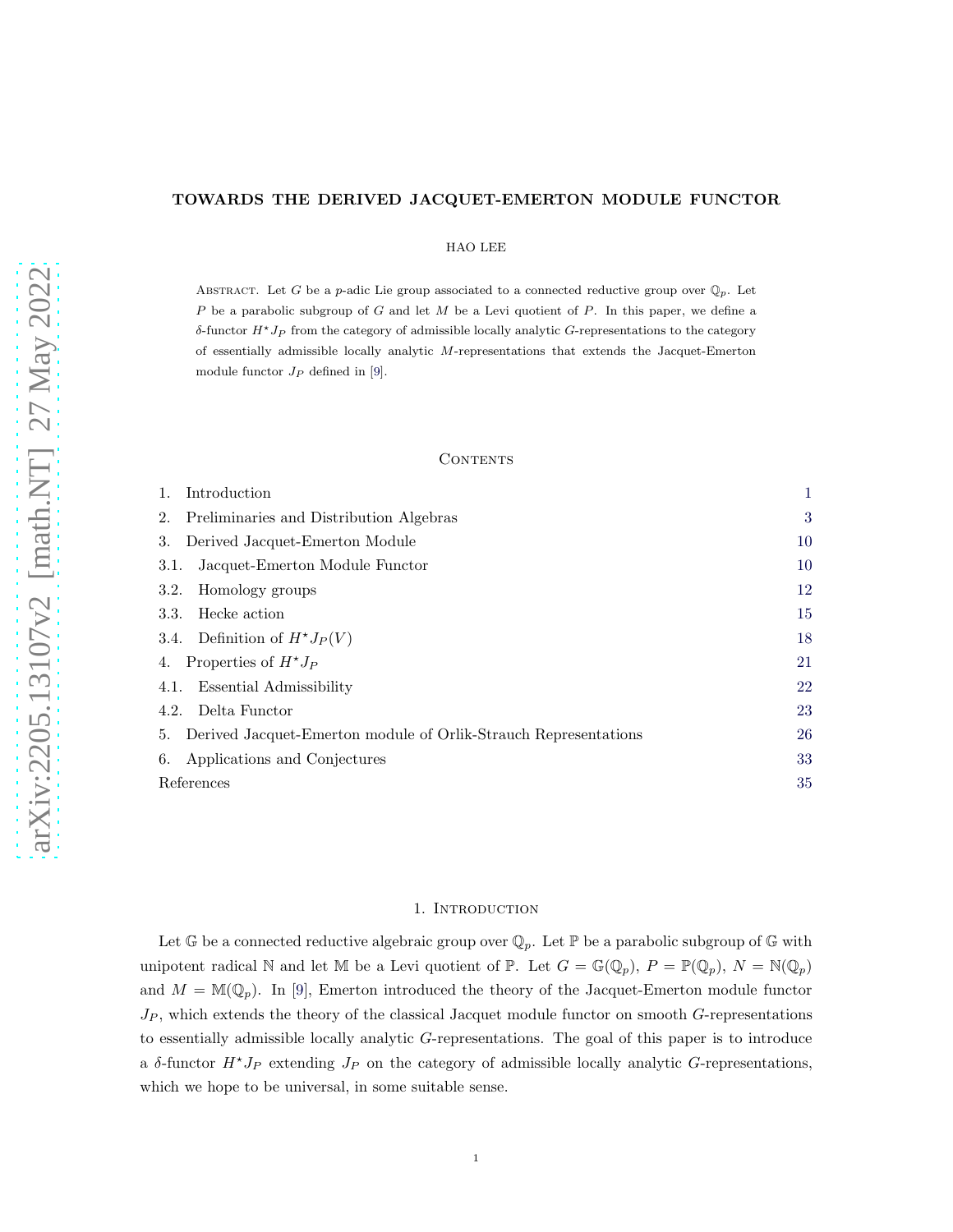Some of the difficulties with such a theory of derived Jacquet-Emerton modular functor lie in the deficiencies in the various important subcategories of locally analytic G-representations one might want to consider. This is also why the notion of universality is difficult to pin down. For example, the full subcategories of essentially admissible and admissible G-representations are abelian [\[23\]](#page-35-0), but do not have enough injectives. Meanwhile, the full subcategory of strongly admissible G-representations is not abelian. We attempt to remedy this problem by computing homology groups in the category of coherent modules on certain distribution algebras, which has the benefit that all linear maps are automatically continuous and strict (see [\[10,](#page-34-2) Appendix A]). In this way, we can retain various topological properties while working in the context of abstract homological algebra.

More specifically, let  $V$  be an admissible locally analytic  $G$ -representation over a finite extension K of  $\mathbb{Q}_p$ . Fix a compact open subgroup  $N_0$  of N, and  $H_0$  of G containing  $N_0$ . Let  $\{H_n\}_{n\geq 0}$  be a choice of decreasing sequence of rigid analytic open normal subgroups of  $H_0$  satisfying some nice properties. In particular, we assume that these subgroups form a basis of open neighbourhoods of the identity. For each  $n \geq 0$ , let  $\mathbb{H}_n$  denote the rigid analytic group underlying  $H_n$  in G and let  $\mathbb{H}_n^{\circ} = \bigcup_{m>n} \mathbb{H}_m$ . Let  $V_{\mathbb{H}_n^{\circ}$ -an be the subset of V consisting of  $\mathbb{H}_n^{\circ}$ -analytic vectors. There is then a topological isomorphism  $\lim_{\substack{\to \ \pi \ n}} V_{\mathbb{H}_n^{\circ}} \cong V.$ 

Define  $D(H_0, \mathbb{H}_n^{\circ})$  to be the strong dual of  $C^{\text{la}}(H_0, K)_{\mathbb{H}_n^{\circ}$ -an, which is the set of K-valued locally analytic functions of  $H_0$  that are analytic on  $\mathbb{H}_n^{\circ}$ . For a well-chosen sequence of rigid analytic subgroups  $\{H_n\}_{n\geq 0}$ , the distribution algebras  $D(H_0, \mathbb{H}_n^{\circ})$  are coherent rings of compact type. The strong duals  $(V_{\mathbb{H}_{n}^{\circ} \text{-an}})'_b$  of  $V_{\mathbb{H}_{n}^{\circ} \text{-an}}$  are finitely presented  $D(H_0, \mathbb{H}_{n}^{\circ})$ -modules. Furthermore, finitely presented modules over  $D(H_0, \mathbb{H}_n^{\circ})$ -modules have a unique structure of a compact type space making it a topological  $D(H_0, \mathbb{H}_n^{\circ})$ -module, and the  $D(H_0, \mathbb{H}_n^{\circ})$ -linear maps between finitely presented modules are automatically continuous and strict with respect to this topology [\[10,](#page-34-2) Prop. A.10].

We define  $H_*(N_0, (V_{\mathbb{H}_n^{\circ} \text{-an}})_b')$  to be the usual group homology of  $N_0$ -coinvariants computed in the abelian category of abstract coherent  $D(H_0, \mathbb{H}_n^{\circ})$ -modules. Let  $H^*(N_0, V_{\mathbb{H}_n^{\circ}})$  be the strong dual of  $H_*(N_0, (V_{\mathbb{H}_n^{\circ} \text{-an}})'_b)$ . Define  $H^*J_P(V)$  to be

<span id="page-1-0"></span>
$$
H^{\star}J_P(V)=(\lim_{\substack{\to\\n}}H^{\star}(N_0,V_{\mathbb{H}_n^{\circ}\text{-an}}))_{\text{fs}},
$$

where  $(\cdot)_{fs}$  denotes the finite slope part functor introduced in [\[9\]](#page-34-0). The family of functors  $H^{\star}J_P$ is a δ-functor from the category of admissible locally analytic G-representations to the category of essentially admissible locally analytic G-representations. In degree zero,  $H^0J_P(V) = (V^{N_0})_{fs}$ , which is exactly the definition of the Jacquet-Emerton module functor. Additionally, we prove in Theorem [3.8](#page-13-0) that there is a natural isomorphism

(1.1) 
$$
\lim_{\substack{\to \\ n}} H^*(N_0, V_{\mathbb{H}_n^{\circ}\text{-an}}) \cong H^*(\mathfrak{n}, V)^{N_0},
$$

where  $H^{\star}(\mathfrak{n}, V)$  is the Lie algebra cohomology. This suggests that our construction is natural.

Using the formula [\(1.1\)](#page-1-0), we demonstrate how one can more easily compute the derived Jacquet-Emerton modules of Orlik-Strauch representations in the case  $G = SL_2(\mathbb{Q}_p)$ . Suppose M is an object in the category  $\mathcal{O}^{\overline{p}}$  and  $\psi$  is a smooth character of the torus T. The Orlik-Strauch representation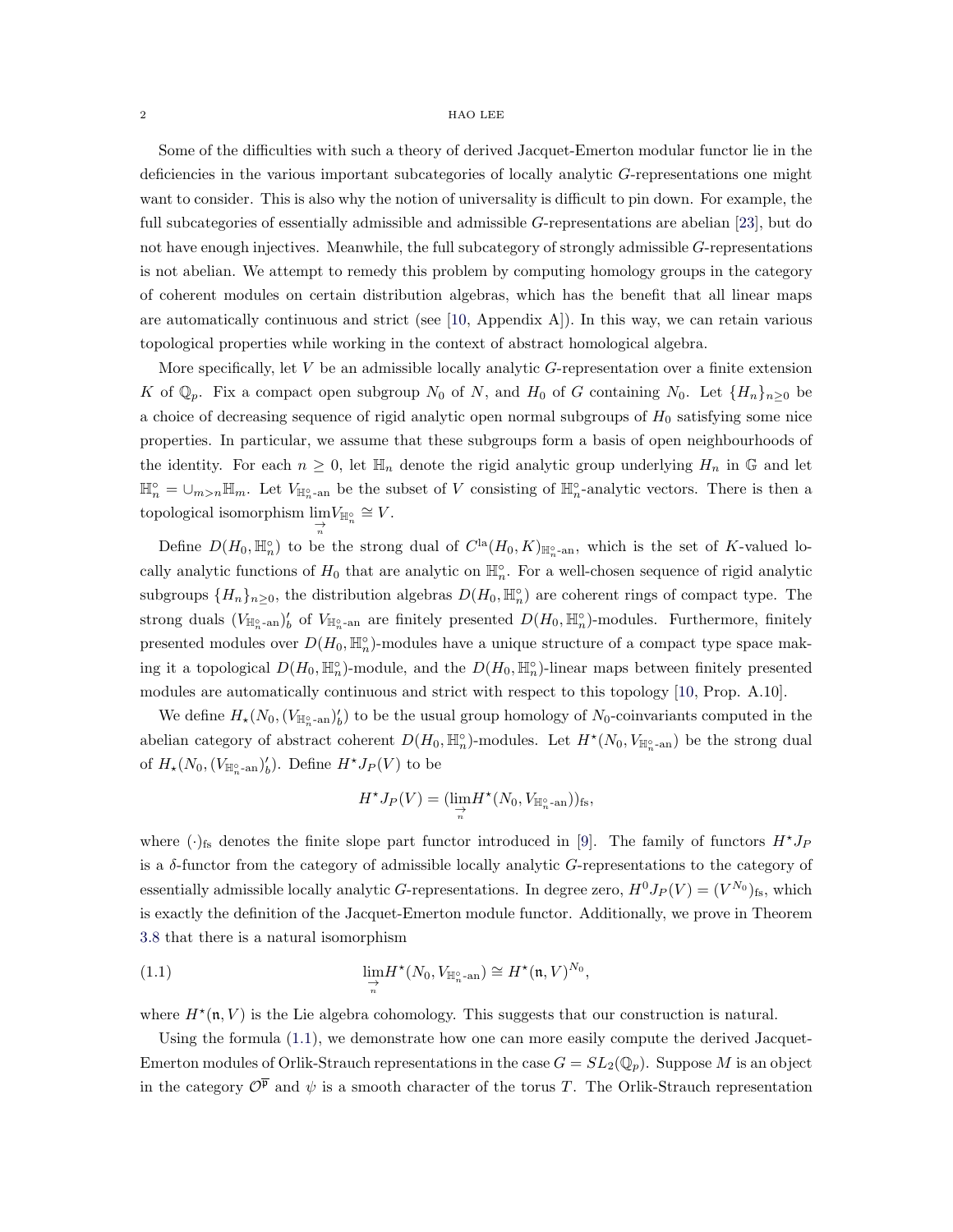$\mathcal{F}_{\overline{P}}^G$  $\frac{G}{P}(M, \psi)$  is a closed subspace of a locally analytic induction from P to G of a representation of  $\overline{P}$ . As such, we can view elements of  $\mathcal{F}_{\overline{P}}^G$  $\frac{G}{P}(M, \psi)$  as locally analytic functions on G satisfying some conditions. Let  $\mathcal{F}^G_{\overline{P}}$  $\frac{G}{P}(M,\psi)(N)$  be the subspace of functions supported on  $\overline{P}N$  and let  $\mathcal{F}^G_{\overline{P}}$  $\frac{G}{P}(M,\psi)_e$  be the stalk of  $\mathcal{F}_{\overline{P}}^G$  $\frac{G}{P}(M,\psi)(N)$  at the identity as defined in [\[10\]](#page-34-2). The key fact is that

$$
H^{i}(\mathfrak{n}, \mathcal{F}_{\overline{P}}^{\underline{G}}(M, \psi)(N)) = H^{i}(\mathfrak{n}, \mathcal{F}_{\overline{P}}^{\underline{G}}(M, \psi)^{lp}(N)) \text{ and}
$$

$$
H^{i}(\overline{\mathfrak{n}}, \mathcal{F}_{\overline{P}}^{\underline{G}}(M, \psi)_{e}) = H^{i}(\overline{\mathfrak{n}}, \mathcal{F}_{\overline{P}}^{\underline{G}}(M, \psi)_{e}^{\text{pol}})
$$

for each i, where the superscript lp denotes the locally polynomial part, and the superscript pol denotes the polynomial part (see [\[10\]](#page-34-2)). This can be seen as a generalization of the  $I_{\overline{P}}^G$  $\frac{G}{P}$  functor introduced in [\[10\]](#page-34-2). In the proof of [\[4,](#page-34-3) Prop. 4.2], Breuil proved that there are isomorphisms

$$
\mathcal{F}_{\overline{P}}^G(M,\psi)^{\mathrm{lp}}(N) \cong \hom_K(M,K)^{\mathfrak{n}_\mathfrak{p}^\infty} \otimes_K C_c^{\mathrm{sm}}(N,\psi) \text{ and}
$$
  

$$
\mathcal{F}_{\overline{P}}^G(M,\psi)_e^{\mathrm{pol}} \cong \hom_K(M,K)^{\mathfrak{n}_\mathfrak{p}^\infty} \otimes_K \psi.
$$

The dual vectors of M generate the space  $\hom_K(M, K)^{\mathfrak{n}_{\mathfrak{p}}^{\infty}}$ . In summary, these observations allow us to reduce the problem of computing the  $\mathfrak n$  and  $\overline{\mathfrak n}$  cohomology of the Orlik-Strauch representation  $\mathcal{F}^G_{\overline{D}}$  $\frac{G}{P}(M,\psi)$  to computing the **n** and  $\overline{\mathfrak{n}}$  cohomology of the dual of M in the category  $\mathcal{O}^{\overline{\mathfrak{p}}},$  which is often simple. It seems likely that this formalism should hold for general  $p$ -adic reductive groups as well.

The arrangement of the paper. In Section 2, we recall the definition of some important distribution algebras introduced in [\[23\]](#page-35-0) and [\[7\]](#page-34-4). The main results are Lemma [2.3](#page-6-0) and Theorem [2.5.](#page-7-0) In Section 3, we define the  $\delta$ -functor  $H^*J_P(V)$ . Section 4 presents the proof that  $H^*J_P(V)$  is a  $\delta$ -functor from the category of admissible locally analytic G-representations to the category of essentially admissible locally analytic M-representations. In section 5, we explicitly compute the derived Jacquet-Emerton modules of some Orlik-Strauch representations in the case of  $G = SL_2(\mathbb{Q}_p)$ . In the final section, we compute some extension classes using derived Jacquet-Emerton modules and the adjunction formula of [\[10,](#page-34-2) Lem. 0.3].

Notation and conventions. We fix some notation that will be used throughout the whole paper. Let p be a fixed prime number. Let  $\mathbb G$  be a connected reductive linear algebraic group over  $\mathbb Q_p$ . Let  $\mathbb P$ be a parabolic subgroup of  $\mathbb{G}$ , and  $\overline{\mathbb{P}}$  a choice of opposite parabolic. Let N and  $\overline{\mathbb{N}}$  be their respective unipotent radicals. Let  $\mathbb{M} = \mathbb{P} \cap \overline{\mathbb{P}}$ , which is a lift of the Levi quotient of  $\mathbb{P}$ . Let  $G = \mathbb{G}(\mathbb{Q}_p)$ ,  $P = \mathbb{P}(\mathbb{Q}_p), \overline{P} = \overline{\mathbb{P}}(\mathbb{Q}_p), N = \mathbb{N}(\mathbb{Q}_p), \overline{N} = \overline{\mathbb{N}}(\mathbb{Q}_p)$  and  $M = \mathbb{M}(\mathbb{Q}_p)$ . Let  $\mathfrak{g}, \mathfrak{n}, \overline{\mathfrak{n}}$  and  $\mathfrak{m}$  denote the Lie algebras associated to G, N,  $\overline{N}$  and M respectively. Let K be a finite extension of  $\mathbb{Q}_p$ .

Acknowledgements. I would like to thank my advisor Matthew Emerton for introducing me to this topic and for his continuous support throughout the project. I would also like to thank Weibo Fu, Brian Lawrence and Gal Porat for their insightful comments and for their careful reading of previous versions of this paper. This work was partially supported by the NSERC PGS-D program.

## 2. Preliminaries and Distribution Algebras

<span id="page-2-0"></span>In this section, we present the definition of various distribution algebras and their explicit descriptions following [\[7,](#page-34-4)[23\]](#page-35-0). Then we prove two main results: that the coinvariants and the Hausdorff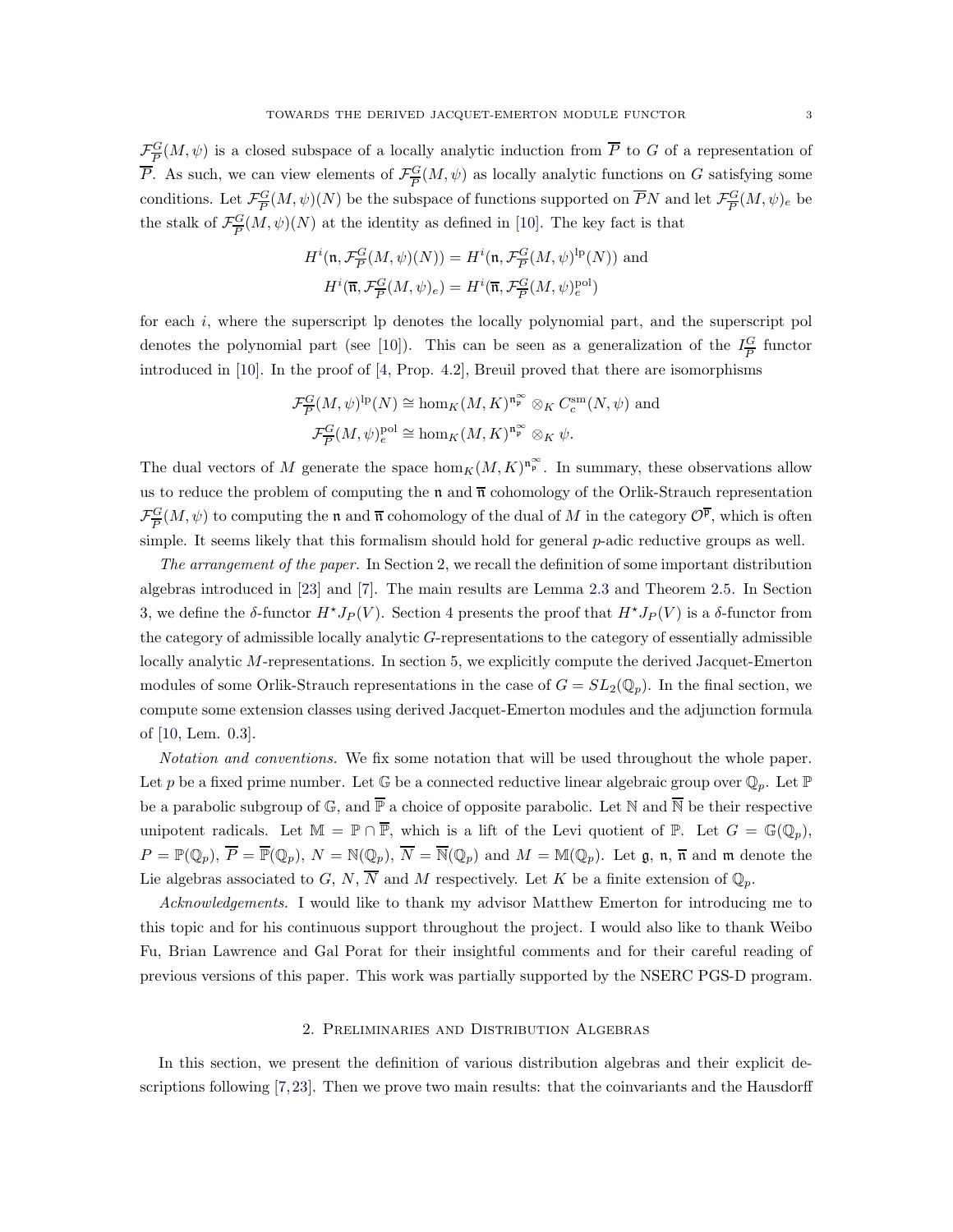coinvarince of certain distribution algebras by an open compact subgroup of N coincides; as well as showing that a natural morphism between distribution algebras is flat. We continue to use the notation established at the end of section [1.](#page-0-0)

Let **g** denote the Lie algebra of G. Let  $\mathfrak{h}$  be a  $\mathbb{Z}_p$ -lattice in **g**, which is a free  $\mathbb{Z}_p$ -module of finite rank that spans  $\mathfrak g$  over  $\mathbb Q_p$ . By replacing  $\mathfrak h$  by ch for some  $c \in \mathbb Q_p^{\times}$  of large enough valuation, we can assume that the Baker-Campbell-Hausdorff formula converges on h. This defines a rigid analytic group  $\mathbb{H}$  [\[28,](#page-35-1) LG Ch. V, §4]. Let  $H = \mathbb{H}(\mathbb{Q}_p)$ ; then there is an embedding of  $\mathbb{Q}_p$ -analytic groups  $H \to G$ , realizing H as an analytic open subgroup of G. The subgroups H of G arising in this way are called good analytic open subgroups. They form a basis of open neighbourhoods of the identity of G.

For the purpose of this paper, we want to work with a decreasing sequence  $\{H_n\}_{n>0}$  of good analytic open subgroups satisfying Proposition 4.1.6 of [\[9\]](#page-34-0), which we will now describe. Suppose  $H_n$  is a good analytic open subgroup of G and let  $\mathfrak{h}_n$  be the corresponding  $\mathbb{Z}_p$ -sublattice of g. Let  $\mathfrak{n}_n = \mathfrak{h}_n \cap \mathfrak{n}, \, \mathfrak{m}_n = \mathfrak{h}_n \cap \mathfrak{m}$  and  $\overline{\mathfrak{n}}_n = \mathfrak{h}_n \cap \overline{\mathfrak{n}}$ . Let  $N_n = H_n \cap N$ ,  $M_n = H_n \cap M$  and  $\overline{N}_n = H_n \cap \overline{N}$ . Let  $\mathbb{N}_n$ ,  $\mathbb{M}_n$  and  $\overline{\mathbb{N}}_n$  be their respective rigid analytic Zariski closures in  $\mathbb{H}_n$ .

**Definition 2.1.** The good analytic open subgroup  $H_n$  is said to admit a rigid analytic Iwahori decomposition with respect to  $\mathbb P$  and  $\overline{\mathbb P}$  if:

- (1) Under the exponential map  $\mathfrak{h}_n \to \mathbb{H}_n$ , the rigid analytic groups  $\mathbb{N}_n$ ,  $\mathbb{M}_n$  and  $\overline{\mathbb{N}}_n$  are identified with  $\mathfrak{n}_n$ ,  $\mathfrak{m}_n$  and  $\overline{\mathfrak{n}}_n$  respectively. Additionally, the  $\mathbb{Q}_p$ -points of  $\mathbb{N}_n$ ,  $\mathbb{M}_n$  and  $\overline{\mathbb{N}}_n$  are exactly  $N_n$ ,  $M_n$  and  $\overline{N}_n$  respectively.
- (2) The multiplication map

$$
\overline{\mathbb{N}}_n\times \mathbb{M}_n\times \mathbb{N}_n\to \mathbb{H}_n
$$

induces a rigid analytic isomorphism.

Let  $\mathbb{Z}_{\mathbb{G}}$  and  $\mathbb{Z}_{\mathbb{M}}$  be the centres of G and M respectively. Let  $Z_G = \mathbb{Z}_{\mathbb{G}}(\mathbb{Q}_p)$  and  $Z_M = \mathbb{Z}_{\mathbb{M}}(\mathbb{Q}_p)$ . Let

$$
M^+ = \{ m \in M : mN_0m^{-1} \subseteq N_0 \} .
$$

Let  $Z_M^+ = M^+ \cap Z_M$ , which is a submonoid of  $Z_M$  that generates  $Z_M$  as a group [\[9,](#page-34-0) Cor. 3.3.3].

<span id="page-3-0"></span>**Proposition 2.2.** [\[9,](#page-34-0) Prop. 4.1.6] There is a decreasing sequence of good analytic open subgroups  ${H_n}_{n\geq 0}$  of G satisfying:

- (1) The subgroups form a basis of open neighbourhoods of the identity.
- (2) Suppose  $H_0$  is obtained from exponentiating a  $\mathbb{Z}_p$ -lattice  $\mathfrak{h}$ , then  $H_n$  is obtained from exponentiating  $p^n \mathfrak{h}$  for all  $n \geq 0$ .
- (3) For all  $n \geq 0$ , the natural map  $\mathbb{H}_{n+1} \to \mathbb{H}_n$  induced by the inclusion  $H_{n+1} \to H_n$  is relatively compact.
- (4) Each of the subgroups  $H_n$  is normal inside  $H_0$ .
- (5) Each of the subgroups  $H_n$  admits a rigid analytic Iwahori decomposition with respect to  $\mathbb P$ and  $\overline{\mathbb{P}}$ .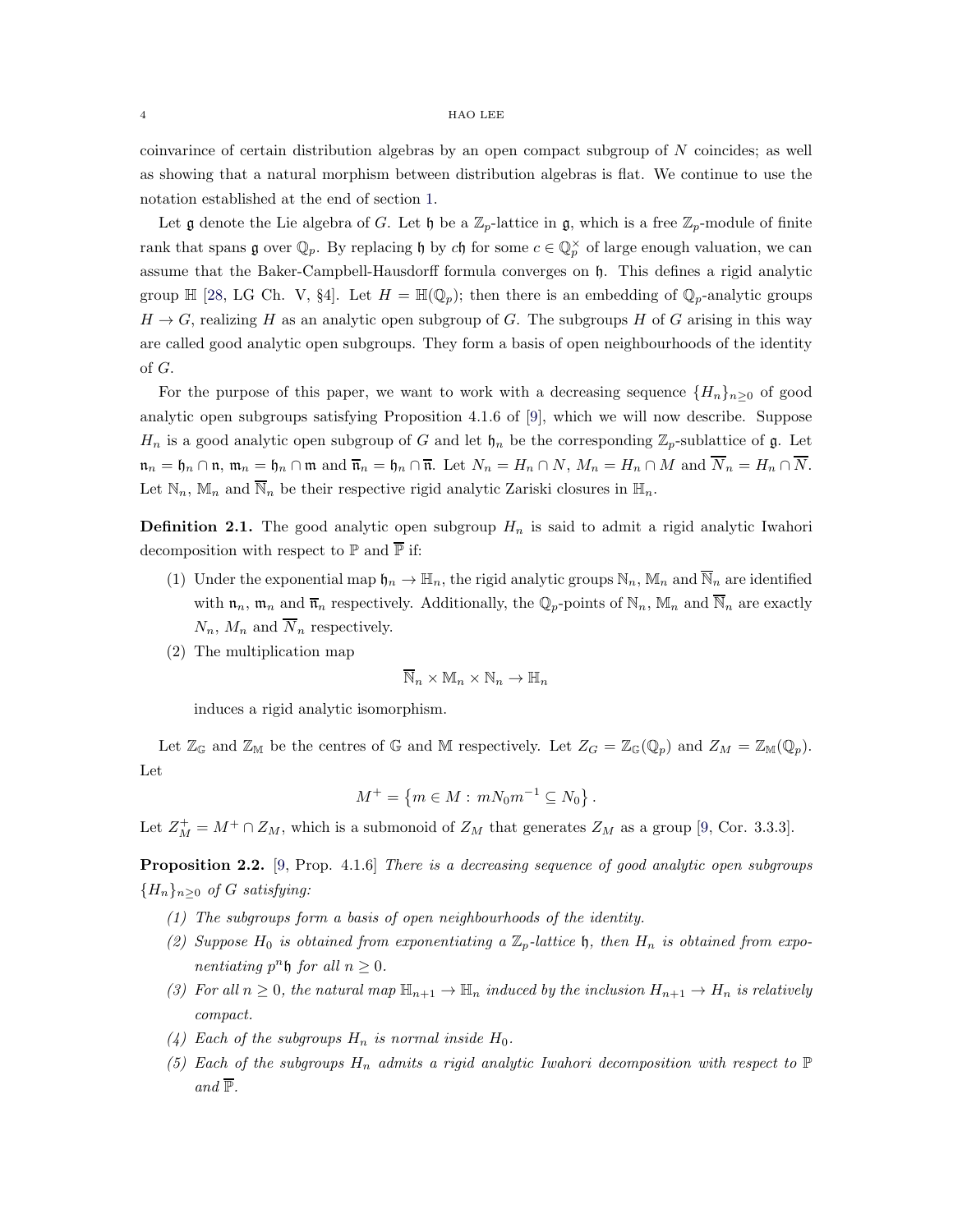- (6) Suppose  $z \in Z_M$  and  $zN_0z^{-1} \subseteq N_0$  (ie.  $z \in Z_M^+$ ), then  $zN_nz^{-1} \subseteq N_n$  for all  $n \geq 0$ .
- (7) Suppose  $z \in Z_M$  and  $z^{-1}\overline{N}_0 z \subseteq \overline{N}_0$ , then  $z^{-1}\overline{N}_n z \subseteq \overline{N}_n$  for all  $n \geq 0$ .
- (8) There exists  $z \in Z_M$  such that  $z^{-1}\overline{N}_0z \subseteq \overline{N}_0$  and  $zN_0z^{-1} \subseteq N_0$ , and for each  $n \geq 0$ , the inclusions  $z^{-1}\overline{N}_nz\subseteq \overline{N}_n$  given by condition (7) factor through  $\overline{N}_{n+1}\subseteq \overline{N}_n$ .

We now describe some distribution rings introduced in [\[7\]](#page-34-4), [\[23\]](#page-35-0) and [\[25\]](#page-35-2) along with some important properties. Let  $\mathbb H$  be a rigid analytic subgroup of  $\mathbb G$  and let  $H = \mathbb H(\mathbb Q_p)$ . Let  $C^{\rm an}(\mathbb H,K)$  be the space of K-valued rigid analytic functions on  $\mathbb{H}$ , and let  $C^{\text{la}}(H, K)$  be the set of K-valued locally analytic functions on  $H$  as defined in [\[7\]](#page-34-4). Equip these spaces with the right regular action of  $H$ , which is a locally analytic action.

Suppose  $\{H_n\}_{n>0}$  is a decreasing sequence of good analytic open subgroups of G satisfying Propo-sition [2.2.](#page-3-0) For each  $n \geq 0$ , let  $\mathbb{H}_n^{\circ} = \bigcup_{m>n} \mathbb{H}_m$ , which is a strictly  $\sigma$ -affinoid rigid analytic open subgroup of G.

Let  $X_1, ..., X_d$  be a fixed  $\mathbb{Z}_p$ -basis of  $\mathfrak{h}$ . There is an isomorphism  $\psi : \mathbb{Z}_p^d \to H_0$  given by

(2.1) 
$$
\psi(t_1, ..., t_2) = \exp(t_1 X_1) ... \exp(t_d X_d).
$$

By the theory of Mahler expansions [\[20\]](#page-34-5), the space of K-valued continuous functions on  $\mathbb{Z}_p^d$ , denoted by  $C(\mathbb{Z}_p^d, K)$ , is the space of all series of the form

<span id="page-4-0"></span>
$$
f(x) = \sum_{I \in \mathbb{Z}_{\geq 0}^d} c_I \binom{t}{I} = \sum_{I \in \mathbb{Z}_{\geq 0}^d} c_I \prod_{j=1}^d \binom{t_j}{i_j}
$$

where  $c_I \to 0$  as  $|I| \to \infty$ . Here, I runs over all d-tuples of non-negative integers  $(i_1, ..., i_d)$  and  $|I| = i_1 + ... + i_d$ . By pulling back via the isomorphism  $\psi$ , there is an analogous description of the space of continuous functions on H, which we denote by  $C(\mathbb{H}, K)$ . For each  $n \geq 0$ , a theorem of Amice [\[1,](#page-34-6) III.1.3.9] shows that there is an isomorphism of K-Banach spaces

$$
C^{\mathrm{an}}(\mathbb{H}_n, K) \cong \left\{ \sum_{I \in \mathbb{Z}_{\geq 0}^d} c_I \binom{t}{I} : |c_I| \cdot \left| \left[ \frac{|I|}{p^{-n}} \right]! \right|^{-1} \to 0 \text{ as } |I| \to \infty \right\}.
$$

Let  $D^{an}(\mathbb{H}_n, K)$  be the strong dual of  $C^{an}(\mathbb{H}_n, K)$ , which is also a K-Banach algebra. The space  $C^{an}(\mathbb{H}_n, K)$  admits a continuous action of the universal enveloping algebra  $U(\mathfrak{g})$  coming from differentiating the right regular action of  $H_n$ . This induces a continuous K-linear map  $U(\mathfrak{g}) \to$  $D^{\text{an}}(\mathbb{H}_n, K)$  defined by

$$
\langle \mathfrak{t}, f \rangle = (\mathfrak{t}f)(e)
$$

where e is the identity element of the group  $H_n$ . Let  $\alpha_j = \exp(X_j) - 1$ . The theory of finite differences shows that the dual of  $\binom{t_j}{i_j}$  is exactly  $\alpha_j^{i_j}$ . Thus we get an isomorphism of Banach K-algebras

<span id="page-4-1"></span>(2.2) 
$$
D^{\rm an}(\mathbb{H}_n, K) \cong \left\{ \sum_{I \in \mathbb{Z}_{\geq 0}^d} b_I \alpha^I : |b_I| \leq L \cdot \left| \left[ \frac{|I|}{p^{-n}} \right] \right| \right\}^{-1} \text{ for some constant } L > 0 \right\},
$$

where  $\alpha^{(i_1,...,i_d)}$  is defined to be the product  $\prod_{j=1}^d \alpha_j^{i_j}$ .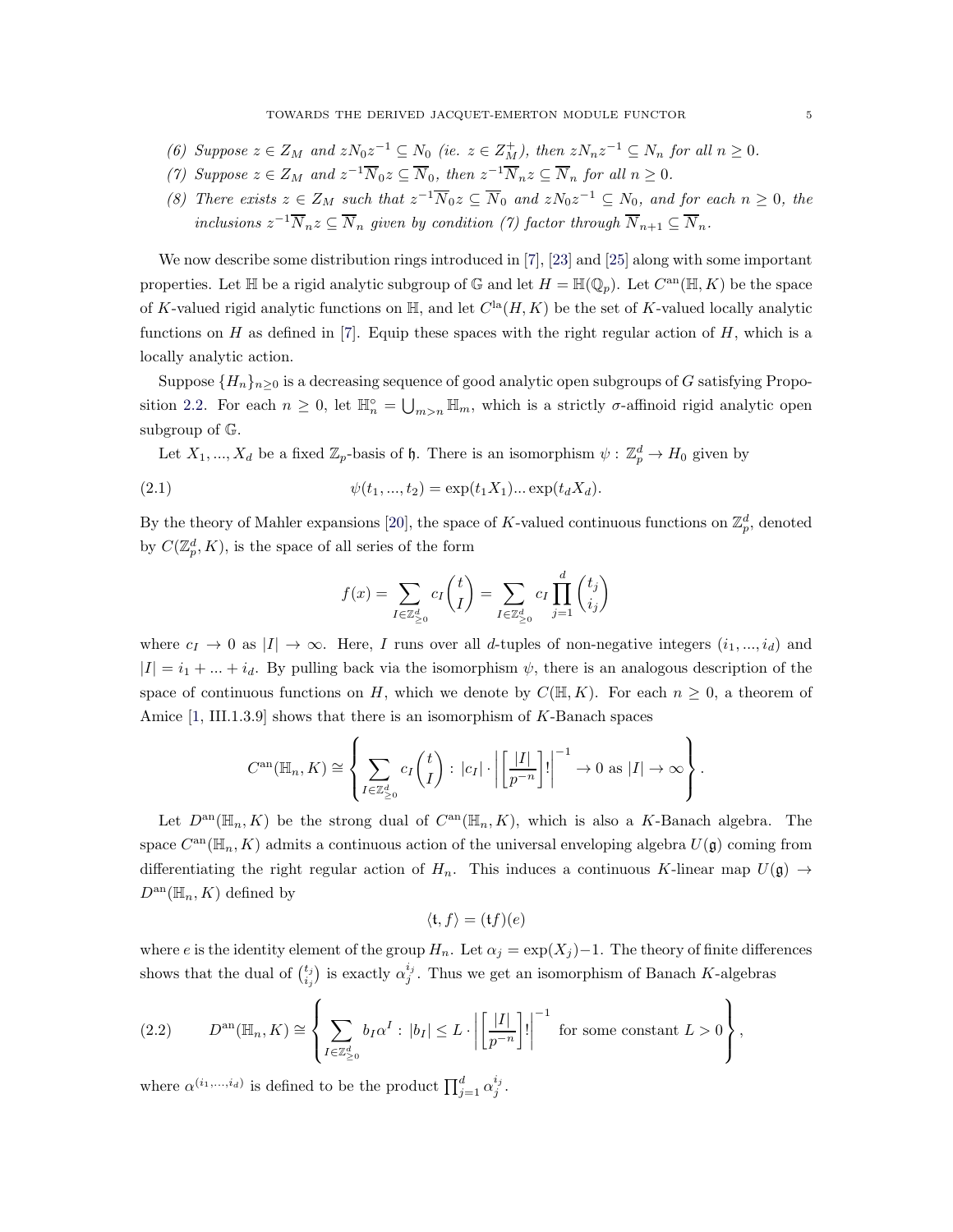Following [\[7\]](#page-34-4), define  $C^{\text{an}}(\mathbb{H}^{\circ}, K)$  to be the projective limit  $\lim_{\substack{\leftarrow \\n}} C^{\text{an}}(\mathbb{H}_n, K)$ , which is a nuclear Fréchet space (see [\[8,](#page-34-7) Def. 1.1]). We denote its strong dual by  $D^{\text{an}}(\mathbb{H}^\circ, K)$ , which is a coherent ring of compact type and is isomorphic to the direct limit  $\lim_{\substack{\rightarrow \\ n}} D^{\text{an}}(\mathbb{H}_n, K)$  [\[7,](#page-34-4) Cor. 5.3.12]. The isomorphisms above show that

<span id="page-5-0"></span>
$$
(2.3) \quad D^{\text{an}}(\mathbb{H}_0^\circ, K) \cong \left\{ \sum_{I \in \mathbb{Z}_{\geq 0}^d} b_I \alpha^I : |b_I| \leq L \cdot \left| \left[ \frac{|I|}{p^{-n}} \right]! \right|^{-1} \text{ for some constant } L > 0 \text{ and } n \geq 0 \right\}.
$$

Compare this to the descriptions found in [\[7\]](#page-34-4), [\[23,](#page-35-0) §4] and [\[25,](#page-35-2) §2].

By our choice of good analytic open subgroups  $\{H_n\}_{n\geq 0}$  of G, every  $H_n$  is a normal subgroup of  $H = H_0$ . There is an isomorphism

$$
C^{\text{la}}(H_0, K)_{\mathbb{H}_n \text{-an}} \cong \bigoplus_{g \in H_0/H_n} C^{\text{an}}(g\mathbb{H}_n, K).
$$

Following the notation established in [\[7\]](#page-34-4), we define

<span id="page-5-1"></span>
$$
C^{\text{la}}(H_0, K)_{\mathbb{H}_n^{\circ}\text{-an}} = \lim_{\substack{\leftarrow \\ m > n}} C^{\text{la}}(H_0, K)_{\mathbb{H}_m\text{-an}} \cong \lim_{\substack{\leftarrow \\ m}} \bigoplus_{g \in H_0/H_m} C^{\text{an}}(g\mathbb{H}_m, K),
$$

which is a nuclear Fréchet space. Let  $D(H_0, \mathbb{H}_n^{\circ})$  be the strong dual of  $C^{\text{la}}(H_0, K)_{\mathbb{H}_n^{\circ}$ -an. Then there is an isomorphism of topological  $K$ -algebras

(2.4) 
$$
D(H_0, \mathbb{H}_n^{\circ}) \cong \lim_{\substack{\to \\ m \geq n}} D(H_0, \mathbb{H}_n) \cong \lim_{\substack{\to \\ m}} \bigoplus_{g \in H_0/H_m} \delta_g * D^{\text{an}}(\mathbb{H}_m, K).
$$

This isomorphism shows that  $D(H_0, \mathbb{H}_n^{\circ})$  is a coherent ring of compact type.

For each  $n \geq 0$ , there is a continuous injection

$$
C^{\rm la}(H_0,K)_{\mathbb{H}_n^\circ\text{-an}} \to C^{\rm la}(H_0,K)_{\mathbb{H}_{n+1}^\circ\text{-an}}
$$

which induces an isomorphism

$$
C^{\text{la}}(H_0, K) \cong \lim_{\rightarrow} C^{\text{la}}(H_0, K)_{\mathbb{H}_n^{\circ}\text{-an}}.
$$

Let  $D^{\text{la}}(H_0, K)$  be the strong dual of  $C^{\text{la}}(H_0, K)$ . There is an isomorphism of topological K-algebras

$$
D^{\text{la}}(H_0, K) \cong \lim_{\leftarrow} D(H_0, \mathbb{H}_n^{\circ}).
$$

It was shown in [\[7,](#page-34-4)  $\S5$ ] that this isomorphism induces a weak Fréchet-Stein algebra structure on  $D<sup>la</sup>(H<sub>0</sub>, K)$ , in the sense of [\[7,](#page-34-4) Def. 1.2.6].

There are natural injections of  $K[H_0]$  into each of the distribution algebras  $D(H_0, \mathbb{H}_n^{\circ})$  for all  $n \geq 0$  and  $D^{\text{la}}(H_0, K)$ , by mapping  $h \in H_0$  to the dirac distribution  $\delta_h$ . The image of both of these injections are dense. By Theorem 6.3 of [\[23\]](#page-35-0), there is an anti-equivalence between the category of admissible G-representations over K and left coadmissible  $D<sup>la</sup>(H<sub>0</sub>, K)$ -modules. The anti-equivalence is by sending an admissible G-representation V to its strong dual  $V'_{b}$ , where  $h \in H_0$ acts on  $V'_{b}$  via the contragradient action associated to  $h^{-1}$  (this is so that  $V'_{b}$  is a left  $D^{\text{la}}(H_{0}, K)$ module). This action of  $H_0$  on  $V'_b$  is compatible with the natural injection  $K[H_0] \hookrightarrow D^{\text{la}}(H_0, K)$ described earlier; that is,  $\delta_h \star v' = h^{-1}v'$  for all  $h \in H_0$  and  $v' \in V'_b$ . Taking  $V = C^{\text{la}}(H_0, K)$ ,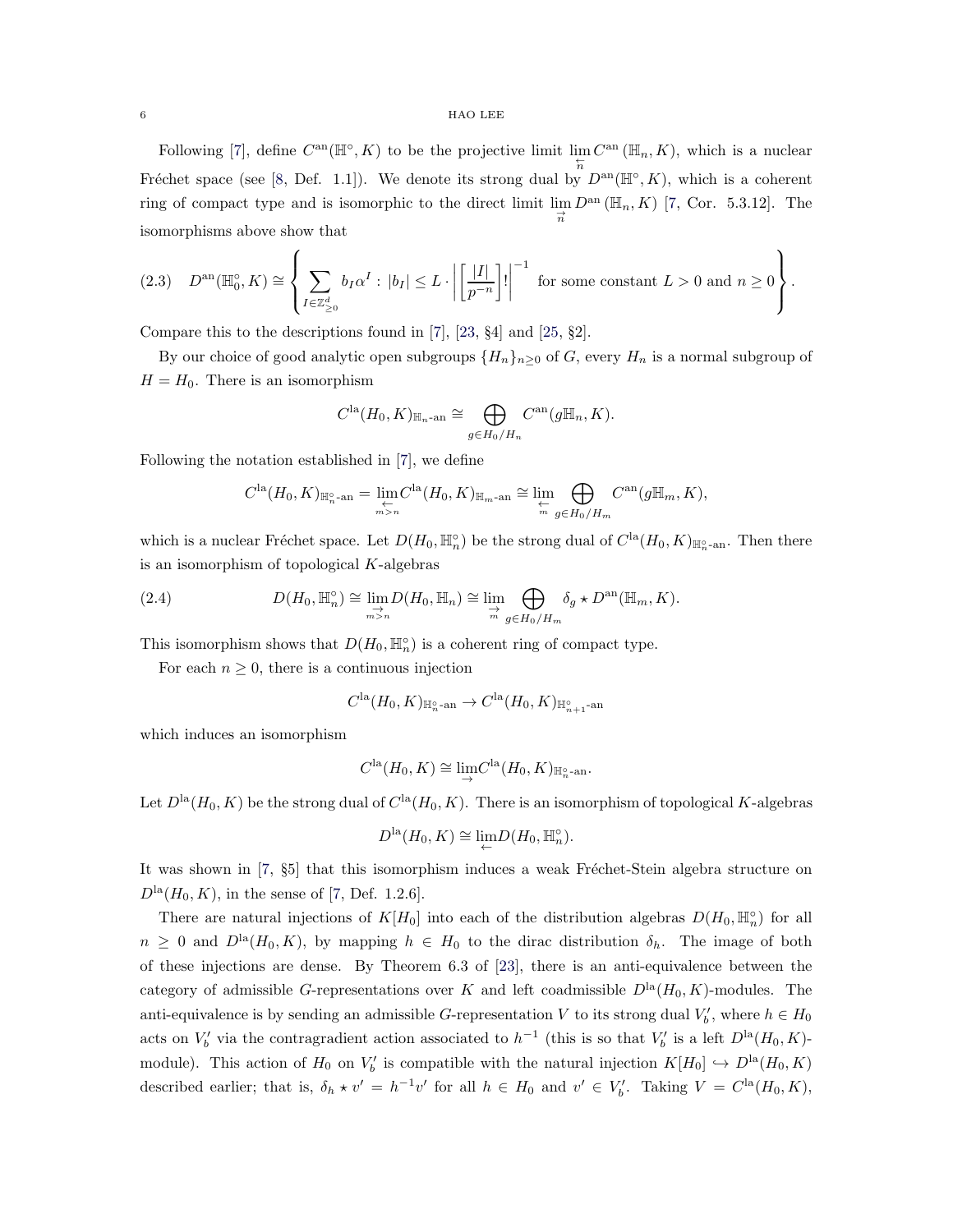then the contragradient action of  $h \in H_0$  on  $D<sup>la</sup>(H_0, K)$  (coming from the right regular action on  $C^{1a}(H_0, K)$  is the same as convolution on the left with  $\delta_h$  (but note that  $\delta_h \star \delta_g = \delta_{gh}$ ).

<span id="page-6-0"></span>**Lemma 2.3.** The space of  $N_0$ -coinvariants of  $D(H_0, \mathbb{H}_n^{\circ})$ , denoted by  $D(H_0, \mathbb{H}_n^{\circ})_{N_0}$ , coincides with the Hausdorff N<sub>0</sub>-coinvariants. Additionally, there is an isomorphism of  $D(M_0, \mathbb{M}_n^{\circ})$ -algebras

$$
D(H_0, \mathbb{H}_n^{\circ})_{N_0} \cong D(\overline{P}_0, \overline{\mathbb{P}}_n^{\circ}) \cong D(\overline{N}_0, \overline{\mathbb{N}}_n^{\circ}) \widehat{\otimes}_K D(M_0, \mathbb{M}_n^{\circ}),
$$

where  $D(M_0, \mathbb{M}_n^{\circ})$  acts on the target by its usual left module structure on the second factor.

*Proof.* By the choice of the good analytic open subgroups  $\{H_n\}_{n\geq 0}$ , there is an isomorphism of rigid analytic groups

$$
\overline{\mathfrak{n}}_n\oplus\mathfrak{m}_n\oplus\mathfrak{n}_n=\mathfrak{h}_n\stackrel{\exp}{\cong}\mathbb{H}_n.
$$

Let  $\{X_j\}_{j=1}^{\ell}$ ,  $\{X_j\}_{j=\ell+1}^d$  be a choice of  $\mathbb{Z}_p$ -basis for  $\overline{\mathfrak{n}}_n \oplus \mathfrak{m}_n$  and  $\mathfrak{n}_n$  respectively. Then their union forms a basis of  $\mathfrak{h}_n$ . Define  $\psi: \mathbb{Z}_p^d \cong H_n$  as in equation [\(2.1\)](#page-4-0).

The action of  $n \in N_n$  on  $D^{\text{an}}(\mathbb{H}_n^{\circ}, K)$  is that of convolution with  $\delta_n$ . Suppose  $n = \psi(\bar{t})$  is an element of  $N_n$ , for some  $\overline{t} = (0, ..., 0, \overline{t}_{\ell+1}, ..., \overline{t}_d) \in \mathbb{Z}_p^d$ . Then

$$
\delta_n(\psi^\star(f)) = f(\bar{t})
$$

and an easy computation shows that

$$
\delta_n\left(\psi^\star(t_j^{k_j})\right) = t_j^{k_j}(\bar{t}) = \begin{cases} \bar{t}_j^{k_j} & \text{if } \ell + 1 \le j \le d \\ 0 & \text{else} \end{cases}
$$

.

Since the dual of  $t_j^{k_j}$  is  $\frac{X_j^{k_j}}{k_j!}$ , we see that under isomorphism [\(2.2\)](#page-4-1),  $\delta_n$  is identified with the power series

$$
\sum_{I} \bar{t}^{k_{\ell+1}}_{\ell+1} ... \bar{t}^{k_d}_{d} \frac{X^{k_{\ell+1}}_{\ell+1}}{k_{\ell+1}!} ... \frac{X^{k_d}_{d}}{k_d!}.
$$

In particular, for all  $\ell + 1 \leq j \leq d$ , the elements  $\delta_{\exp(X_i)} - 1$  correspond to  $\exp(X_j) - 1 = \alpha_j$ . Equations [\(2.2\)](#page-4-1) and [\(2.3\)](#page-5-0) combine to show that  $D^{an}(\mathbb{H}_n^{\circ}, K)_{N_n}$  can be identified with the subalgebra generated by  $\alpha_j$  for all  $j \leq \ell$ . This is isomorphic to  $D^{\text{an}}(\overline{\mathbb{P}}_n^{\circ}, K)$ . Equation [\(2.4\)](#page-5-1) implies that

$$
D(H_0, \mathbb{H}_n^{\circ})_{N_0} \cong D(\overline{P}_0, \overline{\mathbb{P}}_n^{\circ})
$$

which is Hausdorff.

The second assertion of the lemma follows from the Iwahori decomposition of  $H_0$  and  $H_n$  and the proof of [\[9,](#page-34-0) Prop. 4.2.22] using the untwisting Lemma [\[7,](#page-34-4) Lem. 3.6.4].  $\Box$ 

Suppose H is an analytic open subgroup of G obtained by exponentiating a  $\mathbb{Z}_p$ -Lie sublattice h of  $\mathfrak g$ , where  $[\mathfrak h, \mathfrak h] \subseteq a\mathfrak h$  for some  $a^{p-1} \in p\mathbb Z_p$ . Suppose L is an analytic open subgroup of H of finite index, obtained by exponentiating a  $\mathbb{Z}_p$ -Lie sublattice  $\mathfrak{l} \subseteq \mathfrak{h}$ . By the theory of elementary divisors, there exists a  $\mathbb{Z}_p$ -basis  $\{X_j\}$  of h and elements  $\alpha_j \in \mathbb{Z}_p$ , such that  $\{\alpha_j X_j\}$  is a basis of l.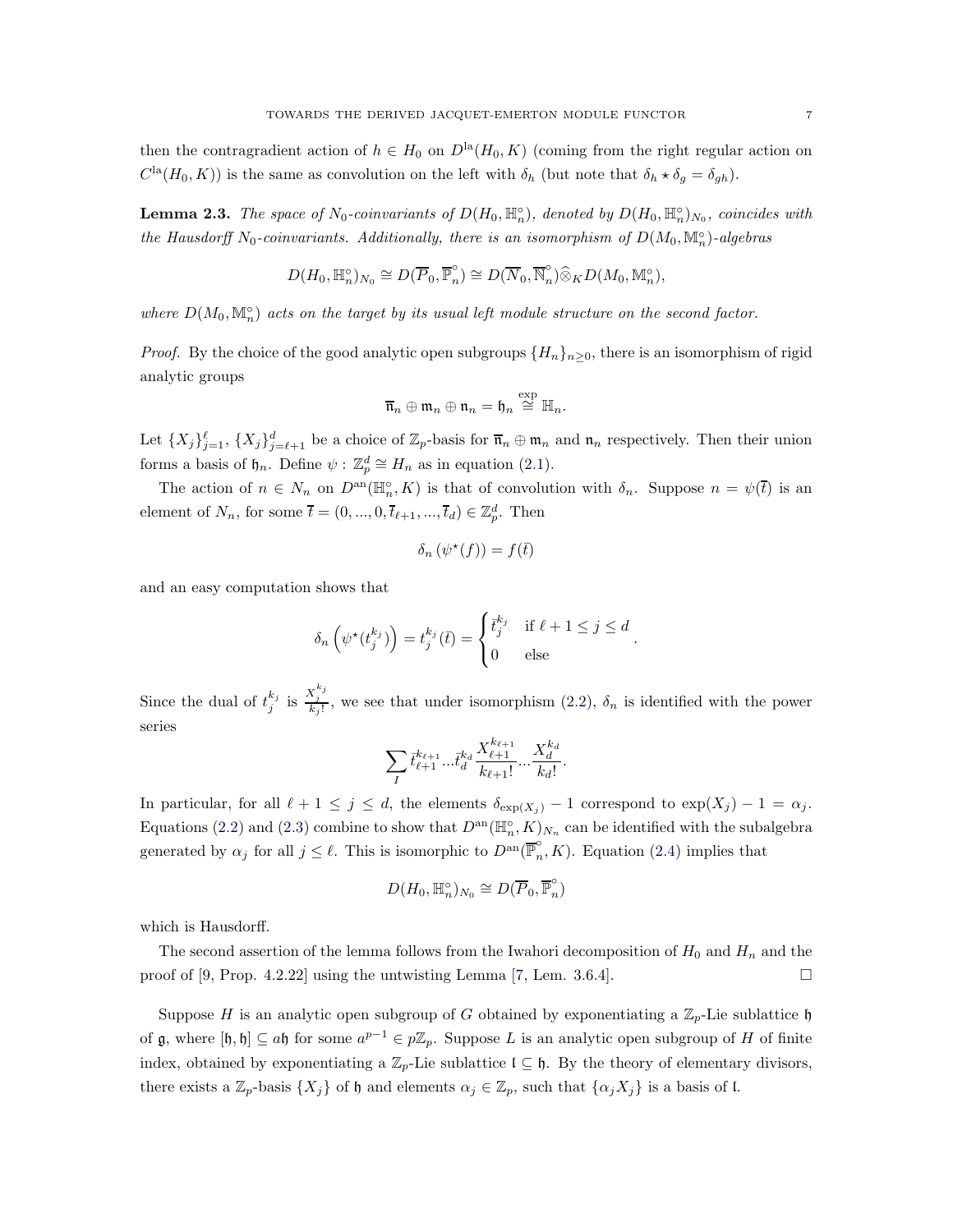Let  $A^{(m)}$  (resp.  $C^{(m)}$ ) be the  $\mathcal{O}_K$ -subalgebra of  $U(\mathfrak{g})$  generated by  $\frac{X_j^i}{i!}$  (resp.  $\frac{(\alpha_j X_j)^i}{i!}$  $\frac{\Delta_j f}{i!}$  for all  $0 \leq i \leq p^m$  and  $0 \leq j \leq d$ . More explicitly,

<span id="page-7-1"></span>
$$
A^{(m)} = \left\{ \sum_{I} a_{I} \frac{q(i_{1})!...q(i_{d})!}{i_{1}!...i_{d}!} X_{1}^{i_{1}}...X_{d}^{i_{d}} : a_{I} \in \mathcal{O}_{K} \text{ and } a_{I} = 0 \text{ for almost all } I \right\} \text{ and}
$$
  

$$
C^{(m)} = \left\{ \sum_{I} b_{I} \frac{q(i_{1})!...q(i_{d})!}{i_{1}!...i_{d}!} (\alpha_{1}X_{1})^{i_{1}}...(\alpha_{d}X_{d})^{i_{d}} : b_{I} \in \mathcal{O}_{K} \text{ and } b_{I} = 0 \text{ for almost all } I \right\},
$$

where  $q(i_j)$  is the integral part of  $\frac{i_j}{p^m}$ . Let  $\widehat{A}^{(m)}$  (resp.  $\widehat{C}^{(m)}$ ) denote the *p*-adic completion of  $A^{(m)}$ (resp.  $C^{(m)}$ ). Let  $D^{\text{an}}(\mathbb{H}^{\circ}, K)^{(m)} = K \otimes_{\mathcal{O}_K} \widehat{A}^{(m)}$  (resp.  $D^{\text{an}}(\mathbb{L}^{\circ}, K)^{(m)} = K \otimes_{\mathcal{O}_K} \widehat{C}^{(m)}$ ), which is naturally a  $K$ -Banach algebra. There is an isomorphism of compact type  $K$ -algebras

<span id="page-7-3"></span>(2.6) 
$$
D^{\text{an}}(\mathbb{H}^{\circ}, K) \cong \lim_{\substack{\to \\ m}} D^{\text{an}}(\mathbb{H}^{\circ}, K)^{(m)} \text{ (resp. } D^{\text{an}}(\mathbb{L}^{\circ}, K) \cong \lim_{\substack{\to \\ m}} D^{\text{an}}(\mathbb{L}^{\circ}, K)^{(m)} \text{)}
$$

whose transition maps are flat and dense [\[7,](#page-34-4) Prop. 5.2.6, Prop. 5.3.11]. Let  $A_{\leq i}^{(m)} = A^{(m)} \cap U(\mathfrak{g})_{\leq i}$ (resp.  $C_{\leq i}^{(m)} = C^{(m)} \cap U(\mathfrak{g})_{\leq i}).$ 

<span id="page-7-2"></span>**Proposition 2.4.** Suppose  $[\mathfrak{h}, \mathfrak{h}] \subseteq \mathfrak{a} \mathfrak{h}$  for some  $\mathfrak{a}^{p-1} \in p\mathbb{Z}_p$  and  $m, m' \geq 0$ , then

$$
\left[C^{(m')},A^{(m)}_{\leq i}\right]\subseteq C^{(m')}A^{(m)}_{\leq i-1}
$$

for all  $i > 0$ .

*Proof.* This is a slight generalization of [\[7,](#page-34-4) Prop. 5.2.17], where the only difference is that all the  $\alpha_j$ 's are all equal. The same proof applies to the case where the  $\alpha_j$ 's may differ from one another.  $\Box$ 

<span id="page-7-0"></span>**Theorem 2.5.** Let  $\mathbb{H}$  and  $\mathbb{L}$  be rigid analytic groups satisfying all the hypothesis described above. If  $m$  is a sufficiently large integer, then the natural map

$$
D^{\rm an}(\mathbb{L}^\circ, K) \to D^{\rm an}(\mathbb{H}^\circ, K)
$$

induced by the rigid analytic inclusion  $\mathbb{L} \subseteq \mathbb{H}$  factors through the natural map

$$
D^{\mathrm{an}}\left(\mathbb{H}^{\circ},K\right)^{(m)} \to D^{\mathrm{an}}\left(\mathbb{H}^{\circ},K\right)
$$

and the resulting map

$$
D^{\mathrm{an}}\left(\mathbb{L}^{\circ}, K\right) \to D^{\mathrm{an}}\left(\mathbb{H}^{\circ}, K\right)^{(m)}
$$

is flat.

Proof. The proof is similar to that of [\[7,](#page-34-4) Prop. 5.3.13]. We would like point out that there is a small error in the proof of [\[7,](#page-34-4) Prop. 5.3.13] (the equation after (5.3.15)), which can be fixed in a similar way to the proof given here.

For each natural number i, let  $s(i)$  be the sum of digits in the p-adic expansion of i. Let i be a fixed integer, and write  $i = p^m q + r$  (resp.  $i = p^{m'} q' + r'$ ) for some q' and  $0 \le r < p^m$  (resp. q' and  $0 \leq r' < p^{m'}$ ). Then

$$
\mathrm{ord}_K(q!) = \mathrm{ord}_K\left(\frac{i-r}{p^m}!\right) = \frac{i-r}{p^m(p-1)} - \frac{s(i-r)}{p-1}.
$$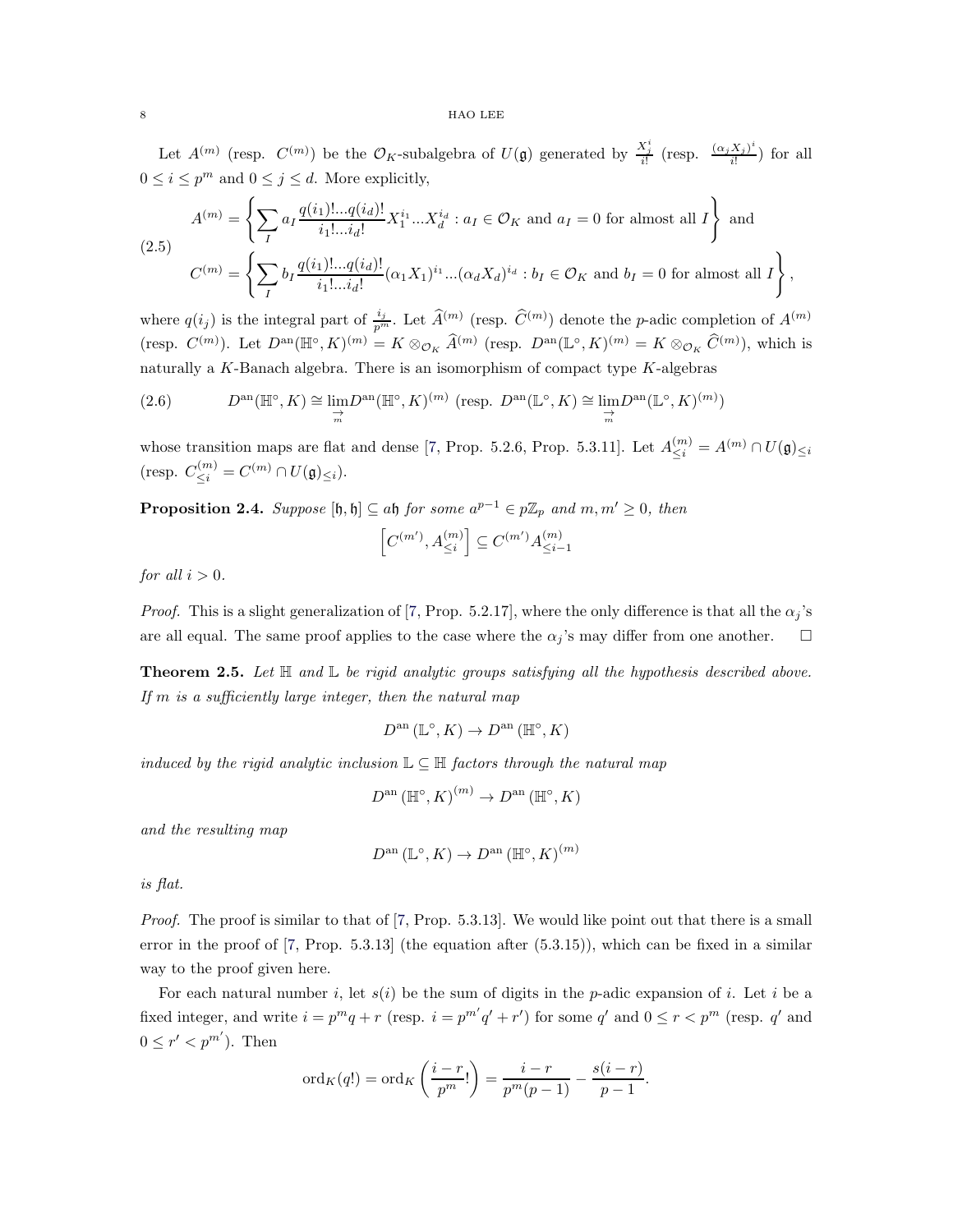Choose  $m$  large enough so that

$$
\mathrm{ord}_K(\alpha_j) \ge \frac{1}{p^m(p-1)}
$$

for all j. The inequality  $\text{ord}_K(\alpha_j)i \geq \text{ord}_K(q!)$  implies that

$$
\mathrm{ord}_K\left(\alpha_j^iq'!\right)=\mathrm{ord}_K(\alpha_j)i+\mathrm{ord}_K(q'!)\geq \mathrm{ord}_K(q!)
$$

independently of m'. Taking into account of equation [\(2.5\)](#page-7-1), this shows that  $C^{(m')} \subseteq A^{(m)}$  for every  $m'$ . After taking p-adic completion and tensoring with  $K$ , we see that there is a factorization

$$
D(\mathbb{L}^{\circ}, K)^{(m')} \to D^{\text{an}}(\mathbb{H}^{\circ}, K)^{(m)} \to D^{\text{an}}(\mathbb{H}^{\circ}, K)
$$

for every m′ . Therefore, there is a factorization

$$
D(\mathbb{L}^{\circ}, K) \to D^{\text{an}}(\mathbb{H}^{\circ}, K)^{(m)} \to D^{\text{an}}(\mathbb{H}^{\circ}, K).
$$

Let  $B = C^{(m')}A^{(m)}$ , which by Proposition [2.4](#page-7-2) is an  $\mathcal{O}_K$ -subalgebra of  $U(\mathfrak{g})$ . In fact, since  $C^{(m')} \subseteq$  $A^{(m)}$ ,  $B = A^{(m)}$ . Equip B with the filtration  $F_i B = C^{(m')} A^{(m)}_{\leq i}$  $\zeta_i^{(m)}$ . By Proposition [2.4](#page-7-2) again, B satisfies the all the assumptions of [\[7,](#page-34-4) Lem. 5.3.9] (by taking  $A = C^{(m')}$ ). Proposition 5.3.10 of [\[7\]](#page-34-4) shows that

$$
D(\mathbb{L}^{\circ}, K)^{(m')} = K \otimes_{\mathcal{O}_K} \widehat{C}^{(m')} \to K \otimes_{\mathcal{O}_K} \widehat{B} \cong K \otimes_{\mathcal{O}_K} \widehat{A}^{(m)} = D^{an} (\mathbb{H}^{\circ}, K)^{(m)}
$$

is flat as required.  $\square$ 

Suppose additionally that  $\{H_n\}_{n>0}$  is sequences of good analytic open subgroups of G satisfying proposition [2.2,](#page-3-0) where  $H = H_0$ . For each  $n \geq 0$ , let  $L_n = H_n \cap L$ . The inclusions  $L_0 \subseteq H_0$  and  $L_n \subseteq H_n$  induce a continuous homomorphism of Fréchet K-algebras

$$
D^{\text{la}}(L_0, K) \to D^{\text{la}}(H_0, K),
$$

as well as a continuous homomorphism of compact type  $K$ -algebras

$$
D(L_0, \mathbb{L}_n^{\circ}) \to D(H_0, \mathbb{H}_n^{\circ}).
$$

Furthermore, there is an isomorphism of topological  $K$ -algebras

$$
D^{\text{la}}(H_0, K) \cong \bigoplus_{x \in H_0/L_0} \delta_x \star D^{\text{la}}(L_0, K).
$$

For each  $n \geq 0$ , define

$$
D(H_0, \mathbb{L}_n^{\circ}) := D(L_0, \mathbb{L}_n^{\circ}) \underset{D^{\text{la}}(L_0, K)}{\otimes} D^{\text{la}}(H_0, K)
$$
  
\n
$$
\cong \bigoplus_{x \in H_0/L_0} \delta_x \star D(L_0, \mathbb{L}_n^{\circ}).
$$

For all n sufficiently large, there are also inclusions  $H_n \subseteq L_0$ . Since  $H_n$  is a normal subgroup of the bigger group  $H_0$ ,  $H_n$  is also a normal subgroup of  $L_0$ . Define the compact type K-algebra  $D(L_0, \mathbb{H}_n^{\circ})$  to be the strong dual of  $C^{\text{la}}(L_0, K)_{\mathbb{H}_n^{\circ}$ -an. Similar to equation [\(2.4\)](#page-5-1), there is an isomorphic of K-algebras

$$
D(L_0, \mathbb{H}_n^{\circ}) \cong \lim_{\substack{\to \\ m > n}} \bigoplus_{g \in L_0/H_m} \delta_g \star D^{\text{an}}(\mathbb{H}_m, K).
$$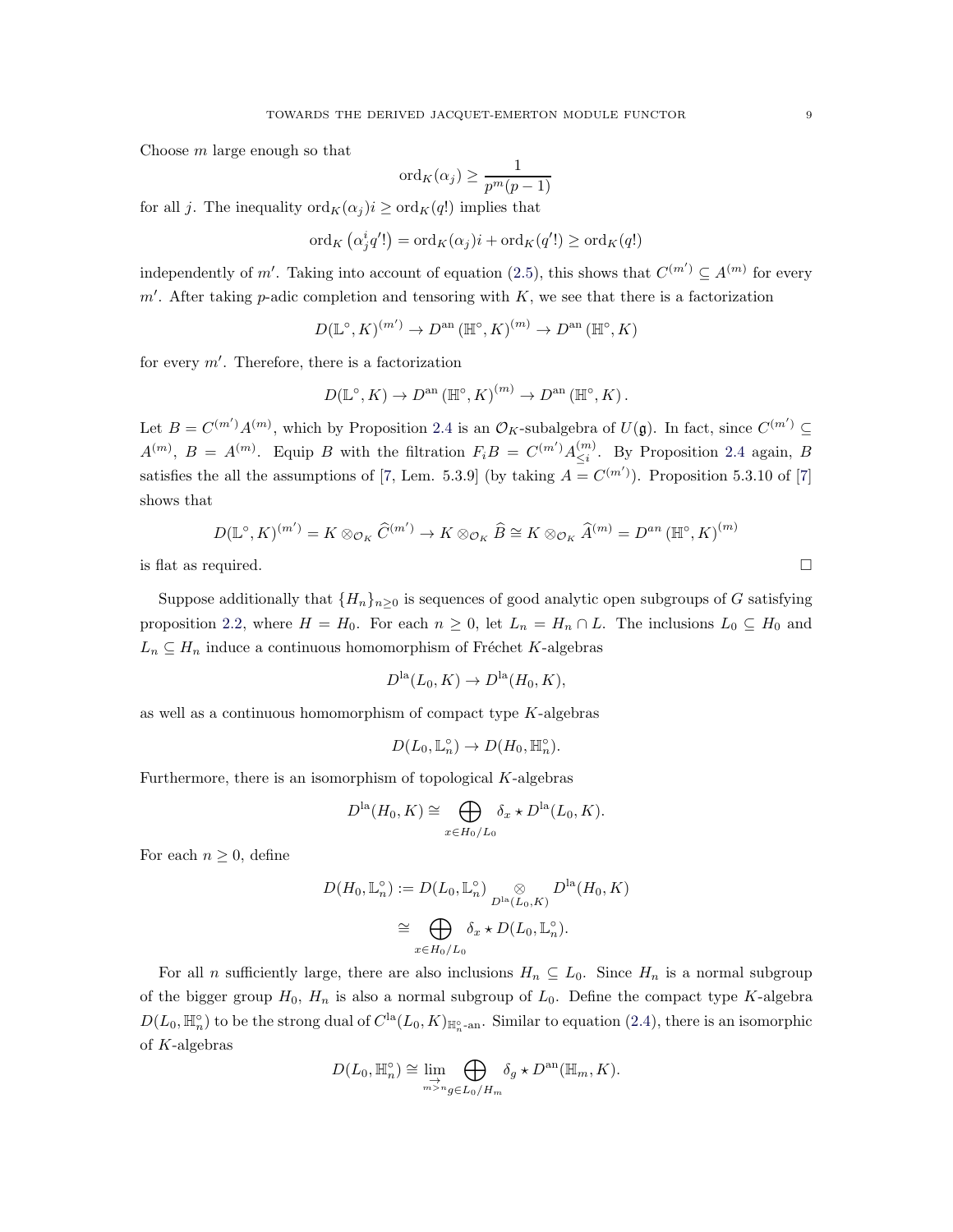<span id="page-9-3"></span>**Corollary 2.6.** Let n be an integer large enough so that  $H_n \subseteq L_0$ . Then the continuous K-linear morphism between compact type K-algebras

<span id="page-9-2"></span>
$$
D(L_0, \mathbb{L}_n^{\circ}) \to D(L_0, \mathbb{H}_n^{\circ})
$$

is flat.

*Proof.* By dualizing the natural map  $C^{la}(H_n^{\circ}, K)_{\mathbb{H}_n^{\circ}\text{-an}} \to C^{la}(H_n^{\circ}, K)_{\mathbb{L}_n^{\circ}\text{-an}}$ , we obtain a map

(2.7) 
$$
D(H_n^{\circ}, \mathbb{L}_n^{\circ}) \to D^{\text{an}}(\mathbb{H}_n^{\circ}, K).
$$

Since  $D(H_n^{\circ}, \mathbb{L}_n^{\circ})$  is a free  $D^{\text{an}}(\mathbb{L}_n^{\circ}, K)$ -module of finite rank, by Theorem [2.5,](#page-7-0) the above morphism factors through some  $D^{\text{an}}(\mathbb{H}_n^{\circ}, K)^{(m)}$ .

By the same argument as [\[7,](#page-34-4) Prop. 5.3.18], the induced map  $D(H_n^{\circ}, \mathbb{L}_n^{\circ}) \to D^{\text{an}}(\mathbb{H}_n^{\circ}, K)^{(m)}$  is flat. By [\[23,](#page-35-0) Rem. 3.2] applied to [\(2.6\)](#page-7-3), the map  $D^{an}(\mathbb{H}_n^{\circ}, K)^{(m)} \to D^{an}(\mathbb{H}_n^{\circ}, K)$  is also flat. Therefore, equation (2.[7\)](#page-9-2) is flat. The corollary then follows from tensoring equation [\(2](#page-9-2).7) by  $D<sup>la</sup>(L_0, K)$  over  $D^{\text{la}}(H_n^{\circ},K).$  $\Gamma_n^{\circ}, K$ ).

## 3. Derived Jacquet-Emerton Module

<span id="page-9-1"></span><span id="page-9-0"></span>3.1. Jacquet-Emerton Module Functor. In this subsection, we recall the construction of the Jacquet-Emerton functor found in [\[9\]](#page-34-0) and prove a theorem involving the exactness of the functor  $I_{\overline{P}}^G$ P introduced in [\[10\]](#page-34-2).

Keep all the notation established in Section [1](#page-0-0) and [2.](#page-2-0) Following the notations established in [\[9\]](#page-34-0), let  $\text{Rep}_{\text{top.c}}(G)$  denote the category of topological G-representations on Hausdorff locally convex K-vector spaces of compact type. The morphisms are continuous G-equivariant K-linear maps. Let  $Rep<sub>la.c</sub>(G)$  be the full subcategorry of  $Rep<sub>top.c</sub>(G)$  consisting of locally analytic representations of G. Let  $\text{Rep}_{\text{es}}$  (resp.  $\text{Rep}_{\text{ad}}$ ) be the full subcategory of  $\text{Rep}_{\text{lac}}(G)$  consisting of essentially admissible (resp. admissible) locally analytic G-representations over K. Let  $\text{Rep}^z_{\text{lac}}(G)$  be the full subcategory of Rep<sub>la.c</sub>(G) consisting of objects that satisfy the equivalent conditions of [\[7,](#page-34-4) Prop. 6.4.7].

Let  $Z_M$  be the rigid analytic space of locally  $\mathbb{Q}_p$ -analytic characters on  $Z_M$ . Suppose V is an object of  $\text{Rep}_{\text{top.c}}(Z_M^+)$ . Define the finite slope part of V to be

<span id="page-9-4"></span>
$$
V_{\text{fs}} = \mathcal{L}_{b,Z_M^+}(C^{\text{an}}(\widehat{Z}_M, K), V).
$$

According to [\[9,](#page-34-0) Lem. 3.2.3], there is a natural isomorphism

(3.1) 
$$
(V_{\text{fs}})'_b \cong C^{\text{an}}(\widehat{Z}_M, K) \underset{K[Z_M^+]}{\widehat{\otimes}} V'_b
$$

Let  $\delta_P$ :  $P \to K^\times$  be the modulus character of the parabolic subgroup P. This is a smooth character that factors through the Levi quotient  $M$ . Explicitly,

.

$$
\delta_P(m)=\frac{1}{[N_0:mN_0m^{-1}]}
$$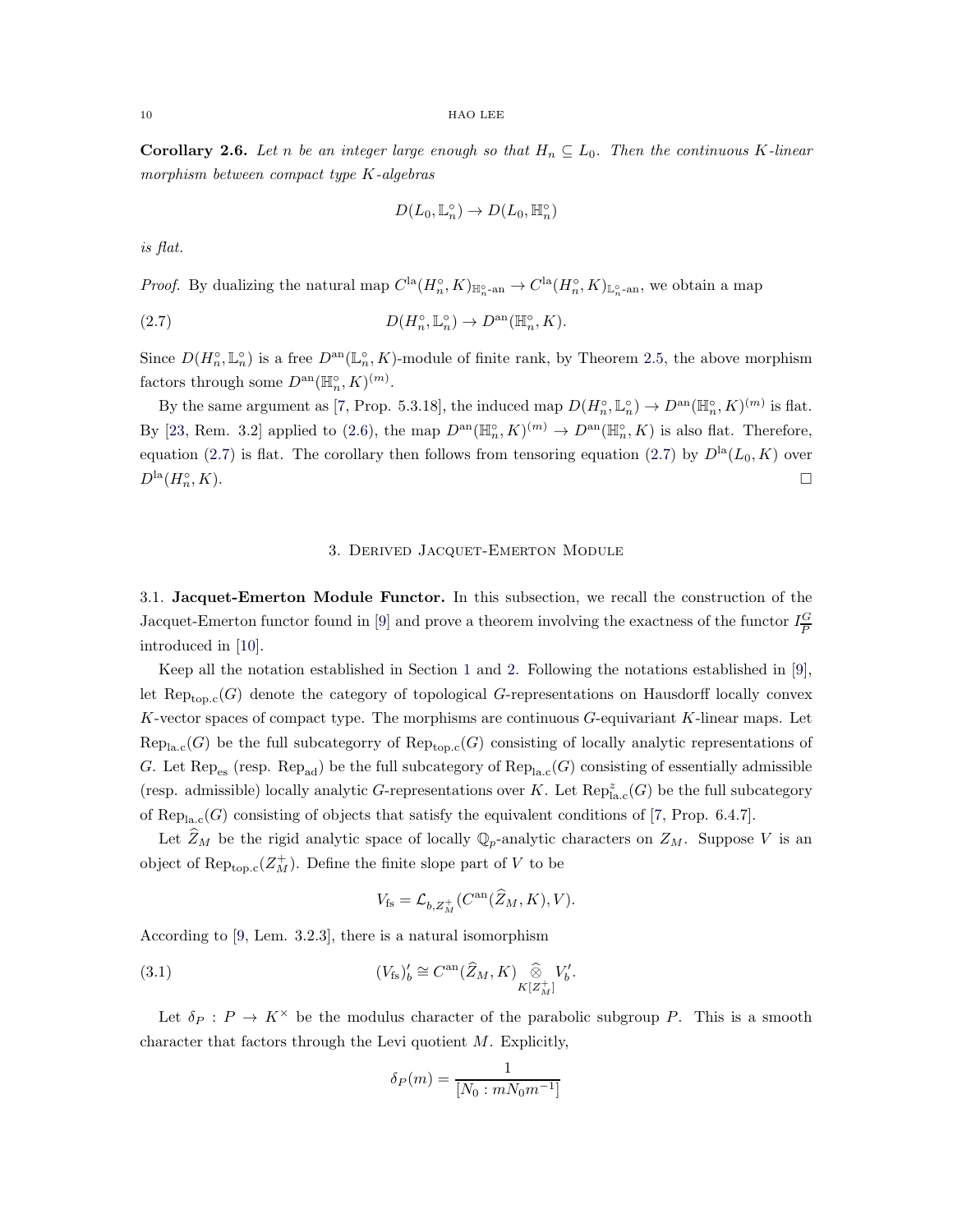for all  $m \in M$  and any compact open subgroup  $N_0$  of N. Suppose V is a locally  $\mathbb{Q}_p$ -analytic representation of P on a locally convex K-vector space. For each  $z \in Z_M^+$ , define the Hecke operator  $\pi_{N_0,z}: V^{N_0} \to V^{N_0}$  to be the endomorphism

<span id="page-10-1"></span>(3.2) 
$$
\pi_{N_0,z}(v) = \delta_P(z) \sum_{x \in N_0/zN_0z^{-1}} xzv = \frac{1}{[N_0:zN_0z^{-1}]} \sum_{x \in N_0/zN_0z^{-1}} xzv.
$$

**Definition 3.1.** The Jacquet-Emerton module functor  $J_P$ :  $\text{Rep}_{\text{es}}(G) \to \text{Rep}_{\text{es}}(M)$  is defined to be

$$
V \mapsto (V^{N_0})_{\text{fs}} = \mathcal{L}_{b, Z_M^+}(C^{\text{an}}(\widehat{Z}_M, K), V^{N_0}).
$$

We end this subsection with a theorem that will be useful for a computation in section [6.](#page-32-0) Let  $U$ be an object of  $\operatorname{Rep}^z_{\text{la,c}}(M)$ . Following [\[10\]](#page-34-2), we define  $I_{\overline{P}}^G$  $\frac{G}{P}(U)$  to be the closed G-subrepresentation of  $\text{Ind}_{\overline{P}}^{\overline{G}}(U)$  generated by the image of  $U(\delta_P)$  under the canonical lift  $J_P(\text{Ind}_{\overline{P}}^{\overline{G}}U) \to \text{Ind}_{\overline{P}}^{\overline{G}}U$  defined in [\[9,](#page-34-0) (3.4.8)]. For more properties of  $I_{\overline{P}}^G$  $\frac{G}{P}(U)$ , see [\[10,](#page-34-2) §2].

<span id="page-10-2"></span>**Theorem 3.2.** Suppose  $0 \to U \to V \to W \to 0$  is a strict exact sequence in  $\text{Rep}^z_{\text{la},\text{c}}(M)$ . Suppose  $U(\mathfrak{g}) \otimes_{U(\mathfrak{p})} U$  is irreducible. Then

<span id="page-10-0"></span>
$$
0 \to I_{\overline{P}}^G(U) \to I_{\overline{P}}^G(V) \to I_{\overline{P}}^G(W) \to 0
$$

is a strict exact sequence in  $\text{Rep}^z_{\text{la},\text{c}}(G)$ .

Proof. By Corollary 4.14 of [\[26\]](#page-35-3), the following is a strict short exact sequence of locally analytic G-representations

(3.3) 
$$
0 \to \text{Ind}_{\overline{P}}^{\underline{G}}U \to \text{Ind}_{\overline{P}}^{\underline{G}}V \to \text{Ind}_{\overline{P}}^{\underline{G}}W \to 0.
$$

Since  $\text{Ind}_{\overline{P}}^{\overline{G}}U \to \text{Ind}_{\overline{P}}^{\overline{G}}V$  is a closed embedding, it follows immediately that  $I_{\overline{P}}^{\overline{G}}$  $\frac{G}{P}(U) \to I_{\overline{P}}^G$  $\frac{G}{P}(V)$  is also a closed embedding. On the other hand, there is a commutative diagram

(3.4) 
$$
V(\delta_P) \longrightarrow W(\delta_P)
$$

$$
\downarrow \qquad \qquad \downarrow \qquad \qquad .
$$

$$
\operatorname{Ind}_{\overline{P}}^{\underline{G}}V \longrightarrow \operatorname{Ind}_{\overline{P}}^{\underline{G}}W
$$

The image of the left vertical arrow surjects onto the image of the second vertical arrow. Since the bottom horizontal arrow is G-equivariant and strict, we have just shown that there is a G-equivariant strict surjection  $I_{\overline{P}}^G$  $\frac{G}{P}(V) \to I_{\overline{P}}^G$  $\frac{G}{P}(W)$ . It now suffices to check exactness in the middle.

The kernel of  $I_{\overline{R}}^G$  $\frac{G}{P}(V) \to I_{\overline{P}}^G$  $\frac{G}{P}(W)$  is exactly the intersection

(3.5) 
$$
X := I_{\overline{P}}^G(V) \cap \text{Ind}_{\overline{P}}^G U
$$

inside Ind $\frac{G}{P}V$ . It suffices to show that this is exactly  $I_{\overline{P}}^G$  $\frac{G}{P}(U)$ . The space X is a local closed subrepresentation of  $\text{Ind}_{\overline{P}}^{\overline{G}}V$  in the sense of [\[10,](#page-34-2) Def. 2.4.1]. Let e be the image of the identity of G in  $\overline{P}\backslash G$ . The remark following [\[10,](#page-34-2) Prop. 2.4.9] implies that there is an one to one correspondence between local closed G-invariant subspaces of  $\text{Ind}_{\overline{P}}^{\overline{G}}V$  and the closed  $(\mathfrak{g},\overline{P})$ -invariant subspaces of  $(\text{Ind}_{\overline{P}}^{\overline{G}}V)_{e}$ , by mapping a local closed subspace to its stalk at e, as defined by [\[10,](#page-34-2) Def. 2.4.2]. Our goal is to show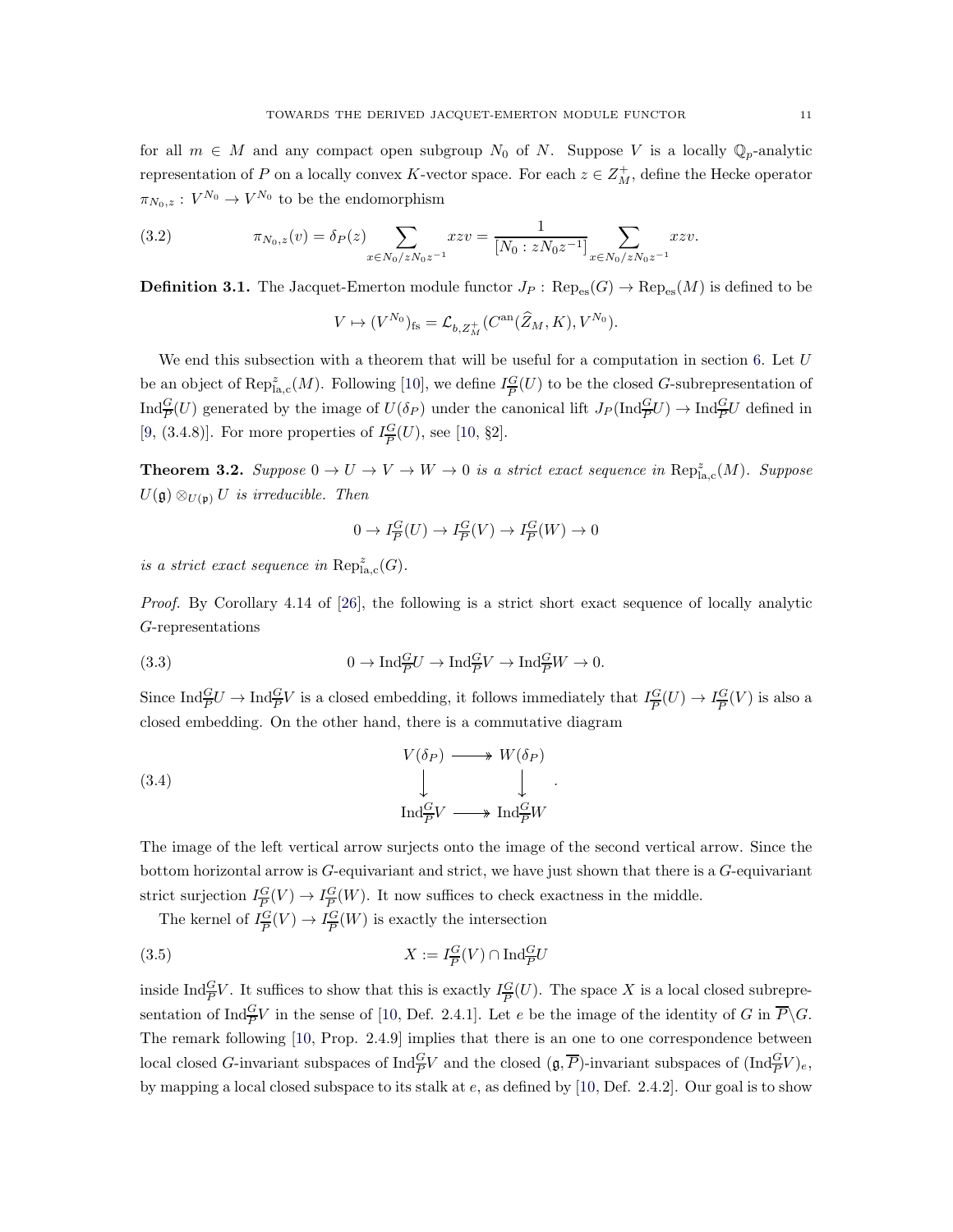that there is an equality on the stalks  $X_e = I_{\overline{P}}^G$  $\frac{G}{P}(U)_e$ . Since both of these spaces are polynomially generated, in the sense of [\[10,](#page-34-2) Def. 2.7.15], it also suffices to show that  $X_e^{\text{pol}} = I_{\overline{P}}^G$  $\frac{G}{P}(U)_{e}^{\text{pol}}.$ 

From the proof of Proposition 2.8.10 in [\[10\]](#page-34-2), the space  $I_{\overline{P}}^G$  $\frac{G}{P}(U)_{e}^{\text{pol}}$  is exactly the image of  $U(\mathfrak{g}) \otimes_{U(\mathfrak{p})}$  $U \to C^{\text{pol}}(N, U)$ . By [\[2,](#page-34-8) Prop. 3.26], the spaces  $U(\mathfrak{g}) \otimes_{U(\mathfrak{p})} U$  and  $C^{\text{pol}}(N, U)$  are in fact isomorphic. Meanwhile,

(3.6)  
\n
$$
X_e^{\text{pol}} = I_{\overline{P}}^G(V)_e^{\text{pol}} \cap (\text{Ind}_{\overline{P}}^G U)_e^{\text{pol}}
$$
\n
$$
= I_{\overline{P}}^G(V)_e^{\text{pol}} \cap C^{\text{pol}}(N, U)
$$
\n
$$
= \text{im} (U(\mathfrak{g}) \otimes_{U(\mathfrak{p})} V \to C^{\text{pol}}(N, V)) \cap C^{\text{pol}}(N, U),
$$

which is exactly  $I_{\overline{P}}^G$  $\frac{G}{P}(U)e^{\text{ol}}$  as required.

**Remark 3.3.** The assumption that G is a locally  $\mathbb{Q}_p$ -analytic group is only being used to show that  $(3.3)$  is a strict short exact sequence. Suppose L is a finite extension of  $\mathbb{Q}_p$ , and G is a connected locally L-analytic reductive group. Then the theorem still holds with the additional assumption that [\(3.3\)](#page-10-0) is a strict short exact sequence.

<span id="page-11-0"></span>3.2. Homology groups. For the remainder of this section, fix an admissible locally analytic Grepresentation  $V \in \text{Rep}_{ad}(G)$ . Fix a decreasing sequence of good analytic open subgroups  $\{H_n\}_{n>0}$ of G satisfying Proposition [2.2.](#page-3-0) For any ring R, let  $Coh_R$  denote the abelian category of coherent R-modules [\[29,](#page-35-4) Thm. 2.3]. If R is a coherent ring, then  $Coh_R$  coincides with the category of finitely presented R-modules [\[29,](#page-35-4) Cor. 2.7].

It is shown in [\[7,](#page-34-4) Prop.  $5.3.1$ ] that the isomorphism of topological K-algebras

$$
D^{\text{la}}(H_0, K) \cong \lim_{\leftarrow} D(H_0, \mathbb{H}_n^{\circ})
$$

induces a weak Fréchet-Stein algebra structure on  $D^{\text{la}}(H_0, K)$ . By Theorem 1.2.11 of [\[7\]](#page-34-4),  $(V_{\mathbb{H}^\circ_n\text{-an}})'_b$  is a finitely generated module of the coherent ring  $D(H_0, \mathbb{H}_n^{\circ})$ , for each  $n \geq 0$ . Small augmentations to the proof of Proposition A.1 and Lemma A.11 of [\[10\]](#page-34-2) show that there are topological isomorphisms

<span id="page-11-1"></span>
$$
(3.7) \qquad (V_{\mathbb{H}_n^{\circ}\text{-an}})'_b \cong D(H_0, \mathbb{H}_n^{\circ}) \widehat{\otimes}_{D^{\text{la}}(H_0, K)} V'_b \cong D(H_0, \mathbb{H}_n^{\circ}) \otimes_{D^{\text{la}}(H_0, K)} V'_b
$$

and  $(V_{\mathbb{H}_n^{\circ}\text{-an}})'_b$  is finitely presented as a module over the coherent ring  $D(H_0, \mathbb{H}_n^{\circ})$  for all  $n \geq 0$ .

**Lemma 3.4.** Suppose M is a finitely presented module of a coherent ring R. Then there is a projective resolution of M consisting of free R-modules of finite rank.

*Proof.* This is [\[13,](#page-34-9) Cor. 2.5.2] or [\[12,](#page-34-10) Rem. 1.4].

Let  $P_{n,\star} \to (V_{\mathbb{H}_{n}^{\circ} \text{-an}})'_b$  be a projective resolution of  $(V_{\mathbb{H}_{n}^{\circ} \text{-an}})'_b$  in the category  $Coh_{D(H_0, \mathbb{H}_{n}^{\circ})}$ . The existence of such a resolution is guaranteed by the previous lemma. Proposition A.10 of [\[10\]](#page-34-2) shows that each term  $P_{n,\star}$  has a unique topology making them compact type  $D(H_0, \mathbb{H}_n^{\circ})$ -modules. Additionally, the boundary maps are automatically continuous and strict. For each  $n \geq 0$ , let

$$
H_{\star}(N_0,(V_{\mathbb{H}_n^\circ\text{-an}})'_b)=H_{\star}((P_{n,\star})_{N_0})
$$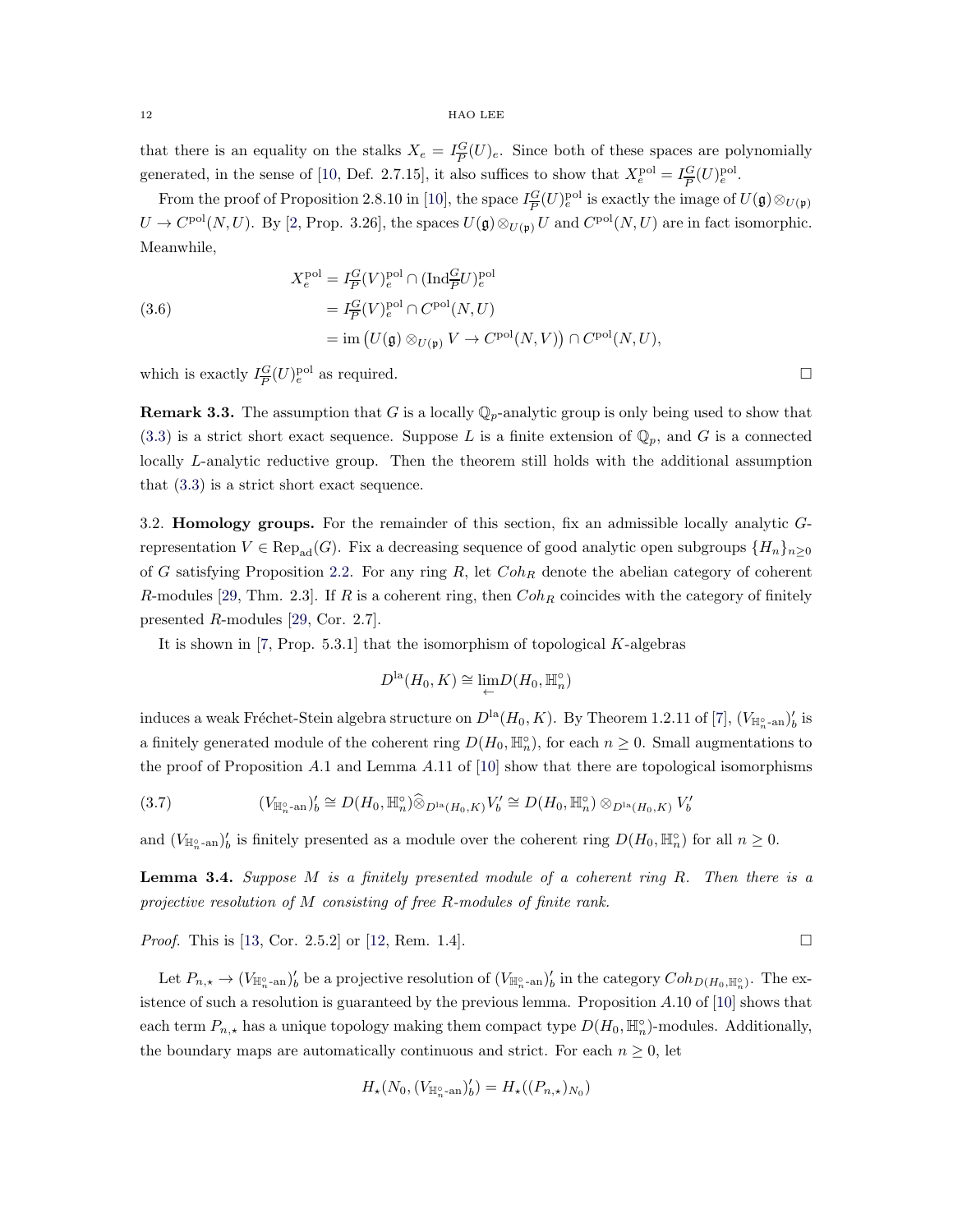be the usual group homology of  $N_0$ -coinvariants. It is important to note that by Lemma [2.3,](#page-6-0) the Hausdorff N<sub>0</sub>-coinvariants of each  $P_{n,\star}$  coincides with the usual N<sub>0</sub>-coinvariants, and so each term  $(P_{n,\star})_{N_0}$  of the complex is a compact type K-algebra. For each  $n, k \geq 0$ , let  $\partial_{n,k} : (P_{n,k})_{N_0} \to$  $(P_{n,k-1})_{N_0}$  be the boundary operators. Let  $\widehat{H}_\star(N_0,(V_{\mathbb{H}_n^{\circ} \text{-an}})'_b)$  be the Hausdorff completion of  $H_*(N_0, (V_{\mathbb{H}_n^{\circ}-an})'_b)$ . It can also be identified with the quotient of ker $(\partial_k)$  by the closure of  $\text{im}(\partial_{k+1})$ and is a K-algebra of compact type. Let  $H^*(N_0, V_{\mathbb{H}_n^{\circ}\text{-an}})$  denote the strong dual of  $\widehat{H}_*(N_0, (V_{\mathbb{H}_n^{\circ}\text{-an}})'_b)$ , which is a nuclear Fréchet space.

Suppose  $Q_{n,\star} \to (V_{\mathbb{H}_n^{\circ} \text{-an}})'_b$  is another projective resolution in the category  $Coh_{D(H_0, \mathbb{H}_n^{\circ})}$ . The identity map on  $(V_{\mathbb{H}_{n}^{\circ}}\text{-an})'_{b}$  induces maps between complexes  $P_{n,\star} \to Q_{n,\star}$  and  $Q_{n,\star} \to P_{n,\star}$ , which induces isomorphisms on the homology groups. Each of these maps are automatically continuous and strict [\[10,](#page-34-2) Prop. A.10]. Therefore, the induced topology on the homology groups  $H_{\star}(N_0,(V_{\mathbb{H}_n^{\circ} \text{-an}})'_b)$ does not depend on the choice of resolutions.

<span id="page-12-2"></span>**Proposition 3.5.** Suppose  $L_0 \subseteq H_0$  is a good analytic open subgroup. For each  $n \geq 0$ , let  $L_n =$  $H_n \cap L_0$ ,  $M'_n = M \cap L_n$ ,  $\overline{P}'_n = \overline{P} \cap L_n$ ,  $N'_n = N \cap L_n$  and let  $\mathbb{L}_n$ ,  $\mathbb{M}'_n$ ,  $\overline{\mathbb{P}}'_n$  and  $\mathbb{N}'_n$  be their respective rigid analytic Zariski closures in  $\mathbb{L}_n$ . Let m, n be integers large enough so that  $H_n \subseteq L_0$ and  $L_m \subseteq H_n$ . Then there is a natural continuous K-linear map

<span id="page-12-3"></span>(3.8) 
$$
H_{\star}(N'_{0},(V_{\mathbb{L}_{m}^{\circ}\text{-an}})'_{b}) \to H_{\star}(N_{0},(V_{\mathbb{H}_{n}^{\circ}\text{-an}})'_{b})
$$

which is induced by the natural continuous map  $((V_{\mathbb{L}_m^{\circ}}_{m}-\mathrm{an})_b')_{N_0'} \to ((V_{\mathbb{H}_n^{\circ}}_{m}-\mathrm{an})_b')_{N_0}$ . In addition, there is an isomorphism between topological  $D(M'_0, M'^{\circ}_n)$ -modules

<span id="page-12-1"></span>(3.9) 
$$
D(\overline{P}'_0, \overline{\mathbb{P}}_n^{\circ}) \underset{D(\overline{P}'_0, \overline{\mathbb{P}}'_m)}{\otimes} H_{\star}(N'_0, (V_{\mathbb{L}_m^{\circ}\text{-an}})'_b) \cong H_{\star}(N'_0, (V_{\mathbb{H}_n^{\circ}\text{-an}})'_b).
$$

Proof. Since

(3.10) 
$$
D(H_0, \mathbb{H}_n^{\circ}) = \bigoplus_{x \in H_0/L_0} \delta_x * D(L_0, \mathbb{H}_n^{\circ})
$$

is a free  $D(L_0, \mathbb{H}_n^{\circ})$ -module of finite rank, finitely presented projective  $D(H_0, \mathbb{H}_n^{\circ})$ -modules are also finitely presented projective  $D(L_0, \mathbb{H}_n^{\circ})$ -modules. This means that the homology group  $H_{\star}(N_0, (V_{\mathbb{H}_n^{\circ} \text{-an}})'_b)$ can be computed by viewing  $(V_{\mathbb{H}_n^{\circ}\text{-an}})'_b$  as a  $D(H_0, \mathbb{H}_n^{\circ})$ -module or as a  $D(L_0, \mathbb{H}_n^{\circ})$ -module.

Let  $Q_{\star} \to (V_{\mathbb{L}_{m}^{\circ}-\text{an}})'_b$  be a projective resolution of  $(V_{\mathbb{L}_{m}^{\circ}-\text{an}})'_b$  by finite free  $D(L_0, \mathbb{L}_m^{\circ})$ -modules. Similar to equation [\(3.7\)](#page-11-1), there are isomorphisms

<span id="page-12-0"></span>(3.11) 
$$
(V_{\mathbb{H}_n^{\circ}\text{-an}})'_b \cong D(L_0, \mathbb{H}_n^{\circ}) \otimes_{D^{\text{la}}(L_0, K)} V'_b \text{ and}
$$

$$
(V_{\mathbb{L}_m^{\circ}\text{-an}})'_b \cong D(L_0, \mathbb{L}_m^{\circ}) \otimes_{D^{\text{la}}(L_0, K)} V'_b.
$$

Let  $P_{\star}$  be the base change of  $Q_{\star}$  to  $D(L_0, \mathbb{H}_n^{\circ})$  over  $D(L_0, \mathbb{L}_m^{\circ})$ . By Corollary [2.6](#page-9-3) and equation  $(3.11), P_{\star} \to (V_{\mathbb{H}_{n}^{\circ} \text{-an}})'_{b}$  $(3.11), P_{\star} \to (V_{\mathbb{H}_{n}^{\circ} \text{-an}})'_{b}$  is a projective resolution of  $(V_{\mathbb{H}_{n}^{\circ} \text{-an}})'_{b}$  by finite free  $D(L_0, \mathbb{H}_{n}^{\circ})$ -modules. By construction, there is a natural map of complexes  $(Q_\star)_{N'_0} \to (P_\star)_{N_0}$  and the first assertion of the proposition follows.

We can compute  $H_*(N'_0, (V_{\mathbb{H}_n^{\circ}}\text{-an})'_b)$  by taking the  $N'_0$ -coinvariants from the resolution  $P_* \to$  $(V_{\mathbb{H}_{n}^{\circ} \text{-an}})'_b$ . By the same argument as before,  $H_{\star}(N'_{0},(V_{\mathbb{H}_{n}^{\circ} \text{-an}})'_b)$  is naturally a K-vector space of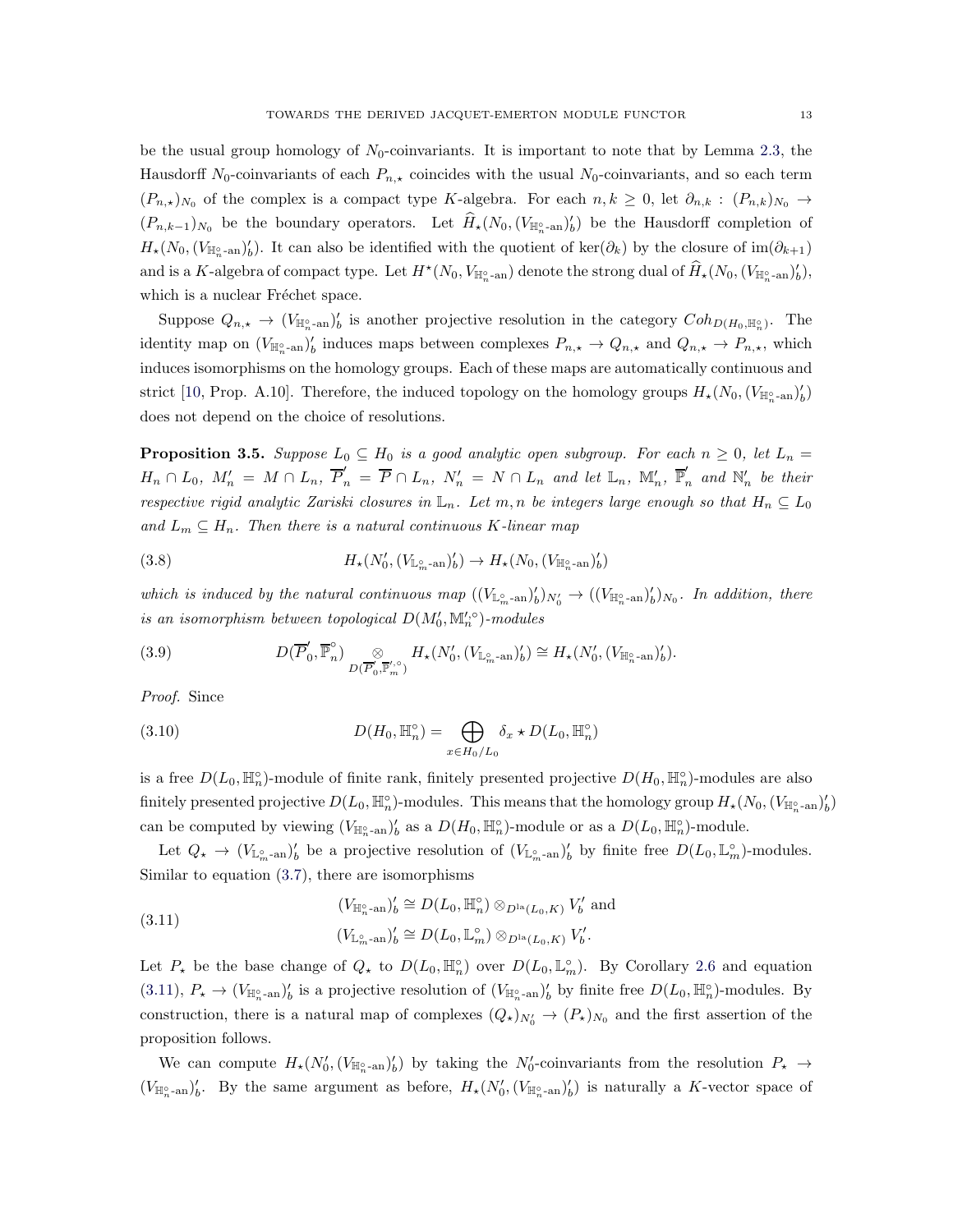compact type. It follows from the flatness of  $D(\overline{P}_{0}^{\prime})$  $D(\overline{P}'_{m}) \to D(\overline{P}'_{0})$  $\binom{0}{0}, \overline{\mathbb{P}}_n^{\circ}$  (Corollary [2.6\)](#page-9-3) that there is an isomorphism of topological  $D(M'_0, \mathbb{M}_n^{\circ})$ -modules

$$
D(\overline{P}'_0, \overline{\mathbb{P}}_n) \underset{D(\overline{P}'_0, \overline{\mathbb{P}}_m'^{\circ})}{\otimes} H_{\star}((Q_{\star})_{N'_0}) \cong H_{\star} \left( D(\overline{P}'_0, \overline{\mathbb{P}}_n^{\circ}) \underset{D(\overline{P}'_0, \overline{\mathbb{P}}_m'^{\circ})}{\otimes} (Q_{\star})_{N'_0} \right) \cong H_{\star}((P_{\star})_{N'_0}).
$$

This completes the proof of the proposition.  $\Box$ 

**Remark 3.6.** In the special case where  $\{L_n\}_{n\geq 0} = \{H_n\}_{n\geq 0}$  and  $m = n + 1$ , we have defined a natural transition map

$$
H_{\star}(N_0,(V_{\mathbb{H}^\circ_{n+1}\text{-an}})'_b)\to H_{\star}(N_0,(V_{\mathbb{H}^\circ_{n}\text{-an}})'_b)
$$

which is additionally  $D(M_0, \mathbb{M}_{n+1}^\circ)$ -linear, because the natural map  $D(H_0, \mathbb{H}_{n+1}^\circ)_{N_0} \to D(H_0, \mathbb{H}_{n}^\circ)_{N_0}$ is  $D(M_0, M_{n+1}^{\circ})$ -linear.

<span id="page-13-1"></span>**Corollary 3.7.** Suppose  ${H_n}_{n>0}$  and  ${\tilde{H}_n}_{n>0}$  are two sequences of good analytic open subgroups of G satisfying Proposition [2.2.](#page-3-0) Assume that  $H_0 \cap N = N_0 = \tilde{H}_0 \cap N$ . Let  $M'_0 = H_0 \cap \tilde{H}_0 \cap M$ . Then there is a natural isomorphism of topological  $D<sup>la</sup>(M'_{0}, K)$ -modules

(3.12) 
$$
\lim_{\substack{\leftarrow \\ n}} \widehat{H}_{\star}(N_0, (V_{\mathbb{H}_n^{\circ} \text{-an}})'_b) \cong \lim_{\substack{\leftarrow \\ n}} \widehat{H}_{\star}(N_0, (V_{\widetilde{\mathbb{H}}_n^{\circ} \text{-an}})'_b).
$$

*Proof.* Let  $L_0 = H_0 \cap \widetilde{H}_0$ , and define  $L_n$ ,  $M'_n$ ,  $\overline{P}'_n$  $_{n}^{\prime},\text{ }N_{n}^{\prime},\text{ }\mathbb{L}_{n},\text{ }\mathbb{N}_{n}^{\prime},\text{ }\overline{\mathbb{P}}_{n}^{\prime}$  $n'$  and  $\mathbb{N}'_n$  as in the statement of the previous proposition. By taking the Hausdorff completion followed by projective limit of [\(3.9\)](#page-12-1), there is an isomorphism of topological  $D<sup>la</sup>(M'_{0}, K)$ -modules

$$
\underset{\underset{n}{\leftarrow}}{\lim}\widehat{H}_{\star}(N_{0},(V_{\mathbb{H}_{n}^{\circ}\text{-an}})'_{b})\cong\underset{\underset{n}{\leftarrow}}{\lim}\widehat{H}_{\star}(N_{0},(V_{\mathbb{L}_{n}^{\circ}\text{-an}})'_{b}).
$$

The corollary follows from composing with the inverse of the analogous isomorphism derived using  $H_0$  in place of  $H_0$ .

We close this subsection with an important theorem that is critical for computing these homology groups. The reader can compare the similarity of this result to [\[19,](#page-34-11) Thm. 4.10, Thm. 7.1].

<span id="page-13-0"></span>**Theorem 3.8.** Let n denote the Lie algebra of N and suppose V is an admissible locally analytic G representation. Then there is a natural isomorphism

(3.13) 
$$
\lim_{\substack{\to \\ n}} H^{\star}(N_0, V_{\mathbb{H}_n^{\circ}\text{-an}}) \cong H^{\star}(\mathfrak{n}, V)^{N_0}.
$$

*Proof.* Let  $C^{sm}(N_0, K)$  be the space of locally constant functions on  $N_0$ . Let  $D^{sm}(N_0, K)$  and  $D^{\rm sm}(N_0, \mathbb{N}_n^{\circ})$  be the strong duals of  $C^{\rm sm}(N_0, K)$  and  $C^{\rm sm}(N_0, K)_{\mathbb{N}_n^{\circ}$ -an respectively. These can be identified with the **n**-coinvariants of  $D^{\text{la}}(N_0, K)$  and  $D(N_0, \mathbb{N}_n^{\circ})$  respectively. There is an isomorphism

$$
D(N_0, \mathbb{N}_n^{\circ}) \otimes_{D^{\text{la}}(N_0, K)} D^{\text{sm}}(N_0, K) \cong D(N_0, \mathbb{N}_n^{\circ}) \otimes_{D^{\text{la}}(N_0, K)} D^{\text{la}}(N_0, K) / D^{\text{la}}(N_0, K) \mathfrak{n}
$$
  

$$
\cong D(N_0, \mathbb{N}_n^{\circ}) / D(N_0, \mathbb{N}_n^{\circ}) \mathfrak{n} \cong D^{\text{sm}}(N_0, \mathbb{N}_n^{\circ}).
$$

From  $[19, (47)]$  and  $[24, pg. 306]$ , there is an isomorphism

(3.14) 
$$
\operatorname{Tor}^{\mathcal{D}^{\mathrm{la}}(N_0,K)}_{\star}((V_{\mathbb{H}_n^{\circ}\text{-an}})'_b, D^{\mathrm{sm}}(N_0,K)) \cong H_{\star}(\mathfrak{n},(V_{\mathbb{H}_n^{\circ}\text{-an}})'_b),
$$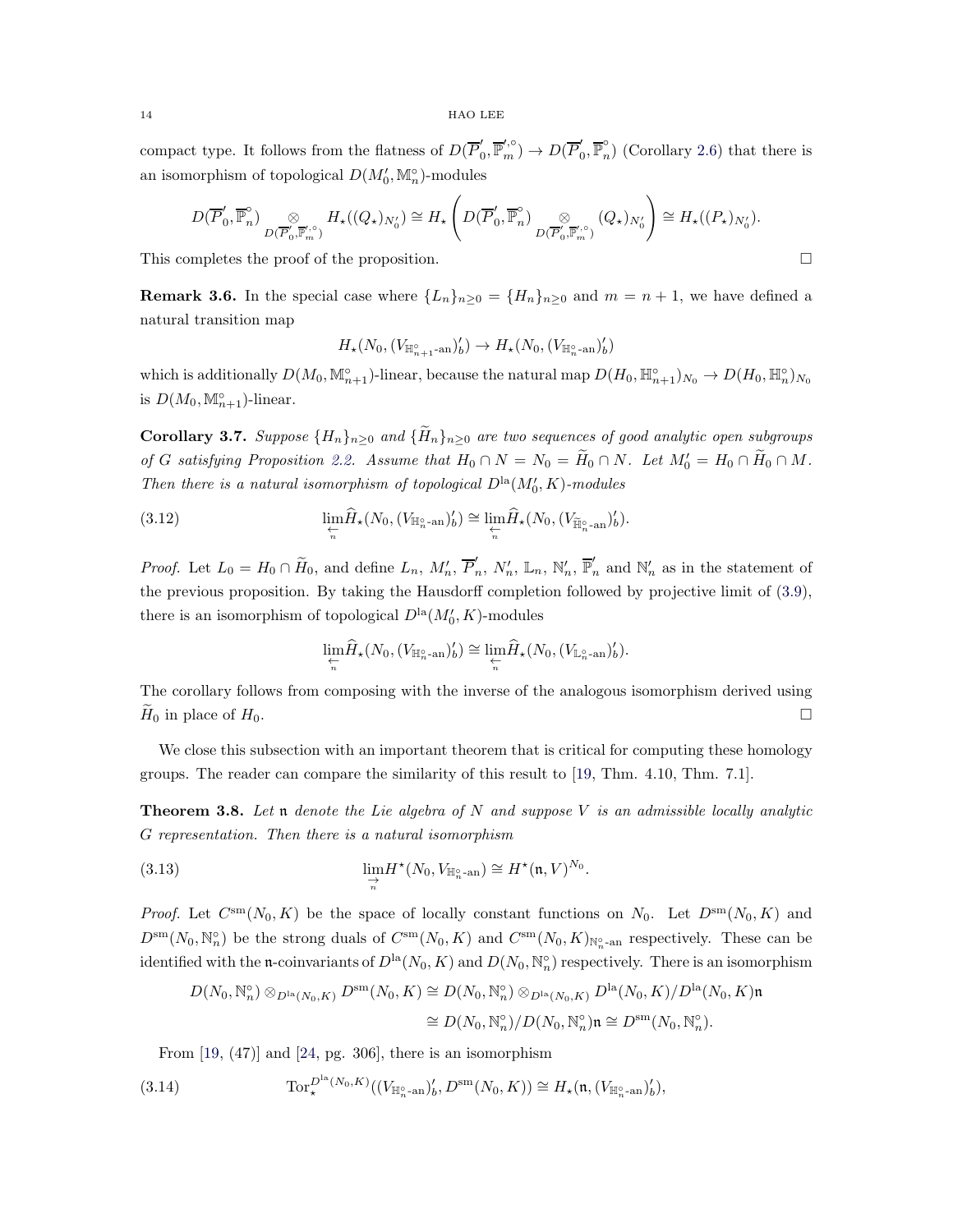where the torsion group is computed in the category of abstract  $D<sup>la</sup>(N_0, K)$ -modules. This is further isomorphic to

<span id="page-14-1"></span>
$$
(3.15) \quad \mathrm{Tor}_{\star}^{D(N_0,\mathbb{N}_n^{\circ})}((V_{\mathbb{H}_n^{\circ}\text{-an}})'_b, D(N_0,\mathbb{N}_n^{\circ})\otimes_{D^{\text{la}}(N_0,K)} D^{\text{sm}}(N_0,K)) \\
\cong \mathrm{Tor}_{\star}^{D(N_0,\mathbb{N}_n^{\circ})}((V_{\mathbb{H}_n^{\circ}\text{-an}})'_b, D^{\text{sm}}(N_0,\mathbb{N}_n^{\circ})).
$$

Suppose  $P_{n,\star}$  is a finite free resolution of  $(V_{\mathbb{H}_n^{\circ}$ -an)'<sub>b</sub> by  $D(H_0, \mathbb{H}_n^{\circ})$ -modules, which can be viewed as a free resolution of abstract  $D(N_0, \mathbb{N}_n^{\circ})$ -modules. Equation [\(3.15\)](#page-14-1) shows the homology of the complex  $(P_{n,\star})$ <sub>n</sub> can be identified with  $H_\star(\mathfrak{n},(V_{\mathbb{H}_n^{\circ}\text{-an}})'_b)$ . Recall that taking  $N_0$ -coinvariants is exact on smooth  $N_0$  representations [\[6,](#page-34-12) Prop 3.2.3]. Taking into account of the fact that  $(P_{n,\star})_{N_0} = ((P_{n,\star})_{\mathfrak{n}})_{N_0}$ , we see that

(3.16) 
$$
H_{\star}(N_0,(V_{\mathbb{H}_n^{\circ}\text{-an}})'_b) \cong H_{\star}(\mathfrak{n},(V_{\mathbb{H}_n^{\circ}\text{-an}})'_b)_{N_0}.
$$

<span id="page-14-0"></span>The theorem follows upon applying Poincaré duality  $[17, Thm 6.10]$ , and the exactness of direct  $\Box$ 

3.3. Hecke action. Let  $Z^+$  be the submonoid of  $Z_M^+$  consisting of elements z satisfying  $z^{-1}\overline{N}_0z \subseteq$  $\overline{N}_0$  and  $zN_0z^{-1} \subseteq N_0$ . A variant of [\[9,](#page-34-0) Prop. 3.3.2 (i)] show that  $Z^+$  generates  $Z_M$  as a group. Let z be a fixed element of  $Z^+$ . The goal of this subsection is to define a  $D(M_0, \mathbb{M}_n^{\circ})$ -linear action on the homology groups  $H_*(N_0, (V_{\mathbb{H}_n^{\circ} \text{-an}})'_b)$ , which extends the Hecke operator  $\pi_{N_0,z}$  on  $V^{N_0}$  given by [\(3.2\)](#page-10-1).

Let  $z \in \mathbb{Z}^+$ . For each  $n \geq 0$ , let  $\mathbb{H}(z)_n$  and  $\mathbb{H}(z^{-1})_n$  be the rigid analytic subgroups of  $\mathbb{H}$  corresponding to the  $\mathbb{Z}_p$ -sublattices  $\mathrm{Ad}_{z^{-1}}(\mathfrak{h}_n) \cap \mathfrak{h}_n$  and  $\mathrm{Ad}_z(\mathfrak{h}_n) \cap \mathfrak{h}_n$  respectively. Let  $H(z)_n = \mathbb{H}(z)_n(\mathbb{Q}_p)$ and  $H(z^{-1})_n = \mathbb{H}(z^{-1})_n(\mathbb{Q}_p)$ . By considering the Iwahori decompositions of rigid analytic groups

$$
z^{-1} \mathbb{H}_n z = z^{-1} \overline{\mathbb{N}}_n z \times \mathbb{M}_n \times z^{-1} \mathbb{N}_n z
$$
 and  

$$
z \mathbb{H}_n z^{-1} = z \overline{\mathbb{N}}_n z^{-1} \times \mathbb{M}_n \times z \mathbb{N}_n z^{-1},
$$

and conditions (5) and (6) of Proposition [2.2,](#page-3-0) the rigid analytic groups  $\mathbb{H}(z)_n$  and  $\mathbb{H}(z^{-1})_n$  admit Iwahori decompositions

<span id="page-14-3"></span>(3.17) 
$$
\mathbb{H}(z)_n = z^{-1} \overline{\mathbb{N}}_n z \times \mathbb{M}_n \times \mathbb{N}_n \text{ and}
$$

$$
\mathbb{H}(z^{-1})_n = \overline{\mathbb{N}}_n \times \mathbb{M}_n \times z \mathbb{N}_n z^{-1}.
$$

Similarly, there are Iwahori decompositions

$$
H(z)_n = z^{-1} \overline{N}_n z \times M_n \times N_n
$$
 and  

$$
H(z^{-1})_n = \overline{N}_n \times M_n \times z N_n z^{-1}.
$$

Let  $n \geq 0$  be large enough so that  $H_n \subseteq H(z)_0$  and  $H_n \subseteq H(z^{-1})_0$ . Define the restriction map to be the composition

<span id="page-14-2"></span>(3.18)  
\n
$$
\text{res}: H_{\star}(N_0, (V_{\mathbb{H}_n^{\circ} \text{-an}})'_b) \to H_{\star}(N_0, \text{Ind}_{K[zN_0z^{-1}]}^{K[N_0]}(V_{\mathbb{H}_n^{\circ} \text{-an}})'_b)
$$
\n
$$
\cong H_{\star}(N_0, K[N_0] \otimes_{K[zN_0z^{-1}]} (V_{\mathbb{H}_n^{\circ} \text{-an}})'_b)
$$
\n
$$
\cong H_{\star}(zN_0z^{-1}, (V_{\mathbb{H}_n^{\circ} \text{-an}})'_b).
$$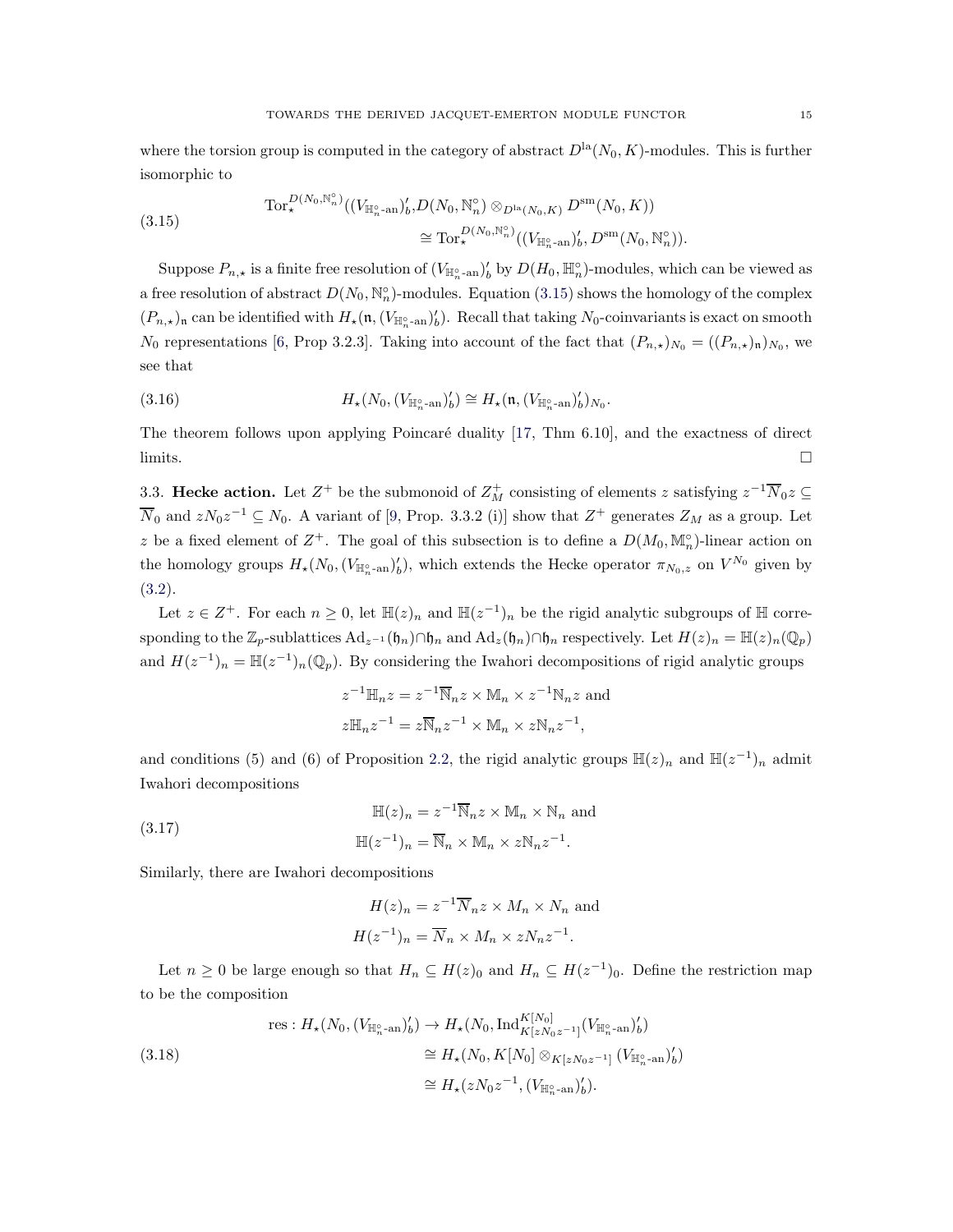<span id="page-15-0"></span>**Proposition 3.9.** There is an isomorphism of topological  $D(M_0, M_n^{\circ})$ -modules

$$
H_{\star}(zN_{0}z^{-1},(V_{\mathbb{H}_{n}^{\circ}\text{-an}})'_{b}) \cong H_{\star}(zN_{0}z^{-1},(V_{\mathbb{H}(z^{-1})_{n}^{\circ}\text{-an}})'_{b}).
$$

*Proof.* This follows from the second assertion of Proposition [3.5](#page-12-2) with the observation that  $\mathbb{H}_n$  and  $\mathbb{H}(z^{-1})_n$  have the same "opposite parabolic part".

The Iwahori decomposition of the rigid analytic groups  $H(z)<sub>n</sub>$  and  $H(z<sup>-1</sup>)<sub>n</sub>$  show that there is a  $D(M_0, \mathbb{M}_n^{\circ})$ -linear isomorphism

<span id="page-15-1"></span>
$$
z^{-1}D(H(z^{-1})_0, \mathbb{H}(z^{-1})_n^{\circ})z \cong D(H(z)_0, \mathbb{H}(z)_n^{\circ}).
$$

A simple argument on the resolution level then shows that conjugation by  $z^{-1}$  induces a topological  $D(M_0, \mathbb{M}_n^{\circ})$ -module isomorphism

(3.19) 
$$
H_{\star}(zN_0z^{-1},(V_{\mathbb{H}(z^{-1})_n^{\circ}\text{-an}})'_b) \cong H_{\star}(N_0,(V_{\mathbb{H}(z)_n^{\circ}\text{-an}})'_b).
$$

For each n large enough so that  $H_n \subseteq H(z)_0$  and  $H_n \subseteq H(z^{-1})_0$ , let  $\pi'_{N_0,n,z}$  be the  $D(M_0, \mathbb{M}_n^{\circ})$ linear endomorphism of  $H_*(N_0, (V_{\mathbb{H}_n^{\circ} \text{-an}})'_b)$  defined by composing the following

$$
(3.20) \tH_{\star}(N_0, (V_{\mathbb{H}_n^{\circ}\text{-an}})'_b) \stackrel{\text{res, } (3.18)}{\to} H_{\star}(zN_0z^{-1}, (V_{\mathbb{H}_n^{\circ}\text{-an}})'_b) \stackrel{\text{Prop. } 3.9}{\cong} H_{\star}(zN_0z^{-1}, (V_{\mathbb{H}(z^{-1})_n^{\circ}\text{-an}})'_b) \stackrel{(3.19)}{\cong} H_{\star}(N_0, (V_{\mathbb{H}(z)_{n^{\circ}\text{-an}})'_b) \stackrel{Prop. } 3.5}{} H_{\star}(N_0, (V_{\mathbb{H}_n^{\circ}\text{-an}})'_b)
$$

with the multiplication by  $\delta_P(z)$  map on  $H_*(N_0,(V_{\mathbb{H}_n^{\circ} \text{-an}})'_b)$ . It is not hard to check that the natural transition maps  $H_*(N_0, (V_{\mathbb{H}_{n+1}^{\circ} - \text{an}})'_b) \to H_*(N_0, (V_{\mathbb{H}_{n}^{\circ} - \text{an}})'_b)$  are  $Z^+$ -equivariant.

<span id="page-15-2"></span>**Remark 3.10.** By our construction, we can actually define  $\pi'_{N_0,n,z}$  on the terms of the complex computing the homology group. More specifically, suppose  $D(H_0, \mathbb{H}_n^{\circ})^{r_{n,*}} \to (V_{\mathbb{H}_n^{\circ} \text{-an}})'_b$  is a free resolution of  $(V_{\mathbb{H}_n^{\circ}$ -an)'<sub>b</sub>. By the Iwahori decomposition of  $H(z)$ <sup>0</sup> and  $H(z^{-1})$ <sup>0</sup> (see [\(3.17\)](#page-14-3)), all of the following indices are equal

$$
[H_0: H(z^{-1})_0] = [N_0: zN_0z^{-1}] = [H_0: H(z)_0].
$$

Let u be this constant integer. Let  $\tilde{\pi}'_{N_0,n,z}$  be the following composition of maps

$$
\tilde{\pi}'_{N_0,n,z}: D(H_0, \mathbb{H}_n^{\circ})_{N_0}^{r_{n,*}} \xrightarrow{\text{res}} D(H_0, \mathbb{H}_n^{\circ})_{zN_0z^{-1}}^{r_{n,*}} \cong D(H(z^{-1})_0, \mathbb{H}_n^{\circ})_{zN_0z^{-1}}^{r_{n,*}u}
$$
\n
$$
(3.21)
$$
\n
$$
\overset{Prop.3.9}{\cong} D(H(z^{-1})_0, \mathbb{H}(z^{-1})_n^{\circ})_{zN_0z^{-1}}^{r_{n,*}u} \xrightarrow{z^{-1}(\cdot)z} D(H(z)_0, \mathbb{H}(z)_n^{\circ})_{N_0}^{r_{n,*}u}
$$
\n
$$
\longrightarrow D(H(z)_0, \mathbb{H}_n^{\circ})_{N_0}^{r_{n,*}u} \cong D(H_0, \mathbb{H}_n^{\circ})_{N_0}^{r_{n,*}}.
$$

Then  $\tilde{\pi}'_{N_0,n,z}$  induces  $\frac{1}{\delta_P(z)}\pi'_{N_0,n,z}$  on the homology groups  $H_*(N_0,(V_{\mathbb{H}_n^{\circ}{}_{\mathbf{a}}\text{an}})'_b)$ .

The rest of the subsection is devoted to checking that  $\pi'_{N_0,0,z}$  is compatible with  $\pi'_{N_0,z}$  (the dual of [\(3.2\)](#page-10-1)) in degree 0. More specifically, we would like to check that the following diagram commutes

$$
(3.22) \qquad (V^{N_0})'_b \xrightarrow{\cong} (V'_b)_{N_0} \xrightarrow{v' \mapsto 1 \otimes v'} (D(H_0, \mathbb{H}_n^{\circ}) \otimes_{D^{\text{la}}(H_0, K)} V'_b)_{N_0} \xrightarrow{\cong} ((V_{\mathbb{H}_n^{\circ} - \text{an}})'_b)_{N_0}
$$
\n
$$
(3.22) \qquad \downarrow \pi'_{N_0, \circ} \xrightarrow{\cong} (V'_b)_{N_0} \xrightarrow{v' \mapsto 1 \otimes v'} (D(H_0, \mathbb{H}_n^{\circ}) \otimes_{D^{\text{la}}(H_0, K)} V'_b)_{N_0} \xrightarrow{\cong} ((V_{\mathbb{H}_n^{\circ} - \text{an}})'_b)_{N_0}
$$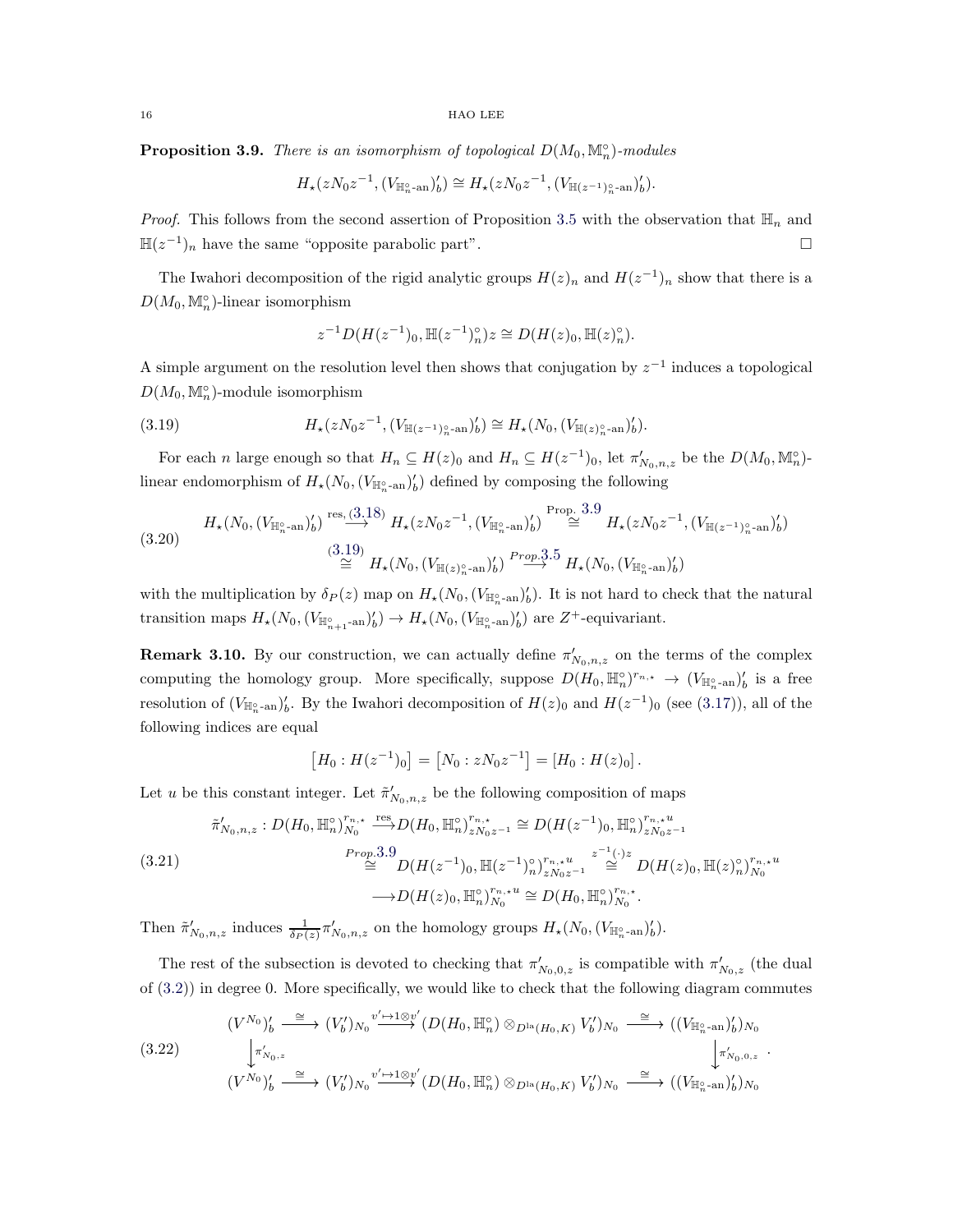We use some ideas similar to [\[7,](#page-34-4) Lem. 4.2.19, Lem. 4.2.21].

Let

$$
\lambda: H_0 \to \overline{N}_0 \times M_0 = \overline{P}_0
$$
 and  $\rho: H_0 \to N_0$ 

and be the natural projections coming from the Iwahori decomposition of  $H_0$ . Recall that the map  $K[H_0] \to D(H_0, \mathbb{H}_n^{\circ})$  by sending an element  $h \in H_0$  to the dirac distribution  $\delta_h$  is dense. The Hecke operator  $\pi'_{N_0,0,z}$  acts on an element  $\delta_h \otimes v' \in (D(H_0, \mathbb{H}_n^{\circ}) \otimes_{D^{\text{la}}(H_0, K)} V'_b)_{N_0}$  by the following composition:

$$
(3.23) \qquad \delta_h \otimes v' \stackrel{\text{res}}{\mapsto} \delta_P(z) \sum_{x \in N_0/zN_0z^{-1}} \delta_{x^{-1}h} \otimes x^{-1}v' \stackrel{Prop.3.9}{\longrightarrow} \delta_P(z) \sum_{x \in N_0/zN_0z^{-1}} \delta_{\lambda(x^{-1}h)} \otimes x^{-1}v'
$$
\n
$$
\stackrel{z}{\to} \delta_P(z) \sum_{x \in N_0/zN_0z^{-1}} \delta_{z^{-1}\lambda(x^{-1}h)z} \otimes z^{-1}x^{-1}v'.
$$

It now suffices to check that the following diagram commutes:

(3.24)  
\n
$$
K[H_0] \otimes_K V'_b \xrightarrow{h \otimes v' \mapsto hv'} (V'_b)_{N_0} \xrightarrow{\cong} (V^{N_0})'_b
$$
\n
$$
\downarrow \pi'_{N_0,0,z}
$$
\n
$$
K[H_0] \otimes_K V'_b \xrightarrow{h \otimes v' \mapsto hv'} (V'_b)_{N_0} \xrightarrow{\cong} (V^{N_0})'_b
$$

Let  $\langle \cdot, \cdot \rangle$  denote the duality pairing between V and  $V'_{b}$ . The goal is to prove that there is an equality

.

$$
\left\langle \delta_P(z) \sum_{x \in N_0/zN_0z^{-1}} \delta_{z^{-1}\lambda(x^{-1}h)z} \otimes z^{-1}x^{-1}v',v \right\rangle = \left\langle h^{-1}v',\pi_{N_0,z}(v) \right\rangle
$$

for all  $h \in H_0$ ,  $v \in V^{N_0}$  and  $v' \in V'_b$ . A simple computation shows that

(3.25)  
\n
$$
\langle \delta_{z^{-1}\lambda(x^{-1}h)z} \otimes z^{-1}x^{-1}v', v \rangle = \langle z^{-1}\lambda(x^{-1}h)^{-1}zz^{-1}x^{-1}v', v \rangle
$$
\n
$$
= \langle z^{-1}\lambda(x^{-1}h)^{-1}x^{-1}v', v \rangle
$$
\n
$$
= \langle v', x\lambda(x^{-1}h)zv \rangle
$$
\n
$$
= \langle h^{-1}v', h^{-1}x\lambda(x^{-1}h)zv \rangle.
$$

The following lemma then finishes the proof.

**Lemma 3.11.** As x ranges over the right coset representatives of  $zN_0z^{-1}$  in  $N_0$ ,  $h^{-1}x\lambda(x^{-1}h)$ ranges through a set of right coset representatives of  $zN_0z^{-1}$  in  $N_0$  as well.

*Proof.* By definition,  $h = \lambda(h)\rho(h)$  for all  $h \in H_0$ . In particular,

<span id="page-16-0"></span>
$$
h^{-1}x\lambda (x^{-1}h) = \rho (x^{-1}h)^{-1}
$$

is indeed an element of  $N_0$ . Additionally, given  $x, y \in N_0$ , there is an identity

(3.26) 
$$
\rho (y^{-1}h) \rho (x^{-1}h)^{-1} = \lambda (y^{-1}h)^{-1} y^{-1} x \lambda (x^{-1}h).
$$

**Claim 3.12.** For any  $p, p' \in \overline{P}_0$ , there is an inclusion  $p(zN_0z^{-1})p' \cap N_0 \subseteq zN_0z^{-1}$ .

*Proof.* This follows from the fact that  $p(zN_0z^{-1})p'$  is element of  $H_0$  and  $H(z^{-1})_0$ . From the Iwahori decomposition of these two groups,  $H_0 \cap H(z^{-1})_0 \cap N_0 = zN_0z^{-1}$ . В последните последните и производите на селото на селото на селото на селото на селото на селото на селото<br>В селото на селото на селото на селото на селото на селото на селото на селото на селото на селото на селото н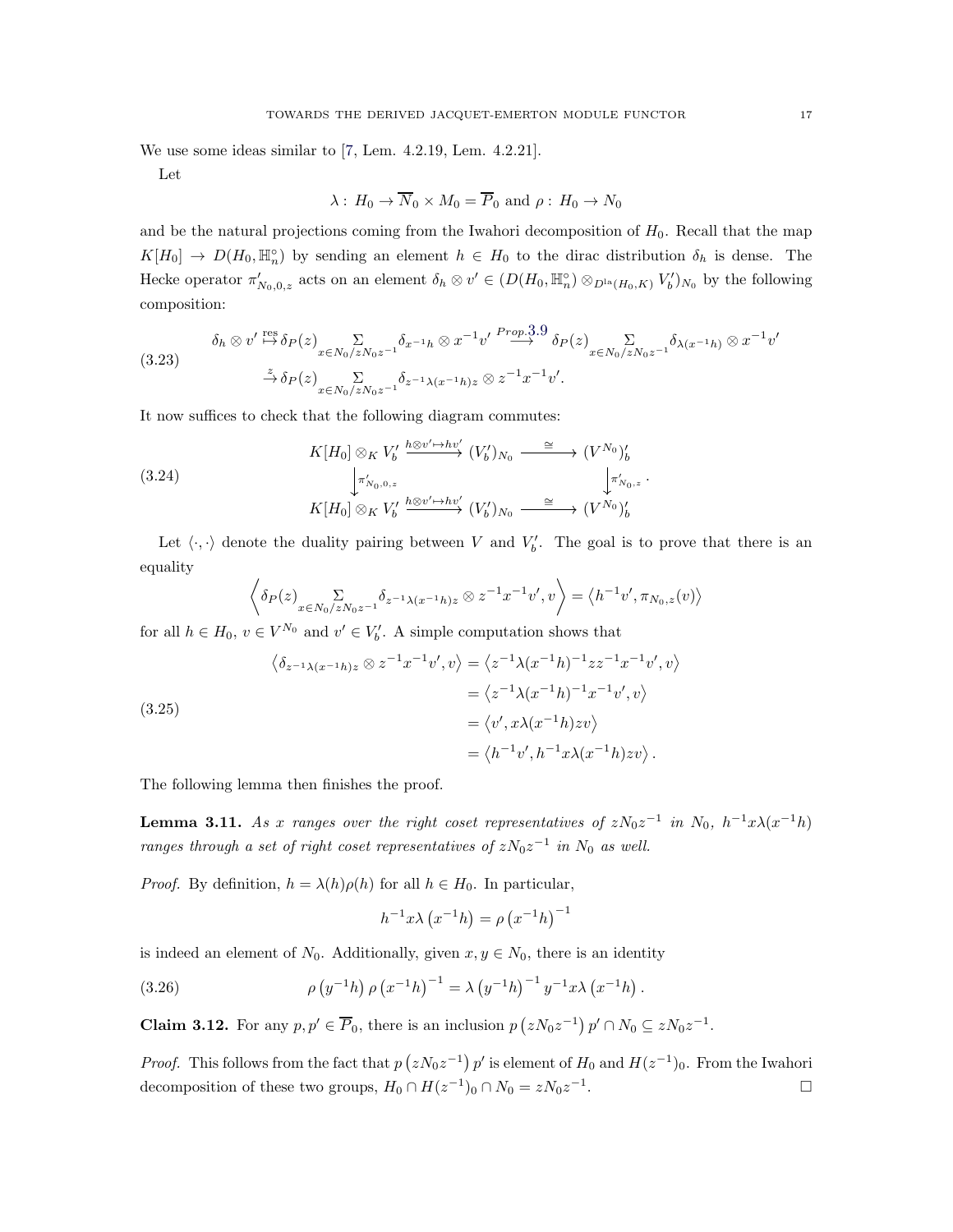Looking back at equation [\(3.26\)](#page-16-0), we see that if  $y^{-1}x \in zN_0z^{-1}$  then the claim shows that  $\rho(y^{-1}h)\rho(x^{-1}h)^{-1} \in zN_0z^{-1}$ . Conversely, if  $\rho(y^{-1}h)\rho(x^{-1}h)^{-1} \in zN_0z^{-1}$  then

$$
y^{-1}x \in \lambda (y^{-1}h) (zN_0z^{-1}) \lambda (x^{-1}h)^{-1} \subseteq zN_0z^{-1}
$$

<span id="page-17-0"></span>as well.

## 3.4. Definition of  $H^*J_P(V)$ .

<span id="page-17-1"></span>**Lemma 3.13.** Suppose  $f: V \to W$  is a compact continuous linear map between Hausdorff locally convex K-vector spaces (in the sense of  $[22, 816]$  $[22, 816]$ ). Suppose there is a commutative diagram of Hausdorff locally convex K-vector spaces

$$
\begin{array}{ccc}\nV & \xrightarrow{f} & W \\
\downarrow{p} & & \downarrow{q} \\
Y & \xrightarrow{f} & Z\n\end{array},
$$

where p is a quotient map. Then  $\overline{f}$  is compact.

*Proof.* Let L be an open lattice of V such that  $\overline{f(L)}$  is bounded and c-compact. By Lemma 12.1, Lemma 12.4 and Proposition 12.7 of [\[22\]](#page-34-14), the image  $q\left(\overline{f(L)}\right)$  is closed, bounded and c-compact. Therefore,  $p(L)$  is an open lattice in Y such that  $\overline{f(p(L))} = q(\overline{f(L)}) = q(\overline{f(L)})$  is bounded and c-compact, and so  $\overline{f}$  is compact.

By the choice of good analytic open subgroups  $\{H_n\}_{n\geq 0}$  of G, each of the rigid analytic inclusion  $\mathbb{H}_{n+1} \subseteq \mathbb{H}_n$  is relatively compact. Therefore, the natural map  $D(H_0, \mathbb{H}_{n+1}^{\circ}) \to D(H_0, \mathbb{H}_n^{\circ})$  is compact. Lemma [3.13](#page-17-1) and [\[22,](#page-34-14) Rem. 16.7] show that the transition maps  $\widehat{H}_{\star}(N_0,(V_{\mathbb{H}_{n_{+}}^{\circ}an})_b^{\prime}) \to$  $\hat{H}_\star(N_0,(V_{\mathbb{H}^\circ_n\text{-an}})'_b)$  defined via proposition [3.5](#page-12-2) are also compact. Hence,  $\lim_{\substack{\leftarrow \\ n}} \hat{H}_\star(N_0,(V_{\mathbb{H}^\circ_n\text{-an}})'_b)$  is a nuclear Fréchet space. It also comes equipped with an action of  $Z^+$  (defined in §[3.3\)](#page-14-0) induced from the operators  $\pi'_{N_0,n,z}$  for each  $z \in Z_M^+$  and n large enough. Lemma 3.2.29 of [\[9\]](#page-34-0) and the discussion following the lemma show that the strong dual of  $\lim_{\leftarrow \atop n} \hat{H}_\star(N_0,(V_{\mathbb{H}_n^{\circ} \text{-an}})'_b)$  is an object of  $\text{Rep}^z_{\text{la},c}(Z^+).$ 

Motivated by equation  $(3.1)$  and  $[9,$  Lem.  $3.2.19]$ , for an admissible locally analytic  $G$ -representation  $V \in \text{Rep}_{\text{ad}}(G)$  we make the following definition.

**Definition 3.14.** We define the derived Jacquet-Emerton module  $H^*J_P(V)$  to be the strong dual of

(3.27) 
$$
(H^{\star}J_P(V))'_b := C^{\mathrm{an}}(\widehat{Z}_M, K) \underset{K[Z^+]}{\widehat{\otimes}} \lim_{\substack{\leftarrow \\ n}} \widehat{H}_{\star}(N_0, (V_{\mathbb{H}_n^{\circ}\text{-an}})'_b).
$$

For this definition to be reasonable, we need to show that the right hand side of [\(3.27\)](#page-17-2) is reflexive. This is true, as we show in Section [4](#page-20-0) that  $H^{\star}J_P$  is a family of functors from  $\text{Rep}_{\text{ad}}(G)$  to  $\text{Rep}_{\text{es}}(M)$ . By [\[7,](#page-34-4) Prop. 1.1.32] there is an isomorphism

<span id="page-17-2"></span>
$$
H^{\star}J_P(V) \cong \left(\lim_{\substack{\to \\ n}} H^{\star}(N_0, V_{\mathbb{H}_n^{\circ}\text{-an}})\right)_{\text{fs}}.
$$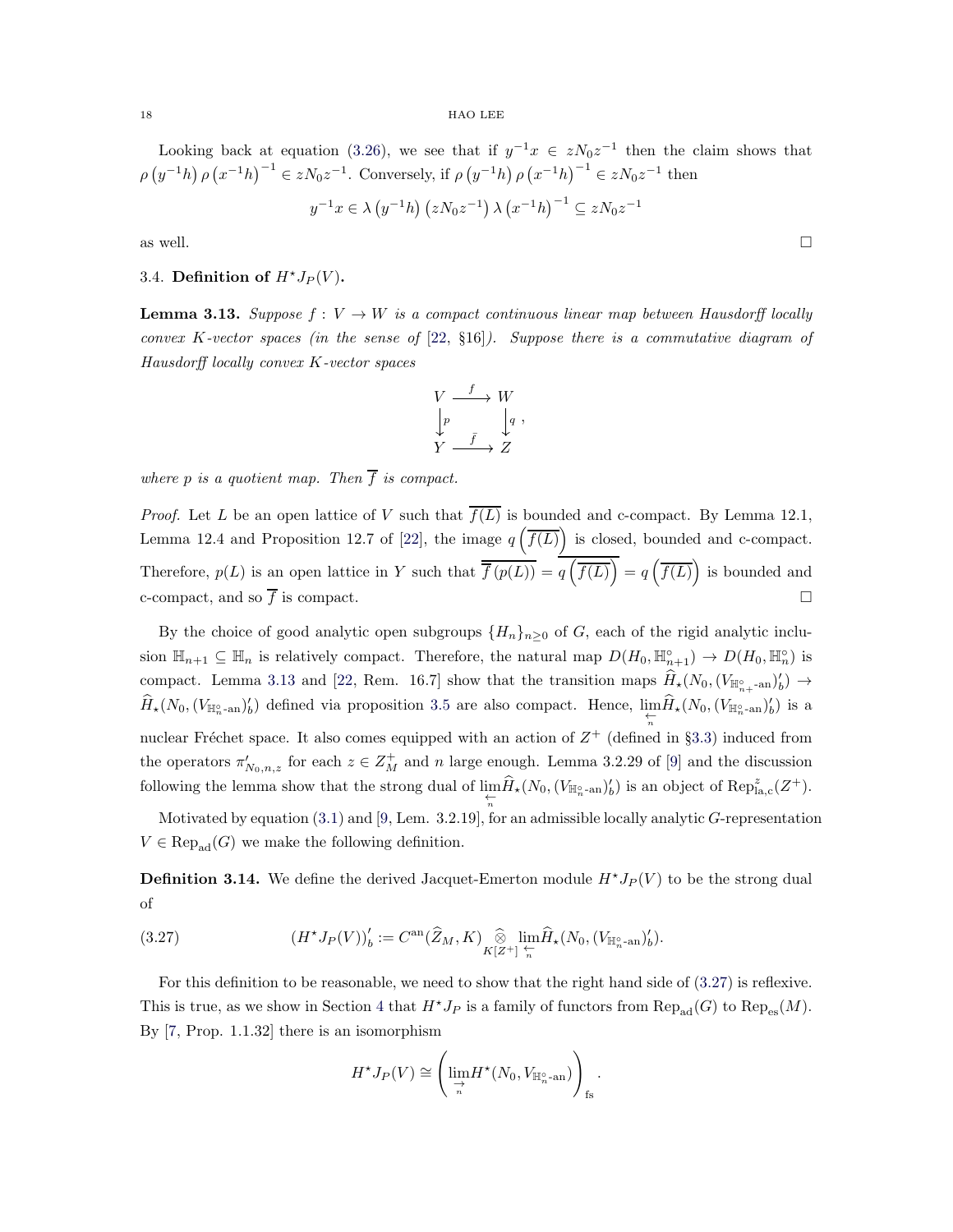In degree zero, we observe that

$$
\left(H^0 J_P(V)\right)'_b \cong C^{\mathrm{an}}(\widehat{Z}_M, K) \underset{K[\mathbb{Z}^+]}{\widehat{\otimes}} \lim_{\substack{\leftarrow \\ n}} ((V_{\mathbb{H}^{\circ}_{n}\text{-an}})'_b)_{N_0} \cong C^{\mathrm{an}}(\widehat{Z}_M, K) \underset{K[\mathbb{Z}^+]}{\widehat{\otimes}} (V'_b)_{N_0}.
$$

Therefore, there is an isomorphism  $H^0J_P(V) \cong (V^{N_0})_{\text{fs}} \cong J_P(V)$ .

Let  $u \in Z^+$  be an element satisfying the properties that  $u^{-1}\overline{N}_n u \subseteq \overline{N}_{n+1}$  for all  $n \geq 0$ , and that  $u^{-1}$  and  $Z^+$  generates  $Z_M$ . Define  $Y^+$  (resp. Y) to be the submonoid (resp. subgroup) of  $Z_M$  generated by u. Fix an exhaustive increasing sequence  $\{\hat{Y}_n\}_{n\geq 0}$  of admissible open affinoid subdomains of  $\widehat{Y}_M$  with the property that the inclusions  $Y_n \subseteq Y_{n+1}$  are relatively compact. Let  $C^{an}(\hat{Y}_n, K)^\dagger$  denote the space of overconvergent rigid analytic functions on  $\hat{Y}_n$ . Then there is a topological isomorphism

(3.28) 
$$
C^{\rm an}(\widehat{Y},K) \cong \lim_{\substack{\leftarrow \\ n}} C^{\rm an}(\widehat{Y}_n,K)^{\dagger}.
$$

Proposition 3.2.28 of [\[9\]](#page-34-0), Proposition 1.1.29 of [\[7\]](#page-34-4) and Lemma 19.10 of [\[22\]](#page-34-14) show that there is an isomorphism

<span id="page-18-0"></span>(3.29) 
$$
(H^{\star}J_P(V))'_b := \lim_{\substack{\leftarrow \\ n}} C^{\mathrm{an}}(\widehat{Y}_n, K)^{\dagger} \underset{K[u]}{\widehat{\otimes}} H_{\star}(N_0, (V_{\mathbb{H}_n^{\circ}\text{-an}})'_b),
$$

where the limit is over all  $n \geq 0$  large enough so that  $\mathbb{H}_n \subseteq \mathbb{H}(z)_0$  and  $\mathbb{H}_n \subseteq \mathbb{H}(z^{-1})_0$ .

**Proposition 3.15.** Suppose  $V \in \text{Rep}_{ad}(G)$ . Then the assignment  $V \mapsto H^*J_P(V)$  is a family of functors from  $\text{Rep}_{\text{ad}}(G)$  to  $\text{Rep}_{\text{la},c}^z(M)$ .

*Proof.* Suppose  $f: V \to W$  is a continuous map between admissible locally analytic G-representations. Then for each  $n \geq 0$ , there is a continuous map between finitely presented topological  $D(H_0, \mathbb{H}_n^{\circ})$ modules

$$
f_n':\,(W_{\mathbb{H}_n^{\circ}\text{-an}})'_b\to (V_{\mathbb{H}_n^{\circ}\text{-an}})'_b.
$$

Passing to homology, there are continuous  $D(M_0, \mathbb{M}_n^{\circ})$ -linear maps

$$
(f_n')_\star:\,H_\star(N_0,(W_{\mathbb{H}_n^\circ\text{-an}}))'_b\to H_\star(N_0,(V_{\mathbb{H}_n^\circ\text{-an}})'_b)
$$

which can easily be checked to be u-equivariant. Since the action of u commutes with  $D(M_0, \mathbb{M}_n^{\circ})$ , after taking limits and Y-finite slope parts, there are continuous  $D^{\text{la}}(M_0, K)$ -linear maps  $(H^{\star}J_P(W))'_{b} \to$  $(H^{\star}J_P(V))'_{b}$ . This proves that  $H^{\star}J_P(V)$  is a family of functors.

Suppose  $V \in \text{Rep}_{ad}(G)$ , then  $H^*J_P(V) \in \text{Rep}_{\text{la},c}^z(Z_M)$  [\[9,](#page-34-0) Prop. 3.2.4]. Fix  $m \in M^+$ . For each  $n \geq 0$ , let  $\mathbb{H}(m^{-1})_n$  (resp.  $\mathbb{H}(m)_n$ ) be the good analytic open subgroup of G associated to the  $\mathbb{Z}_p$ -lattice  $\overline{\mathfrak{n}}_n \oplus \mathfrak{m}_n \oplus \text{Ad}_m(\mathfrak{n}_n)$  (resp.  $\text{Ad}_{m^{-1}}(\overline{\mathfrak{n}}_n \oplus \mathfrak{m}_n) \oplus \mathfrak{n}_n$ ). For each n large enough so that  $H_n \subseteq H(m^{-1})_0$  and  $H_n \subseteq H(m)_0$ . Define  $\psi_{n,m}$  to be the composition

$$
\psi_{n,m}: \widehat{H}_\star(N_0, (V_{\mathbb{H}_n^{\circ}\text{-an}})'_b) \stackrel{\text{res}, (3.18)}{\longrightarrow} \widehat{H}_\star(mN_0m^{-1}, (V_{\mathbb{H}_n^{\circ}\text{-an}})'_b)
$$
  
\n
$$
\stackrel{\text{Prop. }3.5}{\cong} \widehat{H}_\star(mN_0m^{-1}, (V_{\mathbb{H}(m^{-1})_{n}^{\circ}\text{-an}})'_b) \stackrel{m^{-1}}{\cong} \widehat{H}_\star(N_0, (V_{\mathbb{H}(m)_{n}^{\circ}\text{-an}})'_b).
$$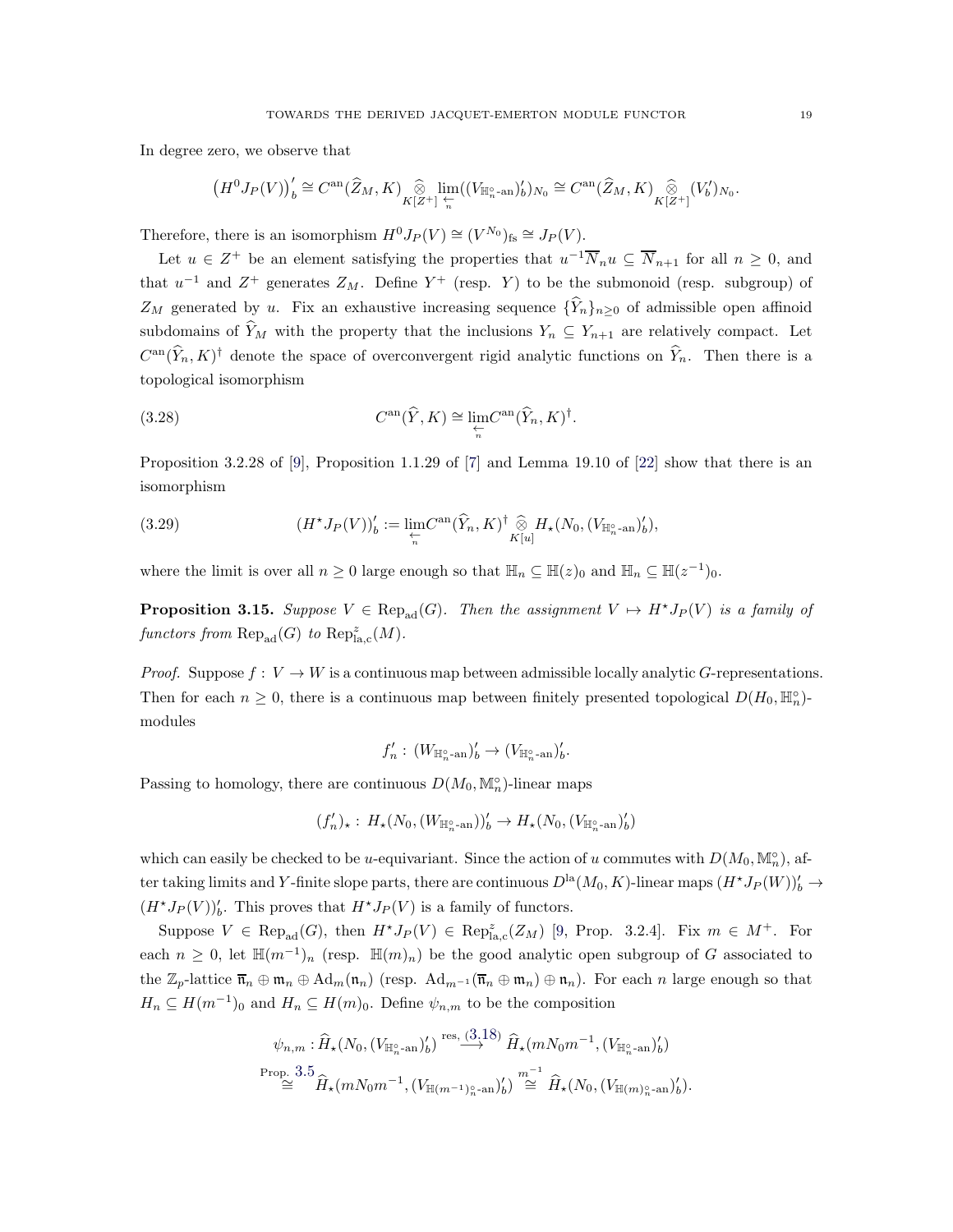By taking projective limit and composing with the isomorphism coming from Corollary [3.7](#page-13-1) as well as the multiplication by  $\delta_P(m)$ -endomorphism, there is a map

$$
\psi_z: \lim_{\substack{\longleftarrow \\n}} \widehat{H}_\star(N_0, (V_{\mathbb{H}_n^{\circ} \text{-an}})'_b) \to \lim_{\substack{\longleftarrow \\n}} \widehat{H}_\star(N_0, (V_{\mathbb{H}_n^{\circ} \text{-an}})'_b).
$$

We define this to be the action of  $M^+$  on  $\lim_{\substack{\leftarrow \\n}} \tilde{H}_\star(N_0,(V_{\mathbb{H}_n^{\circ} \text{-an}})'_b).$ 

Notice that if  $z \in Z^+$ , then the Hecke action  $\pi'_{N_0,n,z}$  is exactly the composition of  $\psi_{n,z}$  with the map  $\hat{H}_{\star}(N_0,(V_{\mathbb{H}(z)_{n}^{\circ}-\text{an}})'_b) \to \hat{H}_{\star}(N_0,(V_{\mathbb{H}^{\circ}_{n}-\text{an}})'_b)$  and the multiplication by  $\delta_P(z)$ -endomorphism. Thus, the action of z on  $\lim_{\substack{\leftarrow \\n}} \hat{H}_\star(N_0, (V_{\mathbb{H}_n^{\circ} \text{-an}})'_b)$  coming from  $\pi'_{N_0,z}$  and  $\psi_z$  agree. Proposition 3.3.2 and Proposition 3.3.6 of [\[9\]](#page-34-0) imply that this defines an action of M on  $H^{\star}J_P(V)$ .

It remains to show that the action of M on  $H^*J_P(V)$  is locally analytic. Since  $M_0$  is a compact open subgroup of M, it is equivalent to showing that the action of  $M_0$  is locally analytic. Since  $M_0$ normalizes  $N_0$  and  $\overline{N}_0$ , it is easy to see that for all  $m \in M_0$ , the action of m given by  $\psi_m$  is simply the multiplication by m map on  $\lim_{\to \atop n} \hat{H}^{\star}(N_0, V_{\mathbb{H}_{n}^{\circ} - \text{an}})$  and the multiplication by the dirac distribution  $\delta_m$  on  $\lim_{\substack{\leftarrow \\n}} \hat{H}_*(N_0, (V_{\mathbb{H}_n^{\circ} - \text{an}})_b')$ . Since  $\lim_{\substack{\leftarrow \\n}} \hat{H}_*(N_0, (V_{\mathbb{H}_n^{\circ} - \text{an}})_b')$  is a topological  $D^{\text{la}}(M_0, K)$ -module, the action of  $M_0$  on  $\lim_{\substack{\to \ \pi}} \hat{H}^*(N_0, V_{\mathbb{H}_n^{\circ}$ -an) is locally analytic [\[8,](#page-34-7) Prop. 2.2]. Since the Hecke action of  $Z^+$  is M-linear, it follows from [\[9,](#page-34-0) Lem. 3.2.7] that the action of M on  $H^*J_P(V)$  is also locally analytic.  $\Box$ 

The rest of the section is dedicated to showing that the definition of the functor  $H^{\star}J_P$  is invariant of the various choices we have made in its construction. A number of the arguments are similar to those used in [\[9\]](#page-34-0).

Suppose M' is another choice of lift of the Levi quotient of P. Then there is some  $x \in N$  such that  $M' = xMx^{-1}$ . For all  $n \ge 0$ , let  $\mathbb{H}'_n = x\mathbb{H}_n x^{-1} \mathbb{M}'_n = x\mathbb{M}_n x^{-1}$ ,  $\mathbb{N}'_n = x\mathbb{M}_n x^{-1}$ ,  $H'_n = \mathbb{H}'_n(\mathbb{Q}_p)$ ,  $M'_n = \mathbb{M}'_n(\mathbb{Q}_p)$  and  $N'_n = \mathbb{N}'_n(\mathbb{Q}_p)$ . Let  $(M^+)' = xM^+x^{-1}$ , then

$$
(M^+)' = \{ m' \in M' : m'N'_0(m')^{-1} \subseteq N'_0 \}.
$$

Given  $V \in \text{Rep}_{ad}(G)$ , we can define  $\lim_{\substack{\leftarrow \\n}} \hat{H}_*(N'_0, (V_{\mathbb{H}'_n \circ_{\text{-an}}})'_b)$  and an action of  $(M^+)'$  on the space in an analogous way.

**Proposition 3.16.** Suppose  $V \in \text{Rep}_{ad}(G)$ . Multiplication by x induces an isomorphism

(3.30) 
$$
\left(\lim_{\substack{\to \\ n}} H^{\star}(N_0, V_{\mathbb{H}_n^{\circ} \text{-an}})'_b)\right)_{\text{fs}} \cong \left(\lim_{\substack{\to \\ n}} H^{\star}(N'_0, V_{\mathbb{H}_n'^{\circ} \text{-an}})'_b)\right)_{\text{fs}}
$$

in the category  $\text{Rep}^{z}_{\text{la},c}(M)$  (where M' is identified with M via conjugation by x).

*Proof.* Multiplication by x induces isomorphisms of compact type  $K$ -algebras

$$
D(H_0, \mathbb{H}_n^{\circ}) \cong D(H'_0, \mathbb{H}_n^{\prime, \circ})
$$
 and  $D(H_0, \mathbb{H}_n^{\circ})_{N_0} \cong D(H'_0, \mathbb{H}_n^{\prime, \circ})_{N_0^{\prime}}$ .

Therefore, all the homology groups are naturally identified and the proposition follows immediately.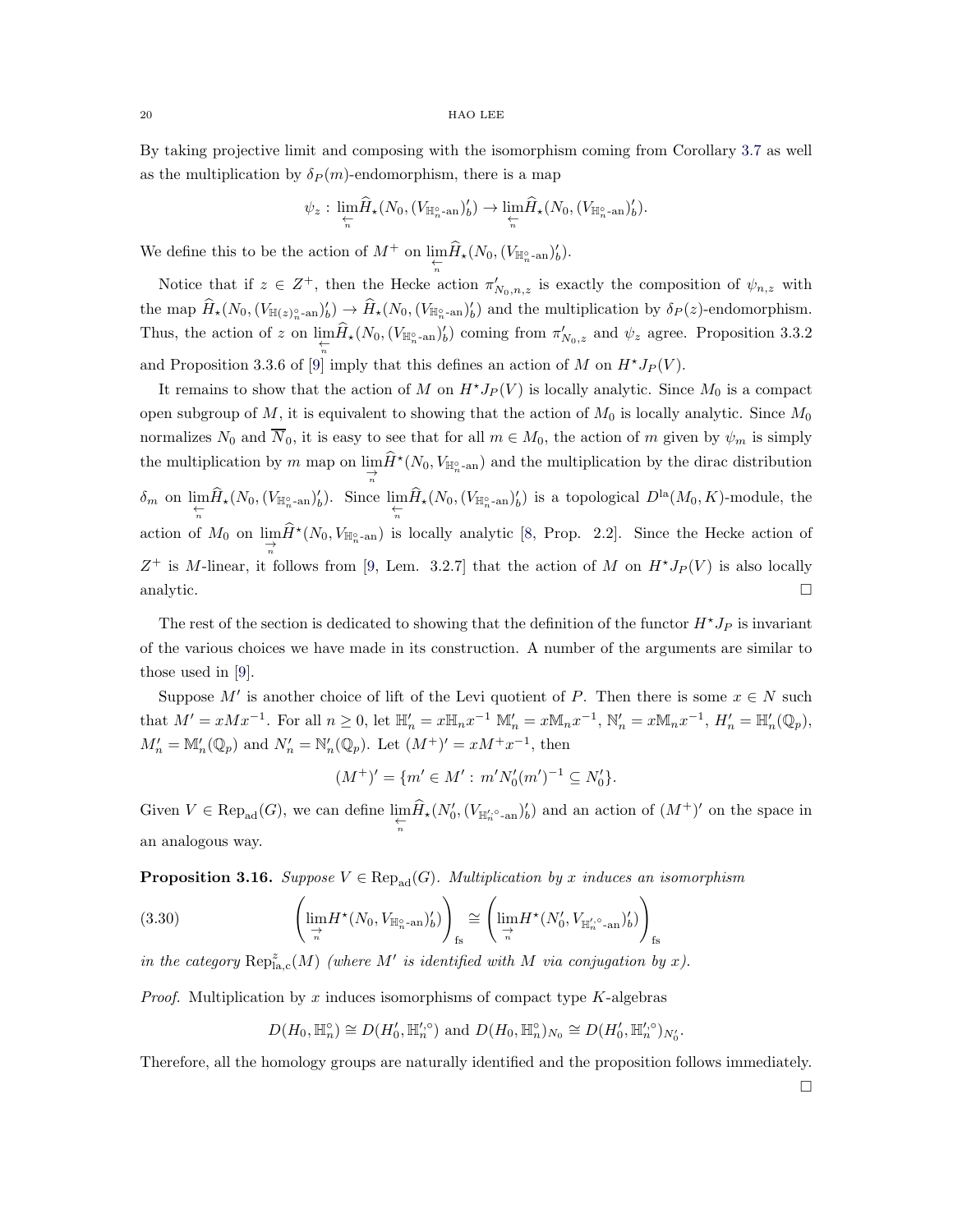**Proposition 3.17.** Suppose  $L_0$  is a good analytic open subgroup of  $H_0$ . For each  $n \geq 0$ , let  $L_n = H_n \cap L_0$ ,  $M'_n = M \cap L_n$ ,  $\overline{P}'_n = \overline{P} \cap L_n$ ,  $N'_n = N \cap L_n$  and let  $\mathbb{L}_n$ ,  $\mathbb{N}'_n$ ,  $\overline{\mathbb{P}}'_n$  and  $\mathbb{N}'_n$  be their respective rigid analytic Zariski closures in  $\mathbb{L}_n$ . Then there is a natural M-equivariant topological isomorphism

<span id="page-20-1"></span>(3.31) 
$$
\left(\lim_{\substack{\to \\ n}} H^{\star}(N_0, V_{\mathbb{H}_n^{\circ}\text{-an}})'_b)\right)_{\text{fs}} \cong \left(\lim_{\substack{\to \\ n}} H^{\star}(N'_0, V_{\mathbb{L}_n^{\circ}\text{-an}})'_b)\right)_{\text{fs}}
$$

*Proof.* Let  $(M^+)'$  be the submonoid of M that conjugates  $N'_0$  into itself. Let  $Z^+_{M'} = (M^+)' \cap Z_M$ . Let  $(Z^+)'$  be the submonoid of  $Z^+_{M'}$  consisting of elements z such that  $z^{-1}\overline{N}'_0$  $y'_0z\subseteq \overline{N}'_0$  $v_0'$ . Let  $u' \in (Z^+)'$ be an element satisfying the properties that  $(u')^{-1} \overline{N}'_n u' \subseteq \overline{N}'_{n+1}$  for all  $n \geq 0$ , and that  $(u')^{-1}$  and  $(Z^+)'$  generates  $Z_M$ . Define  $(Y^+)'$  (resp. Y') to be the submonoid (resp. subgroup) of  $Z_M$  generated by  $u'$ .

Choose  $\alpha \in Y^+$  such that  $\alpha N_0 \alpha^{-1} \subseteq N'_0$ . For each n large enough so that  $H_n \subseteq L_0$ , define  $\varphi_n$  to be the following composition of continuous  $D(M'_0, M''_n)$ -linear maps

$$
\varphi_n: H_{\star}(N_0, (V_{\mathbb{H}_n^{\circ} \text{-an}})'_b) \stackrel{\text{res.} (3,18)}{\longrightarrow} H_{\star}(N'_0, (V_{\mathbb{H}_n^{\circ} \text{-an}})'_b)
$$
  

$$
\stackrel{\text{Prop. } 3.5}{\cong} D(\overline{P}'_0, \overline{\mathbb{P}}_n^{\circ}) \underset{D(\overline{P}'_0, \overline{\mathbb{P}}'_n, \circ)}{\widehat{\otimes}} H_{\star}(N'_0, (V_{\mathbb{L}_n^{\circ} \text{-an}})'_b).
$$

For each n large enough so that  $H_n \subseteq H(\alpha)_n$  and  $H_n \subseteq H(\alpha^{-1})_n$ , let  $\psi_n$  be the continuous  $D(M'_0, M'^{\circ}_n)$ -linear map defined by the composition

$$
\psi_n: H_{\star}(N'_0, (V_{\mathbb{L}_n^{\circ}\text{-an}})'_b) \stackrel{\text{Prop. 3.5}}{\longrightarrow} H_{\star}(\alpha N_0 \alpha^{-1}, (V_{\mathbb{H}_n^{\circ}\text{-an}})'_b) \stackrel{\text{Prop. 3.9}}{\cong} H_{\star}(\alpha N_0 \alpha^{-1}, (V_{\mathbb{H}(\alpha^{-1})_n^{\circ}\text{-an}})'_b)
$$
  

$$
\stackrel{(3.19)}{\cong} H_{\star}(N_0, (V_{\mathbb{H}(\alpha)_n^{\circ}\text{-an}})'_b) \stackrel{\text{Prop. 3.5}}{\cong} H_{\star}(N_0, (V_{\mathbb{H}_n^{\circ}\text{-an}})'_b).
$$

Upon passing to Hausdorff completion and projective limits, the  $\varphi_n$ 's and  $\psi_n$ 's define continuous  $D(M'_0, M'^{\circ}_n)$ -linear maps

<span id="page-20-2"></span>(3.32) 
$$
\varphi: \lim_{\substack{\leftarrow \\ n}} \hat{H}_{\star}(N_0, (V_{\mathbb{H}_n^{\circ}} \cdot \mathbf{a}_n)_b') \to \lim_{\substack{\leftarrow \\ n}} \hat{H}_{\star}(N_0', (V_{\mathbb{L}_n^{\circ}} \cdot \mathbf{a}_n)_b') \psi: \lim_{\substack{\leftarrow \\ n}} \hat{H}_{\star}(N_0', (V_{\mathbb{L}_n^{\circ}} \cdot \mathbf{a}_n)_b') \to \lim_{\substack{\leftarrow \\ n}} \hat{H}_{\star}(N_0, (V_{\mathbb{H}_n^{\circ}} \cdot \mathbf{a}_n)_b').
$$

Let  $C^+ = Z^+ \cap (Z^+)'$  and  $D^+ = M^+ \cap (M^+)'$ , then  $C^+$  generates  $Z_M$  as a group and  $D^+$  generates M as a group [\[9,](#page-34-0) Prop. 3.3.2]. It is not hard to check that  $\varphi$  and  $\psi$  are both  $C^+$ -equivariant. Their compositions  $\psi \circ \varphi$  and  $\varphi \circ \psi$  are exactly  $\frac{1}{\delta P(\alpha)} \pi'_{N_0, \alpha}$  and  $\frac{1}{\delta P(\alpha)} \pi'_{N'_0, \alpha}$  respectively. Proposition 3.2.20 of [\[9\]](#page-34-0) shows that [\(3.31\)](#page-20-1) is an  $Z_M$ -equivariant topological isomorphism. Furthermore,  $\varphi$  and  $\psi$  intertwines the  $M^+ \cap (M^+)'$ -action on the source and target of [\(3.32\)](#page-20-2). Thus, [\(3.31\)](#page-20-1) is in fact  $M$ -equivariant.

# 4. PROPERTIES OF  $H^*J_P$

<span id="page-20-0"></span>In this section, we prove that  $H^*J_P(V)$  is a  $\delta$ -functor from  $\text{Rep}_{ad}(G) \to \text{Rep}_{es}(M)$ .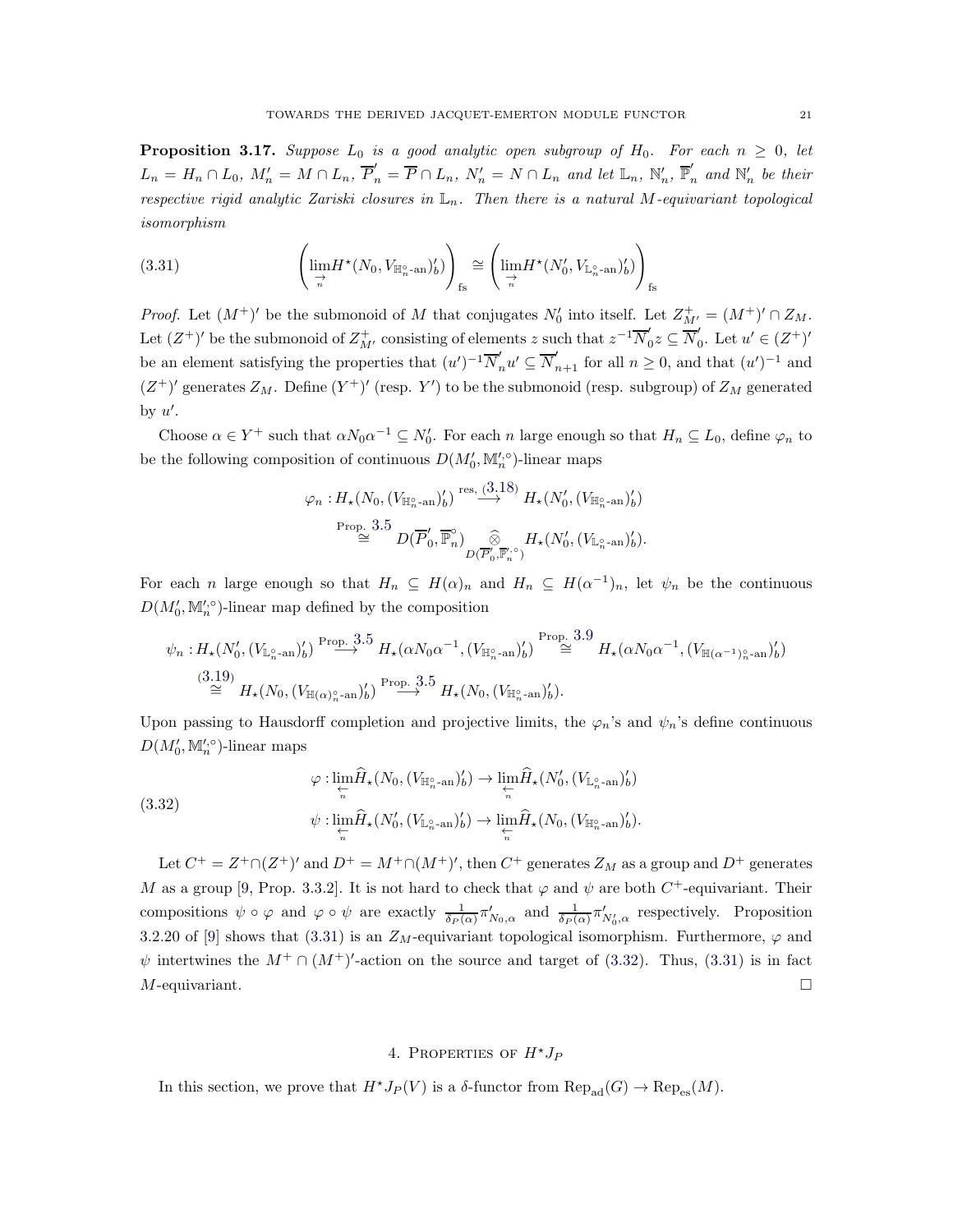<span id="page-21-0"></span>4.1. Essential Admissibility. The goal of this subsection is to prove that  $H^*J_P(V)$  is an essentially admissible locally analytic M-representation. We use a number of ideas introduced in [\[9\]](#page-34-0). In particular, we want to show that  $H^*J_P(V)$  satisfies the hyptheses of [\[9,](#page-34-0) Prop. 3.2.24], which are:

(1) There is an element  $z \in \mathbb{Z}^+$  such that for all  $n \geq 0$  sufficiently large, the Hecke operator  $\pi'_{N_0,n,z}:\,\widehat{H}_\star(N_0,(V_{\mathbb{H}_n^\circ\text{-an}})'_b)\to\widehat{H}_\star(N_0,(V_{\mathbb{H}_n^\circ\text{-an}})'_b)$  factors through

$$
D(M_0, \mathbb{M}_n^{\circ})\bigotimes_{D(M_0, \mathbb{M}_{n+1}^{\circ})}\widehat{H}_{\star}(N_0, (V_{\mathbb{H}_{n+1}^{\circ} - \text{an}})'_b)\to \widehat{H}_{\star}(N_0, (V_{\mathbb{H}_{n}^{\circ} - \text{an}})'_b)
$$

to give a commutative diagram

$$
D(M_0, \mathbb{M}_n^{\circ})\bigotimes_{D(M_0, \mathbb{M}_{n+1}^{\circ})} \hat{H}_{\star}(N_0, (V_{\mathbb{H}_{n+1}^{\circ}-\text{an}})'_b \longrightarrow \hat{H}_{\star}(N_0, (V_{\mathbb{H}_{n}^{\circ}-\text{an}})'_b)
$$
  
\n
$$
\downarrow id \hat{\otimes} \pi'_{N_0, n, \underline{z}} \longrightarrow \hat{H}_{\star}(N_0, (V_{\mathbb{H}_{n}^{\circ}-\text{an}})'_b \longrightarrow \hat{H}_{\star}(N_0, (V_{\mathbb{H}_{n}^{\circ}-\text{an}})'_b)
$$
  
\n
$$
D(M_0, \mathbb{M}_n^{\circ})\bigotimes_{D(M_0, \mathbb{M}_{n+1}^{\circ})} \hat{H}_{\star}(N_0, (V_{\mathbb{H}_{n+1}^{\circ}-\text{an}})'_b \longrightarrow \hat{H}_{\star}(N_0, (V_{\mathbb{H}_{n}^{\circ}-\text{an}})'_b)
$$

(2) For all  $n \geq 0$  sufficiently large, the induced  $D(M_0, \mathbb{M}_n^{\circ})[Z^+]$ -linear map

$$
D(M_0, \mathbb{M}_n^{\circ})\bigotimes_{D(M_0, \mathbb{M}_{n+1}^{\circ})}\widehat{H}_{\star}(N_0, (V_{\mathbb{H}_{n+1}^{\circ}-\mathrm{an}})'_b)\rightarrow \widehat{H}_{\star}(N_0, (V_{\mathbb{H}_{n}^{\circ}-\mathrm{an}})'_b)
$$

is  $D(M_0, \mathbb{M}_n^{\circ})$ -compact in the sense of [\[9,](#page-34-0) Def. 2.3.3].

Fix  $z \in Z^+$  satisfying the condition that for all  $n \geq 0$ , the inclusions  $z^{-1} \overline{N}_n z \subseteq \overline{N}_n$  given by condition (7) factor through  $\overline{N}_{n+1} \subseteq \overline{N}_n$ . For each  $n \geq 0$ , let  $H(z)_{n,n+1}$  be the good analytic open subgroup of G corresponding to the  $\mathbb{Z}_p$ -Lie lattice  $\text{Ad}_{z^{-1}}(\mathfrak{h}_n) \cap \mathfrak{h}_{n+1}$ . The choice of z and the sequence of good analytic open subgroups  $\{H_n\}$  imply that each  $\mathbb{H}(z)_{n,n+1}$  admits a rigid analytic Iwahori decomposition

$$
\mathbb{H}(z)_{n,n+1} \cong z^{-1} \overline{\mathbb{N}}_n z \times \mathbb{M}_{n+1} \times \mathbb{N}_{n+1}.
$$

Since  $H(z)_{n,n+1}$  is a normal subgroup of  $H(z)_{0}$ , we can define the topological K-algebra  $D(H(z)_{0}, \mathbb{H}(z)_{n,n+1}^{\circ})$ to be the strong dual of  $C^{\text{la}}(H(z)_0, K)_{\mathbb{H}(z)_{n,n+1}$ -an.

Recall that in the construction of the endomorphism  $\pi'_{N_0,n,z}$  of  $H_*(N_0,(V_{\mathbb{H}_n^{\circ}{}_{\text{-an}}})'_b)$ , it factors through  $H_*(N_0, (V_{\mathbb{H}(z))^{\circ}_{n}})$ . To show that condition (1) is satisfied, it suffices to show that there is a commutative diagram

<span id="page-21-1"></span>
$$
(4.1) \qquad \begin{array}{c} \widehat{H}_{\star}(N_{0},(V_{\mathbb{H}_{n}^{\circ}\text{-an}})'_{b})\\ \downarrow\\ D(M_{0},\mathbb{M}_{n}^{\circ})\bigotimes_{D(M_{0},\mathbb{M}_{n+1}^{\circ})}\widehat{H}_{\star}(N_{0},(V_{\mathbb{H}(z)_{n,n+1}^{\circ}\text{-an}})'_{b})\longrightarrow \widehat{H}_{\star}(N_{0},(V_{\mathbb{H}(z)_{n}^{\circ}\text{-an}})'_{b})\\ \downarrow\\ D(M_{0},\mathbb{M}_{n}^{\circ})\bigotimes_{D(M_{0},\mathbb{M}_{n+1}^{\circ})}\widehat{H}_{\star}(N_{0},(V_{\mathbb{H}_{n+1}^{\circ}\text{-an}})'_{b})\longrightarrow \widehat{H}_{\star}(N_{0},(V_{\mathbb{H}_{n}^{\circ}\text{-an}})'_{b}) \end{array}
$$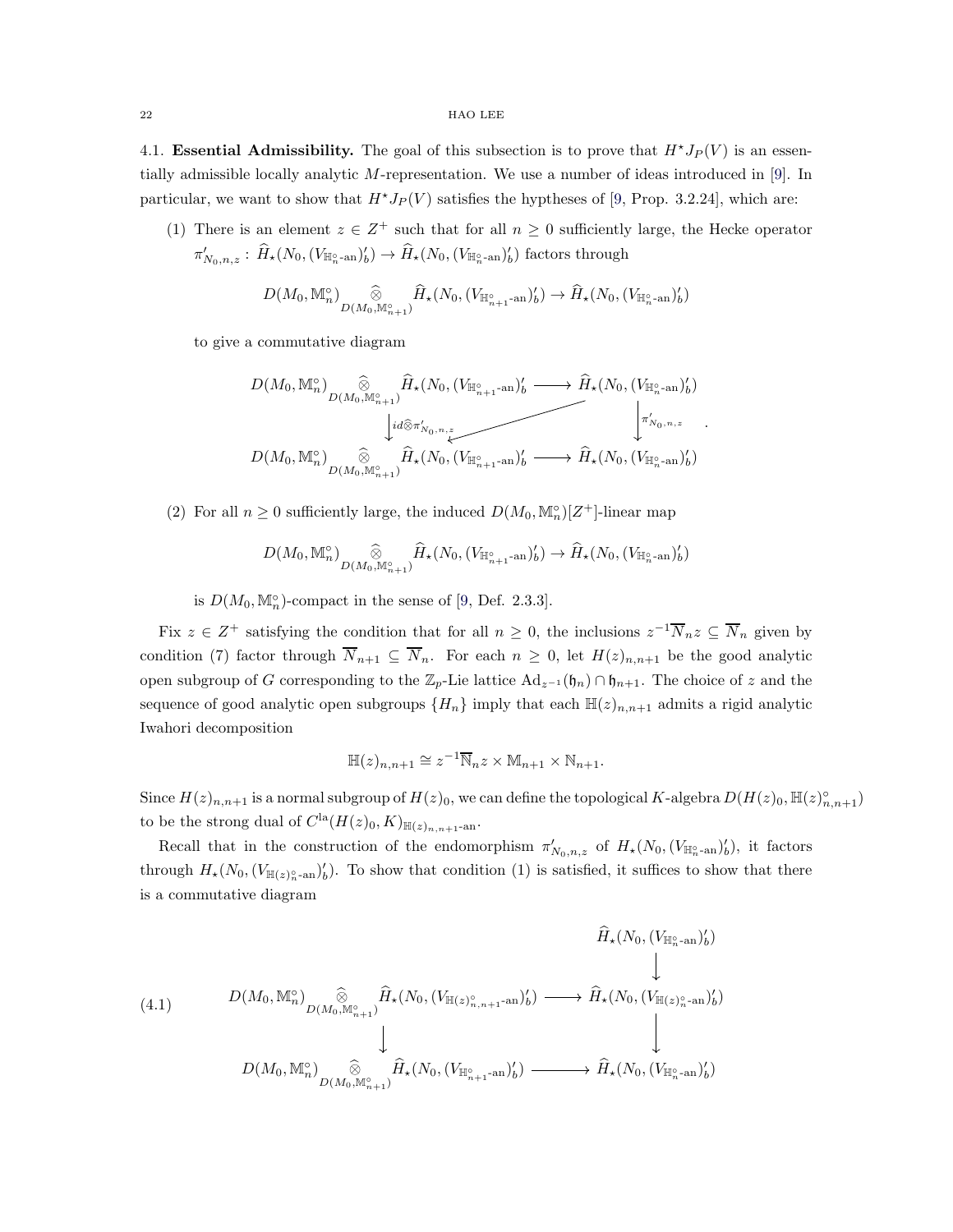such that the middle horizontal map is an isomorphism. This is exactly the second assertion of Proposition [3.5](#page-12-2) with the observation that the completed tensor products

$$
D(H(z)_0, \mathbb{H}(z)_n^{\circ})_{N_0} \underset{D(H(z)_0, \mathbb{H}(z)_{n,n+1}^{\circ})_{N_0}}{\widehat{\otimes}} \text{ and } D(M_0, \mathbb{M}_n^{\circ})_{D(M_0, \mathbb{M}_{n+1}^{\circ})}
$$

agree by the Iwahori decomposition of  $\mathbb{H}(z)_n$  and  $\mathbb{H}(z)_{n,n+1}$ .

The left vertical and the bottom horizontal  $D(M_0, \mathbb{M}_n^{\circ})$ -linear morphisms of  $(4.1)$  are defined by Proposition [3.8.](#page-12-3) The commutativity of the diagram follows from the fact that the rigid analytic inclusion  $\mathbb{H}(z)_{n,n+1} \subseteq \mathbb{H}_n$  factors through  $\mathbb{H}_{n+1}$  by our choice of z.

It remains to show that hypothesis (2) holds. Fix  $n \geq 0$  sufficiently large. Since  $D(H_0, \mathbb{H}_{n+1}^{\circ}) \to$  $D(H_0, \mathbb{H}_n^{\circ})$  is flat, we can find finite free resolutions  $P_{n,\star} \to (V_{\mathbb{H}_u^{\circ} - \text{an}})'_b$  (resp.  $P_{n+1,\star} \to (V_{\mathbb{H}_{n+1}^{\circ} - \text{an}})'_b$ ) by  $D(H_0, \mathbb{H}_{u}^{\circ})$ -modules (resp.  $D(H_0, \mathbb{H}_{n+1}^{\circ})$ -modules), where  $P_{n,\star}$  and  $P_{n+1,\star}$  have the same respective ranks. For each  $k \geq 0$ , let  $\partial_{\ell,k} : (P_{\ell,k+1})_{N_0} \to (P_{\ell,k})_{N_0}$  be the boundary map for each  $\ell = n, n+1$ and all  $k \geq 0$ . Recall that the transition maps  $P_{\ell,k+1} \to P_{\ell,k}$  as well as the boundary maps  $\partial_{\ell,k}$  are automatically continuous and strict for each  $\ell = n, n + 1$  and  $k \ge 0$  [\[10,](#page-34-2) Prop. A.10].

By [\[9,](#page-34-0) Prop. 4.2.22], the continuous  $D(M_0, \mathbb{M}_n^{\circ})$ -linear map

$$
D(M_0, \mathbb{M}_n^{\circ})\bigotimes_{D(M_0, \mathbb{M}_{n+1}^{\circ})} (P_{n+1,k})_{N_0} \to (P_{n,k})_{N_0}
$$

induced by the natural map  $D(H_0, \mathbb{H}_{n+1}^{\circ}) \to D(H_0, \mathbb{H}_n^{\circ})$  is  $D(M_0, \mathbb{M}_n^{\circ})$ -compact for each  $k \geq 0$ . Furthermore,

$$
D(M_0, \mathbb{M}_n^{\circ})\underset{D(M_0, \mathbb{M}_{n+1}^{\circ})}{\widehat{\otimes}}\ker(\partial_{n+1,k}) \to \ker(\partial_{n,k})
$$

is compact [\[9,](#page-34-0) Lem. 2.3.4]. There is a natural commutative diagram

$$
(4.2)
$$
\n
$$
D(M_0, \mathbb{M}_n^{\circ})\bigotimes_{D(M_0, \mathbb{M}_{n+1}^{\circ})} \ker(\partial_{n+1,k}) \longrightarrow \ker(\partial_{n,k})
$$
\n
$$
\downarrow \qquad \qquad \downarrow
$$
\n
$$
D(M_0, \mathbb{M}_n^{\circ})\bigotimes_{D(M_0, \mathbb{M}_{n+1}^{\circ})} \widehat{H}_{\star}(N_0, (V_{\mathbb{H}_{n+1}^{\circ}})'_b) \longrightarrow \widehat{H}_{\star}(N_0, (V_{\mathbb{H}_n^{\circ}})'_b)
$$

Applying [\[9,](#page-34-0) Lem. 2.3.4] again, we see that the bottom horizontal arrow is  $D(M_0, \mathbb{M}_n^{\circ})$ -compact. Proposition 3.2.24 of [\[9\]](#page-34-0) completes the proof of the essential admissibility of  $H^*J_P(V)$  as a locally analytic M-representation.

# <span id="page-22-0"></span>4.2. Delta Functor. In this subsection, we present the proof that  $H^*J_P(V)$  is a  $\delta$ -functor.

For each  $n \geq 0$ , let  $P_{n,\star} = D(H_0, \mathbb{H}_n^{\circ})^{r_{n,\star}} \to (V_{\mathbb{H}_n^{\circ}\text{-an}})'_b$  be a free resolution of  $(V_{\mathbb{H}_n^{\circ}\text{-an}})'_b$  consisting of finitely generated  $D(H_0, \mathbb{H}_n^{\circ})$ -modules and let  $\partial_{n,k}$ :  $(P_{n,k})_{N_0}$   $\rightarrow$   $(P_{n,k-1})_{N_0}$  be the boundary maps. For each  $n \geq 0$ ,

<span id="page-22-1"></span>
$$
\widetilde{P}_{n+1,\star} := D(H_0, \mathbb{H}_n^{\circ}) \underset{D(H_0, \mathbb{H}_{n+1}^{\circ})}{\otimes} P_{n+1,\star} = D(H_0, \mathbb{H}_n^{\circ})^{r_{n+1,\star}} \to (V_{\mathbb{H}_n^{\circ} \text{-an}})'_b
$$

is also a projective resolution of  $(V_{\mathbb{H}_n^{\circ} \text{-an}})'_b$  by free  $D(H_0, \mathbb{H}_n^{\circ})$ -modules. The identity map on  $((V_{\mathbb{H}_n^{\circ} \text{-an}})'_b)_{N_0}$ induces chain maps

(4.3) 
$$
i_{n,*}: (P_{n+1,*})_{N_0} \to (P_{n,*})_{N_0}.
$$

.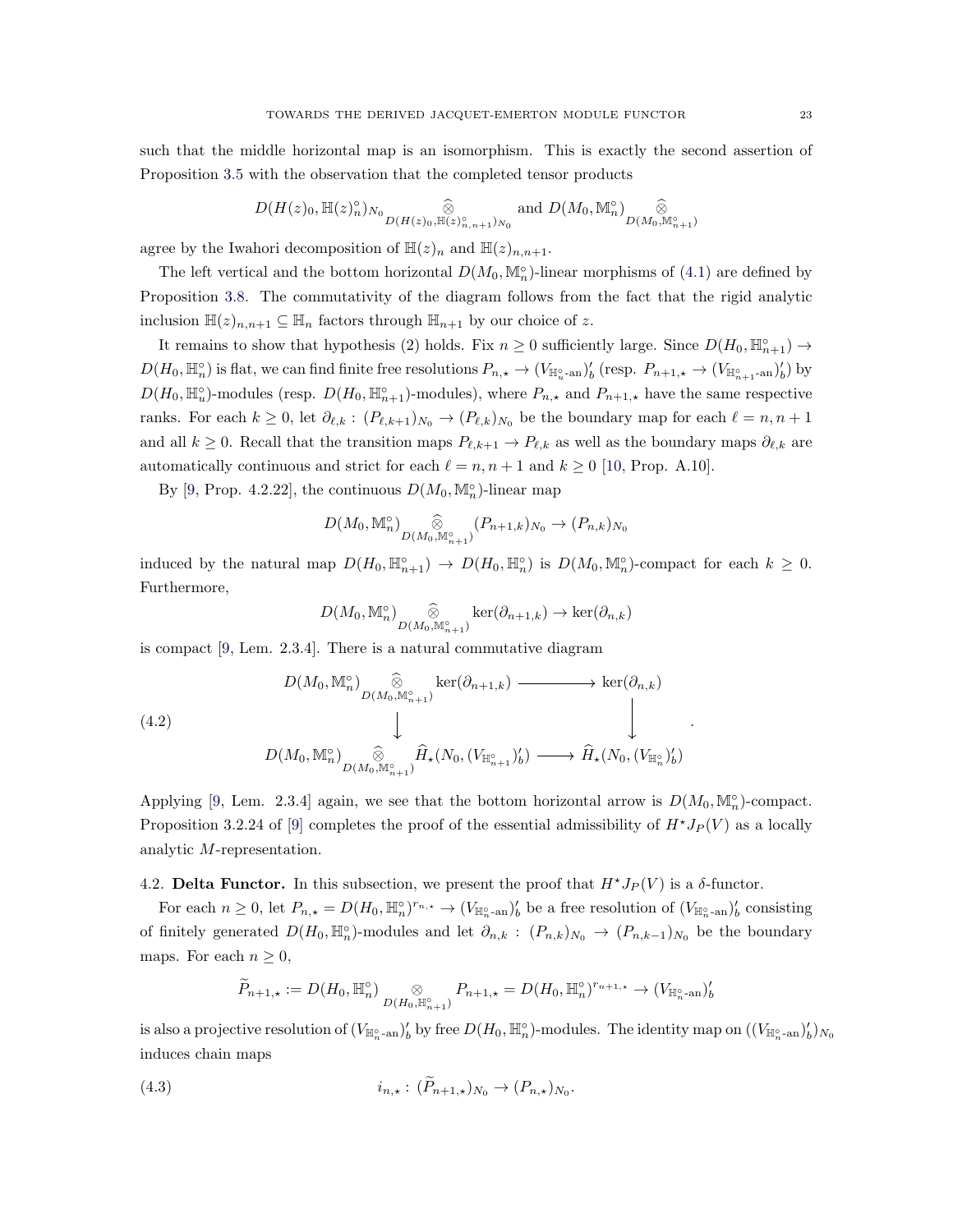Define the transition map  $P_{n+1,\star} \to P_{n,\star}$  to be the composition of the natural map  $P_{n+1,\star} \to P_{n+1,\star}$ induced by the rigid analytic inclusion  $\mathbb{H}_{n+1} \to \mathbb{H}_n$  with [\(4.3\)](#page-22-1). Since the rigid analytic inclusion  $\overline{\mathbb{P}}_{n+1} \subseteq \overline{\mathbb{P}}_n$  is relatively compact, the natural map  $D(\overline{P}_0, \overline{\mathbb{P}}_{n+1}^{\circ}) \to D(\overline{P}_0, \overline{\mathbb{P}}_n^{\circ})$  $\binom{6}{n}$  is compact as a map between locally convex K-vector spaces. Then the transition maps  $(P_{n+1,\star})_{N_0} \to (P_{n,\star})_{N_0}$  are also compact, since it factors through

$$
(P_{n+1,\star})_{N_0} = D(\overline{P}_0, \overline{\mathbb{P}}_{n+1}^{\circ})^{r_{n+1,\star}} \to D(\overline{P}_0, \overline{\mathbb{P}}_n^{\circ})^{r_{n+1,\star}} = (\widetilde{P}_{n+1,\star})_{N_0}.
$$

Therefore, the projective limit  $\lim_{\substack{\leftarrow \\n}} (P_{n,\star})_{N_0}$  is a nuclear Fréchet space.

For each  $\ell = n, n+1$  and  $z \in Z^+$ , let  $R_{\ell, \star} = D(H(z)_0, \mathbb{H}(z)_\ell^{\circ})^{s_{\ell, \star}} \to (V_{H(z)_{\ell}^{\circ} - \text{an}})'_b$  be a free resolution of  $(V_{H(z)_{\ell}^{\circ}-\text{an}})'_b$  by finitely generated  $D(H_0, \mathbb{H}(z)_{\ell}^{\circ})$ -modules. By replacing  $P_{\ell,\star}$ , we can assume that  $P_{\ell,\star}$  is the base change of  $R_{\ell,\star}$  to  $D(H_0, \mathbb{H}_{\ell}^{\circ})$  over  $D(H(z)_0, \mathbb{H}(z)_{\ell}^{\circ})$ . Then  $s_{\ell,\star} \cdot [N_0:$  $zN_0z^{-1}]=r_{\ell,\star}$ . Let  $\widetilde{R}_{n+1,\star}$  be the base change of  $R_{n,\star}$  to  $D(H(z)_0, \mathbb{H}(z)_n^{\circ})$  over  $D(H(z)_0, \mathbb{H}(z)_{n+1}^{\circ})$ . The identity map on  $((V_{H(z)_{n}^{\circ}-an})'_{b})_{N_0}$  induces chain maps

(4.4) 
$$
j_{n,\star}: (R_{n,\star})_{N_0} \to (\widetilde{R}_{n+1,\star})_{N_0}.
$$

By Remark [3.10,](#page-15-2) there is an action of  $z \in \mathbb{Z}^+$  on each  $P_{n,\star}$ . However, we need to use a slightly different action of z. Define  $\tilde{\pi}'_{N_0,n,z}$  to be the composition

$$
(P_{n,\star})_{N_0} = D(H_0, \mathbb{H}_n^{\circ})_{N_0}^{r_{n,\star}} \xrightarrow{\text{res}} D(H_0, \mathbb{H}_n^{\circ})_{zN_0z^{-1}}^{r_{n,\star}} \cong D(H(z^{-1})_0, \mathbb{H}_n^{\circ})_{zN_0z^{-1}}^{s_{n,\star}}
$$
  
\n
$$
\cong D(H(z^{-1})_0, \mathbb{H}(z^{-1})_n^{\circ})_{zN_0z^{-1}}^{s_{n,\star}} \cong D(H(z)_0, \mathbb{H}(z)_n^{\circ})_{N_0}^{s_{n,\star}} = (R_{n,\star})_{N_0}
$$
  
\n
$$
\xrightarrow{j_{n,\star}} D(H(z)_0, \mathbb{H}(z)_n^{\circ})_{N_0}^{s_{n+1,\star}} = (\widetilde{R}_{n,\star})_{N_0} \to D(H_0, \mathbb{H}_n^{\circ})_{N_0}^{r_{n+1,\star}} = (\widetilde{P}_{n+1,\star})_{N_0}
$$
  
\n
$$
\xrightarrow{i_{n,\star}} D(H_0, \mathbb{H}_n^{\circ})_{N_0}^{r_{n,\star}} = (P_{n,\star})_{N_0}.
$$

The only difference to Remark [3.10](#page-15-2) is the additional intertwining of  $i_{n,\star}$  and  $j_{n,\star}$ , so it induces the same Hecke operator upon passing to homology.

**Lemma 4.1.** For each  $k \geq 0$ ,

$$
C^\mathrm{an}(\widehat{Z}_M,K) \widehat{\otimes}_{K[Z^+]} \varprojlim_n (P_{n,k})_{N_0}
$$

is a coadmissible  $C^{\text{an}}(\widehat{Z}_M, K)\widehat{\otimes}_K D^{\text{la}}(M_0, K)$ -module.

Proof. Similar to section [4.1,](#page-21-0) we wish to show that the hypotheses of [\[9,](#page-34-0) Prop. 3.2.24] hold. The  $D(M_0, \mathbb{M}_n^{\circ})$ -compactness of

$$
D(M_0, \mathbb{M}_n^{\circ}) \widehat{\otimes}_{D(M_0, \mathbb{M}_{n+1}^{\circ})} (P_{n+1,k})_{N_0} \to (P_{n,k})_{N_0}
$$

follows from [\[9,](#page-34-0) Lem. 2.3.4] and [\[9,](#page-34-0) Prop. 4.2.22].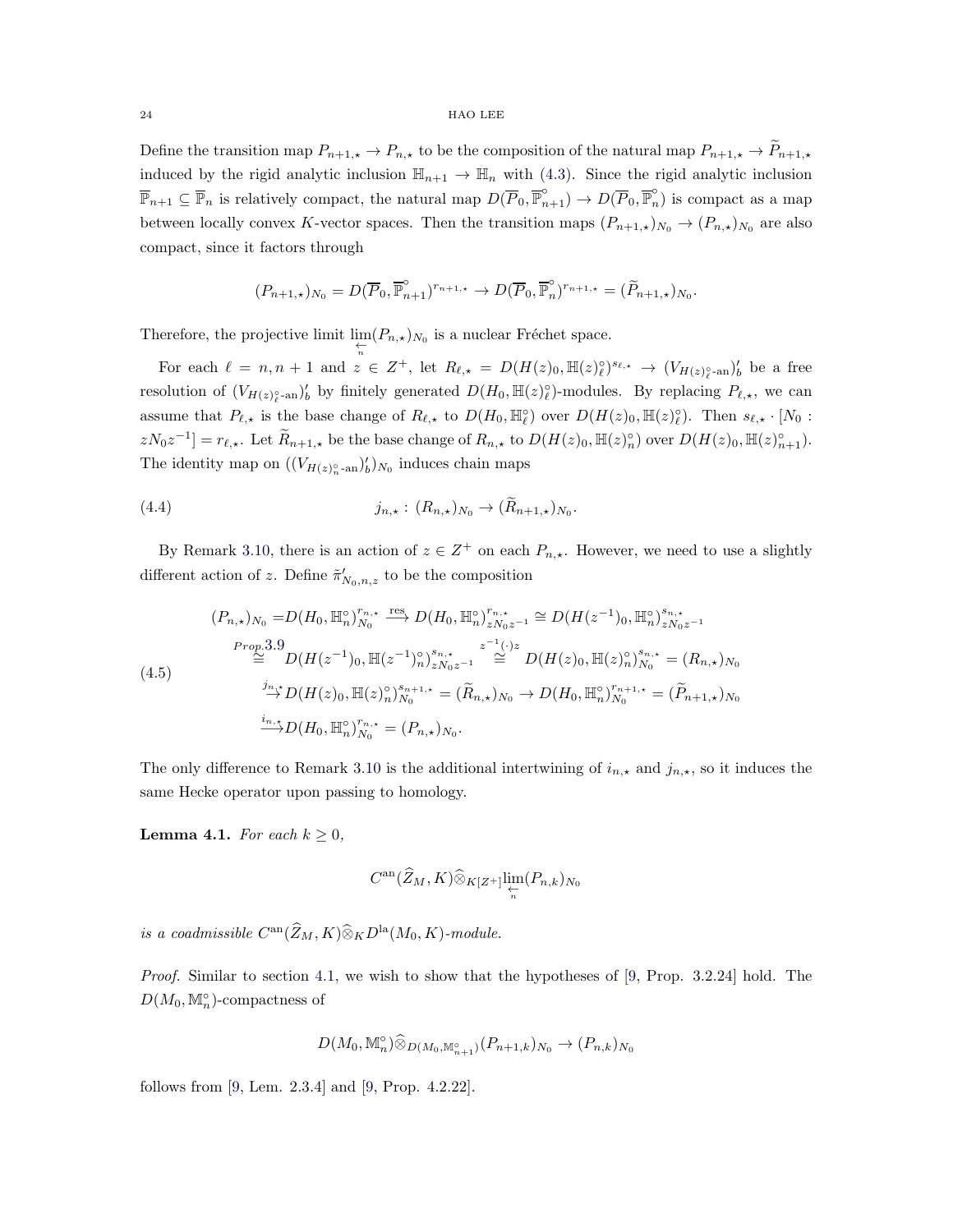Let  $z \in Z^+$  be an element satisfying the properties that  $z^{-1} \overline{N}_n z \subseteq \overline{N}_{n+1}$  for all  $n \geq 0$ . By the choice of  $z$ , there is a commutative diagram

$$
(4.6)
$$
\n
$$
D(M_0, M_n^{\circ})\underset{D(M_0, M_{n+1}^{\circ})}{\overset{\widehat{\otimes}}{\otimes}}(P_{n+1, \star})_{N_0}
$$
\n
$$
+ (H_{n, \star})_{N_0}
$$
\n
$$
(4.6)
$$
\n
$$
U(M_0, M_n^{\circ})\underset{D(M_0, M_{n+1}^{\circ})}{\overset{\widehat{\otimes}}{\otimes}}(P_{n+1, \star})_{N_0}
$$
\n
$$
+ (H_{n, \star})_{N_0}
$$
\n
$$
+ (H_{n, \star})_{N_0}
$$
\n
$$
+ (H_{n, \star})_{N_0}
$$
\n
$$
+ (H_{n, \star})_{N_0}
$$
\n
$$
+ (H_{n, \star})_{N_0}
$$
\n
$$
+ (H_{n, \star})_{N_0}
$$
\n
$$
+ (H_{n, \star})_{N_0}
$$
\n
$$
+ (H_{n, \star})_{N_0}
$$
\n
$$
+ (H_{n, \star})_{N_0}
$$
\n
$$
+ (H_{n, \star})_{N_0}
$$
\n
$$
+ (H_{n, \star})_{N_0}
$$
\n
$$
+ (H_{n, \star})_{N_0}
$$

To satisfy hypothesis (ii) of [\[9,](#page-34-0) Prop. 3.2.24], it suffices to show that  $\varphi$  is an isomorphism. This follows from a consideration of the Iwahori decomposition of the relevant distribution algebras.  $\Box$ 

<span id="page-24-2"></span>Proposition 4.2. There is a topological isomorphism

<span id="page-24-1"></span>(4.7) 
$$
(H^{\star}J_P(V))_b' \cong H_{\star} \left( C^{\mathrm{an}}(\widehat{Z}_M, K) \widehat{\otimes}_{K[Z^+]}\lim_{\substack{\leftarrow \\ n}} (P_{n,k})_{N_0} \right)
$$

of coadmissible  $C^{an}(\widehat{Z}_M, K)\widehat{\otimes}_K D^{\text{la}}(M_0, K)$ -modules.

*Proof.* First, recall that the category of coadmissible  $C^{an}(\tilde{Z}_M, K)\widehat{\otimes}_K D^{\text{la}}(M_0, K)$ -modules is abelian [\[23\]](#page-35-0), and so the target of the isomorphism is also coadmissible. Similar to [\(3.29\)](#page-18-0), it follows from [\[9,](#page-34-0) Prop. 3.2.28] and [\[7,](#page-34-4) Prop. 1.1.32] that there is an isomorphism of coadmissible  $C^{an}(\widehat{Z}_M, K)\widehat{\otimes}_K D^{\text{la}}(M_0, K)$ modules

<span id="page-24-0"></span>
$$
(4.8) \t\t H_{\star}\left(C^{\mathrm{an}}(\widehat{Z}_{M},K)\widehat{\otimes}_{K[Z^{+}]} \varprojlim_{n}(P_{n,k})_{N_{0}}\right) \cong H_{\star}\left(\lim_{\substack{\leftarrow\\n}} C^{\mathrm{an}}(\widehat{Y}_{n},K)^{\dagger}\widehat{\otimes}_{K[u]}(P_{n,k})_{N_{0}}\right).
$$

It suffices to show that the targets of [\(3.29\)](#page-18-0) and [\(4.8\)](#page-24-0) agree. For each  $k \geq 0$ , there is a topological K-linear isomorphism

$$
H_k\left(\underset{\underset{n}{*}}{\lim}C^{\rm an}(\widehat{Y}_n, K)^{\dagger}\widehat{\otimes}_{K[C^+]}(P_{n,*})_{N_0}\right) \cong \underset{\underset{n}{*}}{\lim}\frac{\ker(id\widehat{\otimes}\partial_k)}{\lim(id\widehat{\otimes}\partial_{k+1})}
$$

,

where  $\text{im}(id\widehat{\otimes} \partial_{k+1})$  denotes the closure of the image of  $id\widehat{\otimes} \partial_{k+1}$  inside  $C^{\text{an}}(\widehat{Y}_n, K)^{\dagger} \widehat{\otimes}_{K[u]}(P_{n,k})_{N_0}$ [\[18,](#page-34-15) Thm. 3]. In fact, a similar proof to [\[10,](#page-34-2) Lem. A.11] show that  $C^{an}(\widehat{Y}_n, K)^{\dagger} \widehat{\otimes}_{K[C^+]} (P_{n,*})_{N_0}$ is a finitely presented module over the coherent ring  $C^{an}(\widehat{Y}_n, K)^{\dagger} \widehat{\otimes}_{K[u]} D(M_0, \mathbb{M}_n^{\circ})$ . Additionally, the boundary maps  $id\widehat{\otimes} \partial_k$  are automatically strict with closed image [\[10,](#page-34-2) Prop A.10] [\[3,](#page-34-16) Cor 3, p. IV.28].

 $\text{Since } K[u] \to C^{\text{an}}(\hat{Y}_n, K)^{\dagger} \text{ is flat, } C^{\text{an}}(\hat{Y}_n, K)^{\dagger} \widehat{\otimes}_{K[u]} H_{\star}(N_0, (V_{\mathbb{H}_n^{\circ} \text{-an}})_b') \text{ is exactly the completion of }$  $\ker(id{\otimes}\partial_k)$  $\frac{\text{ker}(id\otimes \partial_k)}{\text{im}(id\otimes \partial_{k+1})}$ . The spaces ker $(id\otimes \partial_k)$  and  $\text{im}(id\otimes \partial_{k+1})$  are dense in the closed subspaces ker $(id\otimes \partial_k)$ and im( $id\hat{\otimes} \partial_{k+1}$ ) respectively. The proposition follows immediately.  $\Box$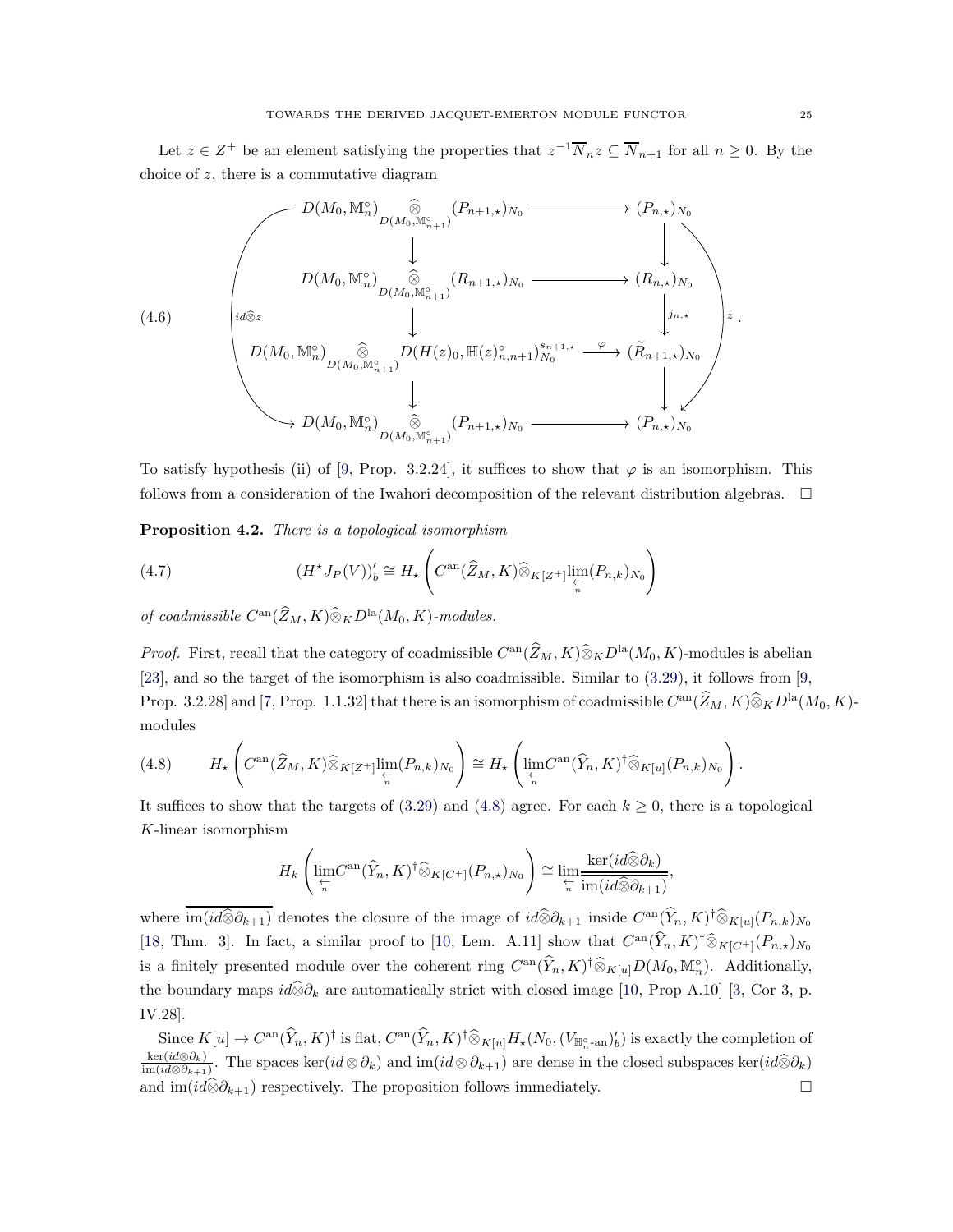Since the definition of  $(H^*J_P(V))'_b$  is independent of the choice of resolution of  $(V_{\mathbb{H}^\circ_n\text{-an}})'_b$  for all  $n \geq 0$ , the same is true of the source of [\(4.7\)](#page-24-1). Suppose  $0 \to U \to V \to W \to 0$  is a strict short exact sequence in Rep<sub>ad</sub> $(G)$ . For all  $n \geq 0$ , the sequence

$$
0 \to (W_{\mathbb{H}_n^\circ \text{-an}})'_b \to (V_{\mathbb{H}_n^\circ \text{-an}})'_b \to (U_{\mathbb{H}_n^\circ \text{-an}})'_b \to 0
$$

is also strict exact [\[25,](#page-35-2) Cor. 1.4] [\[3,](#page-34-16) Thm. 1, p. IV.28] [\[10,](#page-34-2) Cor. A.13]. Recall that taking  $N_0$ coinvariants and finite slope part on the dual side are both right exact (in the strong sense that strict right exact sequences remain strict right exact) [\[9,](#page-34-0) Prop. 3.2.6]. Then [\[23,](#page-35-0) Thm. B], Proposition [4.2](#page-24-2) and usual homological algebra show that there is a strict long exact sequence of coadmissible  $C^{\rm an}(\widehat{Z}_M,K) \widehat{\otimes}_K D^{\rm la}(M_0,K)$ -modules

$$
0 \leftarrow (H^0 J_P(W))_b' \leftarrow (H^0 J_P(V))_b' \leftarrow (H^0 J_P(U))_b' \leftarrow (H^1 J_P(W))_b' \leftarrow \dots
$$

By taking the strong dual, we have just shown that  $H^{\star}J_P$  is a  $\delta$ -functor.

Remark 4.3. An alternative approach to proving that  $H^{\star}J_P$  is a  $\delta$ -functor is to prove that taking finite slope part is exact. This is done in [\[15,](#page-34-17) Thm. 4.5].

### <span id="page-25-0"></span>5. Derived Jacquet-Emerton module of Orlik-Strauch Representations

In this section, we present a method of computing the derived Jacquet-Emerton modules of Orlik-Strauch representations in the case  $G = SL_2(\mathbb{Q}_p)$ , along with some explicit examples.

Let  $T$  be the subgroup of  $G$  consisting of diagonal matrices and let  $P$  be the standard Borel subgroup of upper triangular matrices and  $\overline{P}$  be the opposite Borel subgroup of lower triangular matrices. Let  $w =$  $\begin{pmatrix} 0 & 1 \\ -1 & 0 \end{pmatrix}$ be our choice of the non-trivial element of the Weyl group of G. Let  $N_0$  be a maximal compact subgroup  $\begin{pmatrix} 1 & \mathbb{Z}_p \\ 0 & 1 \end{pmatrix}$ of N. Let  $z =$  $\int p \, 0$ 0  $p^{-1}$ !  $\in Z_T^+, X =$  $\begin{pmatrix} 0 & 1 \\ 0 & 0 \end{pmatrix}$ ∈ n,  $Y =$  $\begin{pmatrix} 0 & 0 \\ 1 & 0 \end{pmatrix}$  $\in \overline{\mathfrak{n}}$  and  $H =$  $\begin{pmatrix} 1 & 0 \end{pmatrix}$  $0 -1$ !  $\in$  t. For a representation  $\sigma$  of P, define  $\text{Ind}_{\overline{P}}^G \sigma = \left\{ f \in C^{\text{la}}(G, \sigma) \mid f(pg) = \sigma(p)f(g) \,\forall \, p \in \overline{P}, \text{ and } g \in G \right\}.$ 

Let M be an object in the category  $\mathcal{O}^{\overline{p}}$  as defined in [\[21\]](#page-34-18). Suppose  $\psi$  is a smooth character of T. Let W be a  $U(\bar{\mathfrak{p}})$ -invariant K-subspace of M that generates M as a  $U(\mathfrak{g})$ -module. Then there is a short exact sequence of  $U(\mathfrak{g})$ -modules

$$
0 \to \mathfrak{d} \to U(\mathfrak{g}) \otimes_{U(\overline{\mathfrak{p}})} W \to M \to 0.
$$

Define a left action of  $\mathfrak g$  on  $C^{\text{la}}(G,W'\otimes\psi)$  by

$$
(\tau \cdot f)(g) = \frac{d}{dt} \mid_{t=0} f(\exp(-t\tau)g),
$$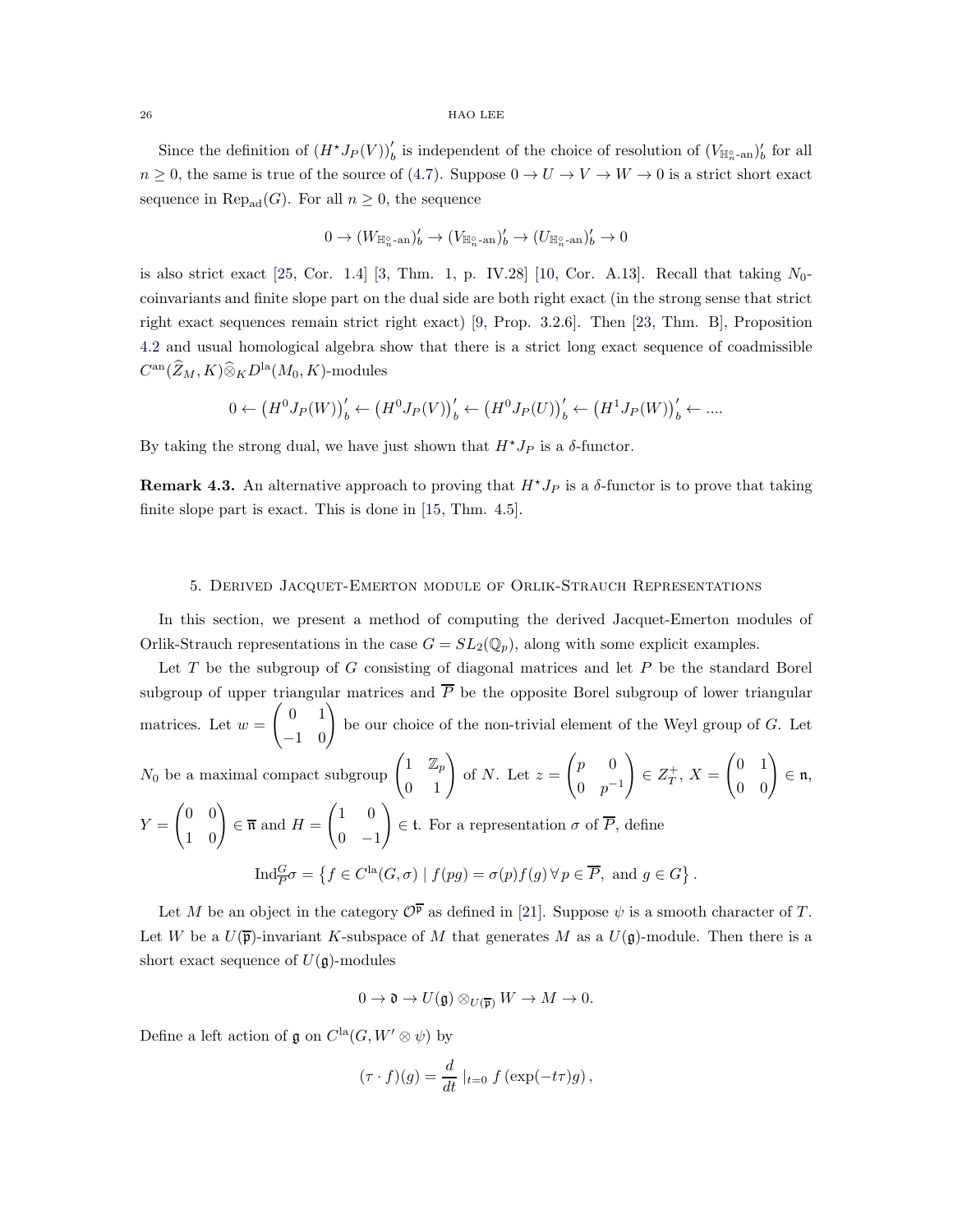which extends to an action of  $U(\mathfrak{g})$ . Each  $\tau \otimes w \in U(\mathfrak{g}) \otimes_K W$  defines a K-linear continuous map

$$
Cla(G, W' \otimes \psi) \to Cla(G, \psi)
$$
  

$$
f \mapsto (\tau \otimes w) \cdot f : g \mapsto (\tau \cdot f)(g)(w).
$$

As in [\[21\]](#page-34-18), the Orlich-Strauch representation  $\mathcal{F}_{\overline{P}}^G$  $\frac{G}{P}(M, \psi)$  is defined as the subspace of  $\text{Ind}_{\overline{P}}^{\overline{G}} W' \otimes \psi$ consisting of functions f such that  $\mathfrak{s} \cdot f = 0$  for all  $\mathfrak{s} \in \mathfrak{d}$ .

For each  $k \in 2\mathbb{Z}$ , let  $\chi_k$  be the algebraic character of T of weight k. Let  $M(k)$  be the Verma module  $U(\mathfrak{g}) \otimes_{U(\overline{\mathfrak{p}})} \chi_k$  associated to  $\chi_k$  and  $L(k)$  its simple quotient. Then  $\mathcal{F}^G_{\overline{P}}$  $\frac{G}{P}(M(-k), \psi)$  is the locally analytic principal series representation  $\text{Ind}_{\overline{P}}^G \chi_k \psi$  and for  $k \geq 0$ ,  $\mathcal{F}_{\overline{P}}^G$  $\frac{G}{P}(L(-k), \psi)$  is the locally algebraic representation  $L(-k) \otimes_K \text{sm-}\text{Ind}_{\overline{P}}^{\overline{G}} \psi$ .

In fact, for each  $k \geq 0$ , by applying the contravariant exact functor  $\mathcal{F}^{\{G\}}_{\overline{P}}$  $\frac{G}{P}(\cdot, \psi)$  to the BGG resolution

<span id="page-26-3"></span>
$$
0 \to M(k+2) \to M(-k) \to L(-k) \to 0,
$$

there is a short exact sequence

(5.1) 
$$
0 \to L(-k) \otimes_K \text{sm-Ind}_{\overline{P}}^G \psi \to \text{Ind}_{\overline{P}}^G \chi_k \psi \to \text{Ind}_{\overline{P}}^G \chi_{-k-2} \psi \to 0
$$

(see also [27]). We now compute the derived Jacquet modules of each term of this exact sequence.

Evaluation at  $w$  induces a  $P$ -invariant surjection

$$
\mathcal{F}_{\overline{P}}^G(M,\psi) \twoheadrightarrow \mathcal{F}_{\overline{P}}^G(M,\psi)_w,
$$

where  $\mathcal{F}^G_{\overline{P}}$  $\frac{G}{P}(M,\psi)_w$  is the stalk of  $\mathcal{F}_{\overline{P}}^G$  $\frac{G}{P}(M, \psi)$  at w [\[10,](#page-34-2) Def. 2.4.2]. The kernel of this map is the subspace  $\mathcal{F}_{\overline{P}}^G$  $\frac{G}{P}(M,\psi)(N)$  of  $\mathcal{F}_{\overline{P}}^G$  $\frac{G}{P}(M, \psi)$  consisting of locally analytic functions with support in PN. Taking n-cohomology followed by  $N_0$ -invariants (keeping in mind the exactness of  $N_0$ -invarince on smooth representations) produces a long exact sequence

<span id="page-26-2"></span>(5.2)  
\n
$$
0 \to H^0(\mathfrak{n}, \mathcal{F}_{\overline{P}}^G(M, \psi)(N))^{N_0} \to H^0(\mathfrak{n}, \mathcal{F}_{\overline{P}}^G(M, \psi))^{N_0} \to H^0(\mathfrak{n}, \mathcal{F}_{\overline{P}}^G(M, \psi)_w)^{N_0}
$$
\n
$$
\to H^1(\mathfrak{n}, \mathcal{F}_{\overline{P}}^G(M, \psi)(N))^{N_0} \to H^1(\mathfrak{n}, \mathcal{F}_{\overline{P}}^G(M, \psi))^{N_0} \to H^1(\mathfrak{n}, \mathcal{F}_{\overline{P}}^G(M, \psi)_w)^{N_0} \to 0.
$$

Under the canonical identification  $N =$  $\begin{pmatrix} 1 & \mathbb{Q}_p \\ 0 & 1 \end{pmatrix} \cong \mathbb{Q}_p$ , the space  $\mathcal{F}^G_{\overline{P}}$  $\frac{G}{P}(M,\psi)(N)$  can be viewed as the subspace of  $C_c^{1a}(\mathbb{Q}_p, W' \otimes \psi)$  on which  $\mathfrak{d} \cdot f = 0$ , which we denote by  $C_c^{1a}(\mathbb{Q}_p, W' \otimes \psi)$ <sup>o</sup> [\[10,](#page-34-2) Lem. 2.3.3. The action of X on  $\mathcal{F}_{\overline{P}}^G$  $\frac{G}{P}(M,\psi)(N)$  is the derivative map  $\frac{d}{dx}$ .

<span id="page-26-0"></span>**Lemma 5.1.** For each i, the cohomology groups  $H^{i}(\mathfrak{n}, \mathcal{F}_{\overline{P}}^G)$  $\frac{G}{P}(M,\psi)(N))$  and  $H^i(\mathfrak{n},\mathcal{F}_{\overline{P}}^G)$  $\frac{G}{P}(M,\psi)^{\text{lp}}(N))$ coincide.

*Proof.* Since **n** is one dimensional, it suffices to check this for  $i = 0, 1$ . The action of **n** is differentiation, so the 0-th cohomology consists of locally constant functions, which are locally polynomials.

For a n-module V, let  $V_n$  denote the space of n-coinvariants  $V/nV$ . Since n is one dimensional,

(5.3) 
$$
H^{1}(\mathfrak{n}, V) \cong V_{\mathfrak{n}} \otimes \mathfrak{n}^*.
$$

To show that the first n-cohomology coincides, it suffices to show that the natural map

<span id="page-26-1"></span>
$$
\mathcal{F}_{\overline{P}}^G(M,\psi)^{\mathrm{lp}}(N))_{\mathfrak{n}} \hookrightarrow \mathcal{F}_{\overline{P}}^G(M,\psi)(N)_{\mathfrak{n}}
$$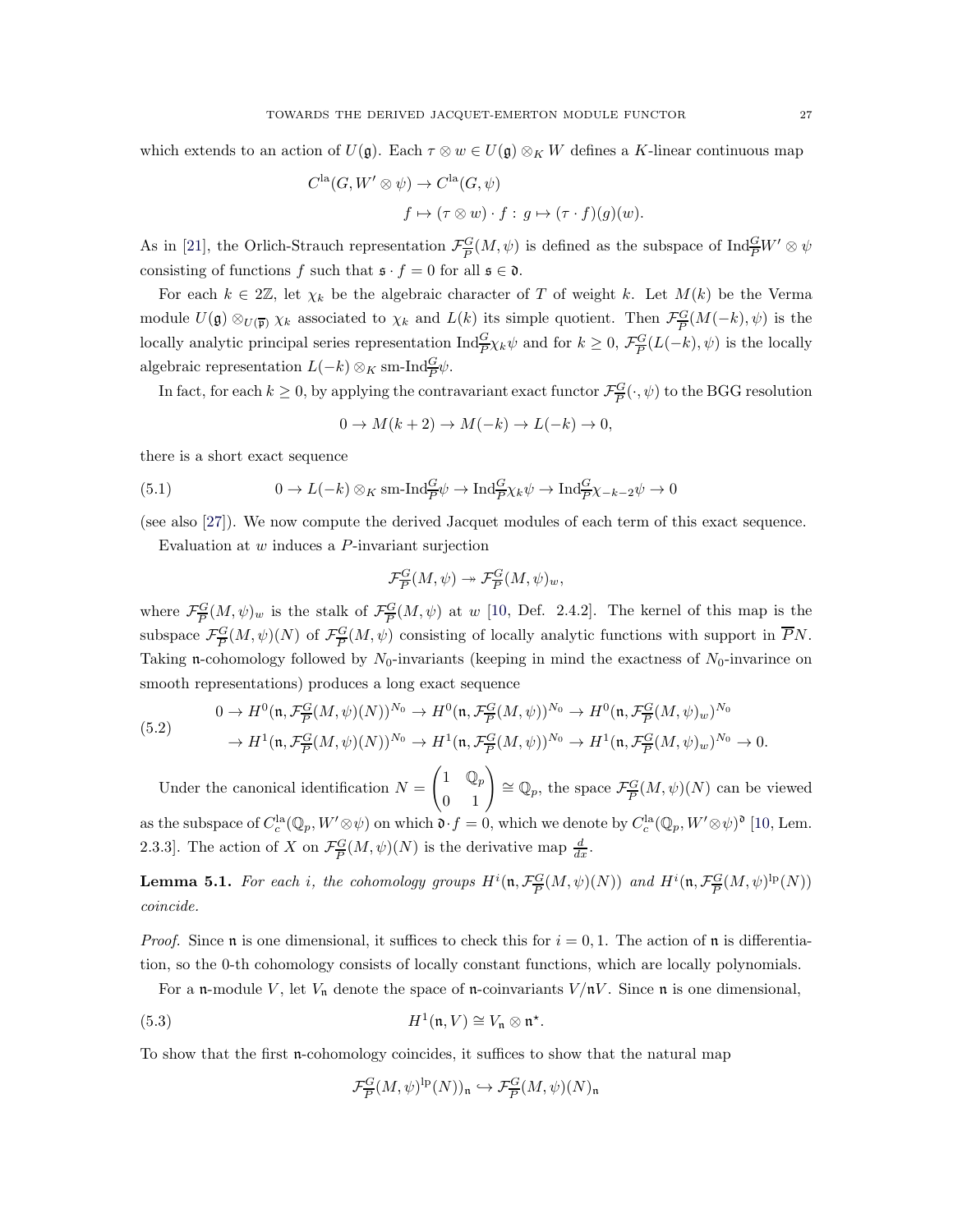is an isomorphism. Injectivity is clear, as the anti-derivative of a polynomial is a polynomial. For surjectivity, it suffices to show that any element of  $(C_c^{la}(\mathbb{Q}_p, W' \otimes \psi)^{\mathfrak{d}})_n$  has a locally polynomial representative.

Suppose f is an analytic function from a compact open subset  $\Omega \subseteq N$  to K. Then there is a finite compact open cover  $(\Omega_i)_{i=1}^{\ell}$  of  $\Omega$  on which the formal integral of f converges on each  $\Omega_i$ . This shows that

$$
C_c^{\text{la}}(\mathbb{Q}_p, W' \otimes \psi)_{\mathfrak{n}} := \frac{C_c^{\text{la}}(\mathbb{Q}_p, W' \otimes \psi)}{\mathfrak{n} C_c^{\text{la}}(\mathbb{Q}_p, W' \otimes \psi)} = 0.
$$

Now suppose  $f \in C_c^{\text{la}}(\mathbb{Q}_p, W' \otimes \psi)^{\mathfrak{d}}$ , and suppose  $h \in C_c^{\text{la}}(\mathbb{Q}_p, W' \otimes \psi)$  is the formal integral of f, that is  $f = Xh$ . Assume f is non-trivial in  $(C_c^{\text{la}}(\mathbb{Q}_p, W' \otimes \psi)^{\mathfrak{d}})_n$ , that is,  $\mathfrak{d} \cdot h \neq 0$ . For a vector  $v \in W$ , let  $\hat{v}^{\perp}$  be the kernel of the evaluation at v map on W'. Let  $\hat{v}$  be a basis element of the complement of  $\hat{v}^{\perp}$ , so that  $W' = \hat{v}^{\perp} \oplus K\hat{v}$ . The projections of W' onto  $K\hat{v}$  and  $\hat{v}^{\perp}$  induces projection of  $C_c^{\text{la}}(\mathbb{Q}_p, W' \otimes \psi)$  onto  $C_c^{\text{la}}(\mathbb{Q}_p, K\hat{v} \otimes \psi)$  and  $C_c^{\text{la}}(\mathbb{Q}_p, \hat{v}^{\perp} \otimes \psi)$  respectively. Let  $f_{\hat{v}}$  and  $f_{\hat{v}^{\perp}}$  be the image of f under the respective projections, and similarly for  $h_{\hat{v}}$  and  $h_{\hat{v}^{\perp}}$ .

By definition, the action of  $X^n \otimes v \in \mathfrak{d} \subseteq U(\mathfrak{n}) \otimes_K W$  acts on f by the formula

$$
((X^n \otimes v) \cdot f)(x) = (-1)^n \left(\frac{d^n f}{dx^n}(x)\right)(v).
$$

It is easy to see that  $(X^n \otimes v) \cdot f_{\hat{v}^{\perp}}$  and  $(X^n \otimes v) \cdot h_{\hat{v}^{\perp}}$  are zero. By assumption,  $(X^n \otimes v) \cdot f_{\hat{v}} = 0$ and  $(X^n \otimes v) \cdot h_{\widehat{v}} \neq 0$ . Since  $f_{\widehat{v}}$  is simply the derivative of  $h_{\widehat{v}}$ , we see that  $(1 \otimes v)f_{\widehat{v}}$  must be a polynomial of degree  $n-1$  in  $C_c^{\text{la}}(\mathbb{Q}_p, K\hat{v} \otimes \psi)$ .

Since  $U(\mathfrak{g})$  is Noetherian, M is finitely generated (and hence finitely presented), and so  $\mathfrak{d}$  is also finitely generated. By repeating the above argument on the generators of  $\mathfrak{d}$ , we can decompose  $f = f_1 + f_2$  where  $f_1 \in C^{\text{lp}}(\mathbb{Q}_p, W' \otimes \psi)^{\mathfrak{d}}$  and  $f_2 \in \mathfrak{n}C_c^{\text{la}}(\mathbb{Q}_p, W' \otimes \psi)^{\mathfrak{d}}$ . This shows that f has a locally polynomial representative in  $C^{\text{lp}}(\mathbb{Q}_p, W' \otimes \psi)_n^{\mathfrak{d}}$  as required.

We prove a similar result for the stalk at w. By  $[10, \text{ Lem. } 2.3.5]$ , right translation by w induces a topological isomorphism

(5.4) 
$$
(\text{Ind}_{\overline{P}}^{\overline{G}} W' \otimes \psi)_w \cong (\text{Ind}_{\overline{P}}^{\overline{G}} W' \otimes \psi)_e
$$

where e is the identity element of N. The isomorphism interpolates the  $(\mathfrak{g}, P)$ -action on the source with the  $(\mathrm{Ad}_w(\mathfrak{g}), \overline{P})$ -action on the target. Therefore, there is a K-linear isomorphism

<span id="page-27-0"></span>
$$
H^i(\mathfrak{n}, (\mathrm{Ind}_{\overline{P}}^G W' \otimes \psi)_w) \cong H^i(\overline{\mathfrak{n}}, \mathrm{Ind}_{\overline{P}}^G W' \otimes \psi)_e)
$$

for all i, and similarly for the cohomology groups of  $\mathcal{F}^G_{\overline{P}}$  $\frac{G}{P}(M,\psi)_w.$ 

**Lemma 5.2.** For each i, the cohomology groups  $H^i(\overline{\mathfrak{n}},\mathcal{F}_{\overline{P}}^G)$  $\frac{G}{P}(M,\psi)_e$ ) and  $H^i(\overline{\mathfrak{n}},\mathcal{F}_{\overline{P}}^G)$  $\frac{G}{P}(M,\psi)_e^{\text{pol}}$ ) coincide.

*Proof.* Suppose  $\Omega \subseteq N$  is a compact open neighbourhood of e. Since

$$
\begin{pmatrix} 1 & x \ 0 & 1 \end{pmatrix} \begin{pmatrix} 1 & 0 \ t & 1 \end{pmatrix} = \begin{pmatrix} 1+xt & x \ t & 1 \end{pmatrix} = \begin{pmatrix} 1+xt & 0 \ 0 & (1+xt)^{-1} \end{pmatrix} \begin{pmatrix} 1 & 0 \ t(1+xt) & 1 \end{pmatrix} \begin{pmatrix} 1 & \frac{x}{1+xt} \ 0 & 1 \end{pmatrix},
$$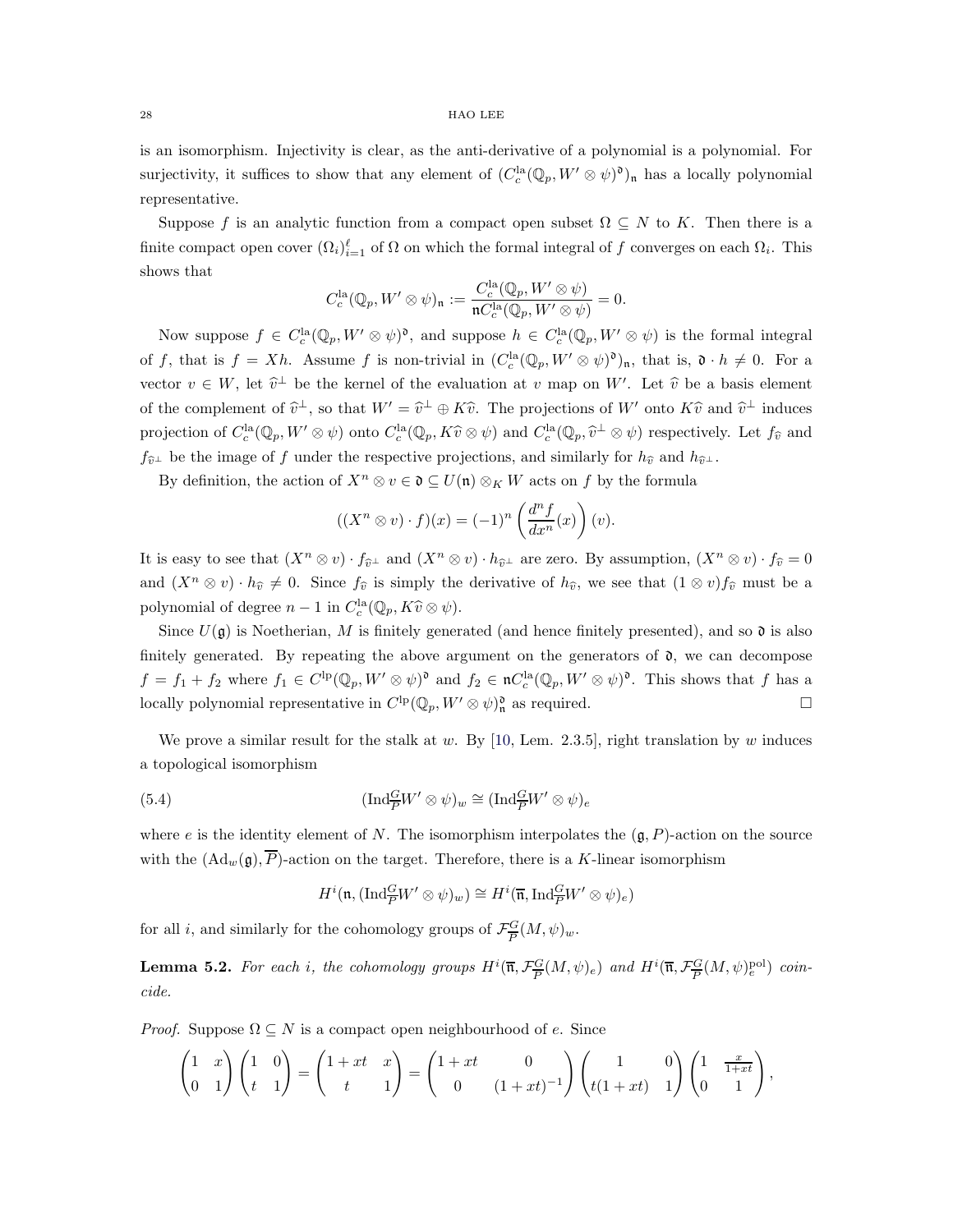under the identification  $N \cong \mathbb{Q}_p$ , the action of Y on  $C^{\text{la}}(\Omega, W_i' \otimes \psi)$  is given by the formula

(5.5) 
$$
(Yf)(x) = xHf(x) + Yf(x) - x^2f'(x).
$$

By the definition of  $M$ , the action of  $H$  on  $M$  is semisimple and algebraic. Additionally, there is a Jordan-Holder series in  $\mathcal{O}_{\mathrm{alg}}^{\overline{\mathfrak{p}}}$ 

$$
M = M_r \supsetneq M_{r-1} \supsetneq \dots M_0 = 0,
$$

where  $YM_i \subseteq M_{i-1}$  for all  $i \geq 1$ . For each i, let  $W_i = W \cap M_i$ . This induces a filtration on  $W'$ , where  $YW_i' \subseteq W_{i+1}'$  for all  $i \geq 1$ , with  $W_{r+1}'$  taken to be zero. In fact,  $Y \text{ker}(W_i' \rightarrow W_{i-1}') \subseteq$  $\ker(W'_{i+1} \to W'_i)$ .

Let  $p(x) \in C^{\text{la}}(\Omega, \psi)$  and  $v \in W'_i$ . Suppose  $Hv = cv$  for some  $c \in \mathbb{Z}$ . Then the action of Y on  $p(x) \otimes v \in C^{\text{la}}(\Omega, \psi) \otimes_K W_i' = C^{\text{la}}(\Omega, W_i' \otimes \psi)$  is given by

$$
Y(p(x) \otimes v) = (exp(x) - x^2 p'(x)) \otimes v + p(x) \otimes Yv.
$$

This is zero if and only if  $p(x) = x^c$  and  $v \in \text{ker}(W' \to W'_{r-1})$ . This holds true for all  $\Omega$ , thus

$$
C^{\text{la}}(N, W' \otimes \psi)_e^Y = C^{\text{pol}}(N, W' \otimes \psi)_e^Y.
$$

The same holds true when restricting to the subspace of elements annihilated by  $\mathfrak{d}$ , which proves the claim for the 0-th cohomology group.

**Claim 5.3.** Let  $\Omega$  be a compact open neighbourhood of N and for each i let  $C_i = \text{ker}(W' \to W'_{i-1})$ . Then for all  $1 \leq i \leq r$ , there is a positive integer  $n_i$  such that  $p(x) \otimes v \in C^{\text{la}}(\Omega, C_i \otimes \psi)$  is in  $YC<sup>la</sup>(\Omega, C_i \otimes \psi)$  if all monomials of  $p(x)$  are of degree greater than  $n_i$ .

*Proof.* We induct backwards on *i*. Starting from  $i = r$ , since  $Y \text{ ker}(W' \to W'_{r-1}) = 0$ ,

$$
Y(x^n \otimes v) = (c_r - n)x^{n+1} \otimes v,
$$

where  $v \in C_r$  and  $Hv = c_r$ . Therefore,  $YC^{\text{la}}(\Omega, C_r \otimes \psi)$  is the complement of the span of the monomials  $x^{c+1} \otimes v$  and  $x^0 \otimes v$ . This establishes the claim in the base case.

Assume the claim is true for *i*. Suppose  $n > n_i$ ,  $v \in C_{i-1}$  and  $Hv = c_{r-1}v$ , then

$$
Y(x^n \otimes v) = (c_{r-1} - n)x^{n+1} \otimes v + x^n \otimes Yv.
$$

By assumption,  $x^n \otimes Yv \in C^{\text{la}}(\Omega, C_i \otimes \psi)$ . Hence,  $x^n \otimes v \in C^{\text{la}}(\Omega, C_{i-1} \otimes \psi)$  for all  $n > \max(n_i, c_{r-1} +$ 1) and the claim follows.  $\hfill\Box$ 

Applying the claim to  $i = 1$ , with  $C_1 = W'$ , we deduce that every element of  $C^{la}(\Omega, W' \otimes \psi)_{\overline{n}}$ has a coset representative in  $C^{pol}(\Omega, W' \otimes \psi)$ . The same is true for  $(C^{la}(N, W' \otimes \psi)_e)_{\overline{n}}$ . A similar argument as the one used at end of the proof of Lemma [5.1](#page-26-0) allow us to deduce the same result on the subspace of elements annihilated by  $\mathfrak{d}$ . That is, every element of  $\mathcal{F}^{\mathcal{G}}_{\overline{P}}$  $\frac{G}{P}(M,\psi)_e$  has a coset representative in  $\mathcal{F}^G_{\overline{P}}$  $\frac{G}{P}(M,\psi)_e^{\text{pol}}$ . This completes the proof of the lemma.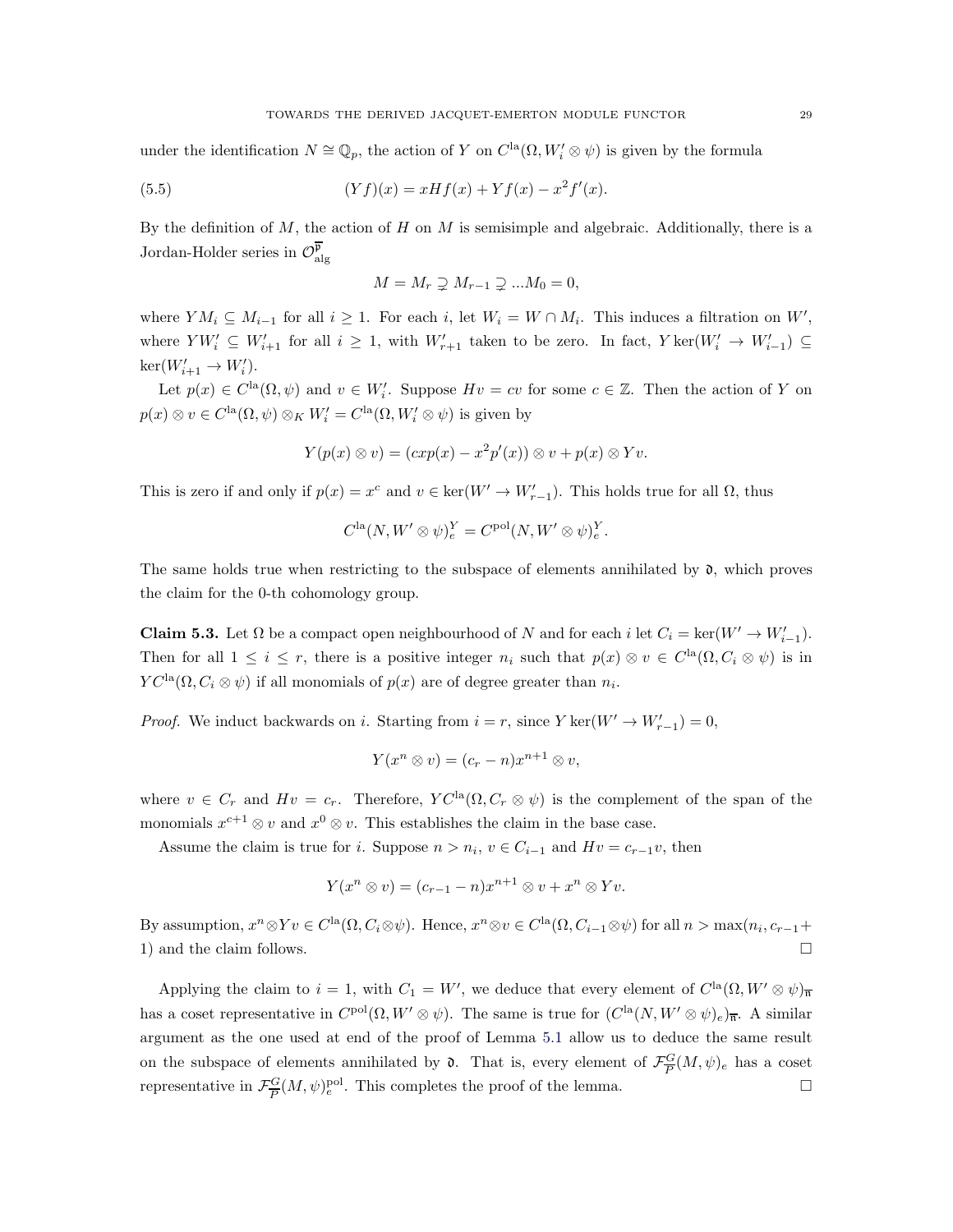Define an action of  $U(\mathfrak{g})$  on  $\hom_K(M, K)$  via the formula

$$
(\tau \cdot f)(m) = f(\dot{\tau}m)
$$
 for all  $\tau \in U(\mathfrak{g})$  and  $m \in M$ ,

where  $\tau \mapsto \dot{\tau}$  is the involution on  $U(\mathfrak{g})$  induced by the multiplication by  $-1$  map on  $\mathfrak{g}$ . Let  $\hom_K(M, K)^{\mathfrak{n}^{\infty}}$  denote the subspace of  $\hom_K(M, K)$  consisting of functions annihilated by a finite power of  $\mathfrak n$ . From the proof of [\[4,](#page-34-3) Prop. 4.2], there are  $\mathfrak g$ -equivariant isomorphisms

(5.6) 
$$
\mathcal{F}_{\overline{P}}^G(M,\psi)^{\text{lp}}(N) = \text{hom}_K(M,K)^{\mathfrak{n}^{\infty}} \otimes_K C_c^{\text{sm}}(N,\psi) \text{ and}
$$

$$
\mathcal{F}_{\overline{P}}^G(M,\psi)^{\text{pol}}_e \cong \text{hom}_K(M,K)^{\mathfrak{n}^{\infty}} \otimes_K \psi.
$$

For each  $m \in M$ , let  $\hat{m}$  denote the dual of m. Since m is  $\overline{n}$ -finite, each  $\hat{m}$  is n-finite and are elements of  $\hom_K(M, K)^{\mathfrak{n}^{\infty}}$ . It is clear that these dual elements generate the space  $\hom_K(M, K)^{\mathfrak{n}^{\infty}}$ . Computing the n-cohomology of this space is then much simpler, and makes no references to  $W$ . This result also holds when  $G = GL_2(\mathbb{Q}_p)$ .

In summary, we can compute the derived Jacquet-Emerton modules of Orlich-Strauch representations through their locally polynomial parts. This can be seen as a generalization of the role that  $I^G_{\overline{D}}$  $\frac{G}{P}$  plays for  $J_P$  [\[10\]](#page-34-2). A similar result should also hold for general p-adic reductive groups.

We finish this section with some explicit calculations of the derived Jacquet-Emerton modules of the Orlik-Strauch representations introduced at the beginning of this section.

<span id="page-29-0"></span>**Example 5.4.** We first consider the case  $M = M(-k)$ . Let  $e_0$  be a basis vector of  $K(\chi_{-k})$  and let  $e_i = X^i e_0$ . For each *i*, let  $\hat{e}_i$  be the dual basis vector to  $e_i$ . A simple computation shows that each  $\widehat{e}_i$  has weight  $k - 2i$  and

$$
X\widehat{e}_i = -\widehat{e}_{i-1}
$$

with  $\widehat{e}_{-1}$  taken to be zero. Then

$$
H^0(\mathfrak{n}, (\text{Ind}_{\overline{P}}^G \chi_k \psi)(N)) \cong \widehat{e}_0 \otimes C_c^{\text{sm}}(N, \psi) \text{ and}
$$
  

$$
H^1(\mathfrak{n}, (\text{Ind}_{\overline{P}}^G \chi_k \psi)(N)) \cong 0.
$$

The action of  $N_0$  is via translation by  $\mathbb{Z}_p$ . The  $N_0$ -invariant element of  $C_c^{\text{sm}}(N,\psi)$  is exactly the constant  $K(\psi)$ -valued functions on  $\mathbb{Z}_p$ , where  $Z_T^+$  acts via the character  $\psi \delta_P$ . Therefore, as  $Z_T^+$ representations

$$
H^{0}(\mathfrak{n}, (\text{Ind}_{\overline{P}}^{G}\chi_{k}\psi)(N))^{N_{0}} \cong \chi_{k}\psi\delta_{P} \text{ and}
$$
  

$$
H^{1}(\mathfrak{n}, (\text{Ind}_{\overline{P}}^{G}\chi_{k}\psi)(N))^{N_{0}} \cong 0.
$$

On the other hand, since  $[Y, X^i] = i(i-1)X^{i-1} - iH X^{i-1}$ ,

$$
Ye_i = i(i-1)e_{i-1} - i(-k+2(i-1))e_{i-1} = i(k-(i-1))e_{i-1}
$$
 and  
 $Y\hat{e}_i = -(i+1)(k-i))\hat{e}_{i+1}.$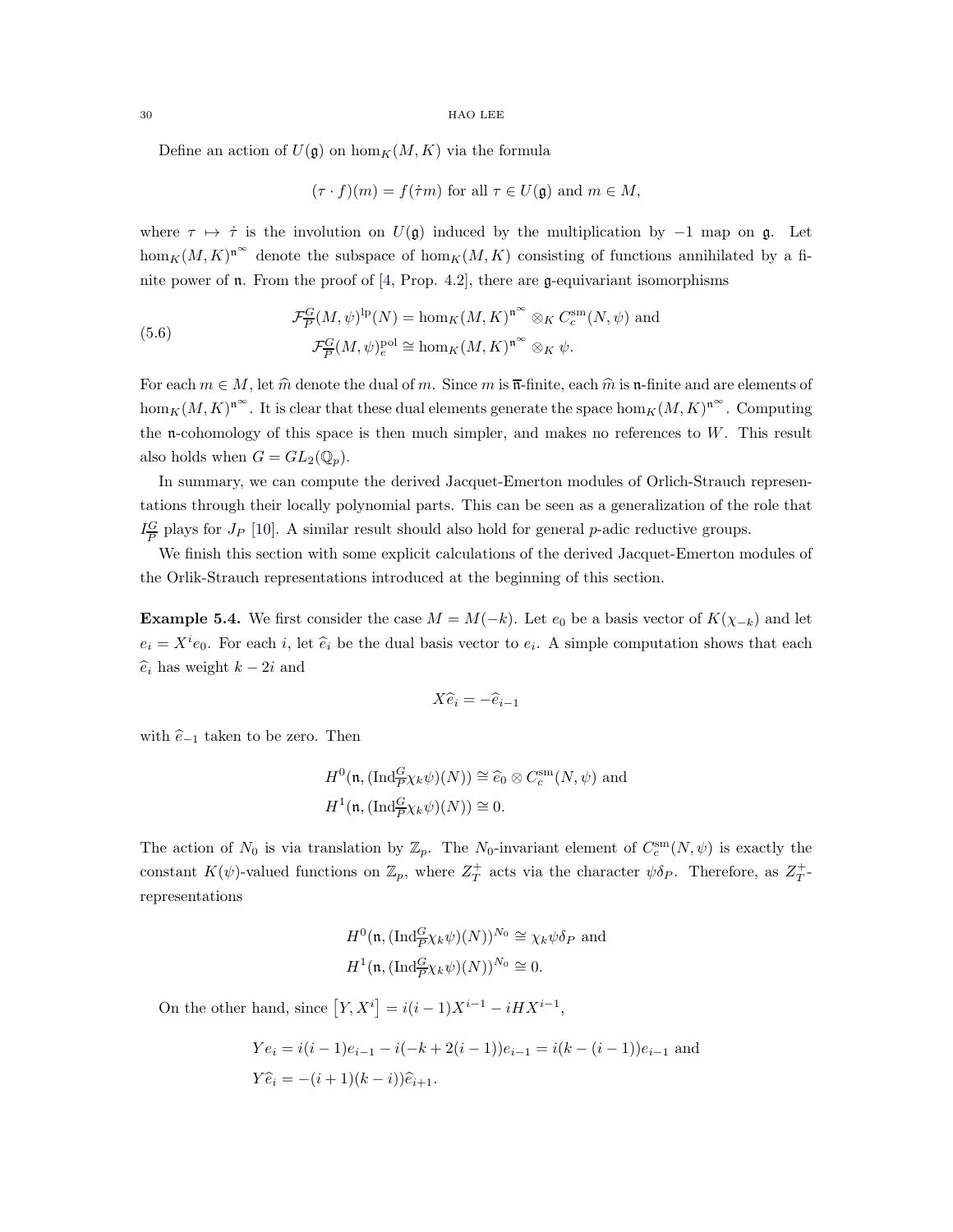Therefore,

$$
H^{0}(\overline{\mathfrak{n}}, (\operatorname{Ind}_{P}^{G}\chi_{k}\psi)_{e}) \cong \begin{cases} \widehat{e}_{k} \otimes_{K} \psi & \text{if } k \geq 0 \\ 0 & \text{else} \end{cases}, \text{ and}
$$

$$
H^{1}(\overline{\mathfrak{n}}, (\operatorname{Ind}_{P}^{G}\chi_{k}\psi)_{e}) \cong \begin{cases} (\widehat{e}_{0} \oplus \widehat{e}_{k+1}) \otimes_{K} \psi & \text{if } k \geq 0 \\ \widehat{e}_{0} \otimes_{K} \psi & \text{else} \end{cases}
$$

Since  $\bar{\mathfrak{n}}$  is unipotent, the exponential map exp :  $\bar{\mathfrak{n}} \to \bar{N}$  is an isomorphism. The above cohomology groups are finite dimensional, so the action of  $\overline{n}$  on these groups comes from the exponential of the  $\overline{n}$ -action. The lie algebra  $\overline{n}$  annihilates these spaces, so the  $\overline{N}$ -action must be trivial. In particular,  $\overline{N}_0 = wN_0w^{-1}$  must also act trivially on this space. To summarize, taking into account of the interpolation of the P-action with the  $\overline{P}$ -action of [\(5.4\)](#page-27-0) as well as [\(5.3\)](#page-26-1), we find that as T -representations

$$
H^{0}(\overline{\mathfrak{n}}, (\operatorname{Ind}_{P}^{G}\chi_{k}\psi)_{w})^{\overline{N}_{0}} \cong \begin{cases} \chi_{k}\psi^{w} & \text{if } k \geq 0 \\ 0 & \text{else} \end{cases}, \text{ and} \\ H^{1}(\overline{\mathfrak{n}}, (\operatorname{Ind}_{P}^{G}\chi_{k}\psi)_{w})^{\overline{N}_{0}} \cong \begin{cases} (\chi_{-(k+2)} \oplus \chi_{k}) \otimes_{K} \psi^{w} & \text{if } k \geq 0 \\ \chi_{-(k+2)}\psi^{w} & \text{else} \end{cases}.
$$

Here,  $\psi^w$  is the smooth character of T defined by  $\psi^w(x) = \psi(w^{-1}xw)$ .

From [\(5.2\)](#page-26-2), we deduce that as  $Z_T^+$ -representations:

(5.7) 
$$
H^{i}(\mathfrak{n}, (\text{Ind}_{P}^{G}\chi_{k}\psi))^{N_{0}} \cong \begin{cases} \text{a class in } \text{Ext}^{1}(\chi_{k}\psi^{w}, \chi_{k}\psi\delta_{P}) & \text{if } k \geq 0, i = 0 \\ (\chi_{-(k+2)} \oplus \chi_{k}) \otimes_{K} \psi^{w} & \text{if } k \geq 0, i = 1 \\ \chi_{k}\psi\delta_{P} & \text{if } k < 0, i = 0 \\ \chi_{-(k+2)}\psi^{w} & \text{if } k < 0, i = 1 \end{cases}.
$$

In all of these cases, the action of  $Z_T^+$  is invertible. Therefore, they coincide with their finite-slope parts. Hence, these are also the derived Jacquet-Emerton modules  $H^{i}(J_{P}(\text{Ind}_{\overline{P}}^{G}\chi_{k}\psi))$ . The reader can compare this result to the computation of section 5 of [\[10\]](#page-34-2).

<span id="page-30-0"></span>**Example 5.5.** Suppose  $k \geq 0$ . In the beginning of this section, we see that  $\mathcal{F}^{\mathcal{G}}_{\overline{P}}$  $\frac{G}{P}(L(-k), \psi) \cong$  $L(-k) \otimes_K \text{sm-}\text{Ind}_{\overline{P}}^{\mathcal{G}} \psi$ . We can compute its derived Jacquet-Emerton modules in the same manner as above with  $M = L(-k)$ . Here is an alternative approach. Since  $\mathcal{F}^{\mathbb{G}}_{\overline{P}}$  $\frac{G}{P}(M,\psi)$  coincides with the representation  $I_{\overline{P}}^G$  $\frac{G}{P}(\chi_k \psi)$  defined in [\[10\]](#page-34-2),  $J_P(I^G_{\overline{P}})$  $\frac{G}{P}(\chi_k \psi)$  is equal to  $J_P(\text{Ind}_{P}^{G}\chi_k \psi)$ , which by the previous example, is an extension of  $\chi_k \psi^w$  by  $\chi_k \psi \delta_P$  (or see example 5.1.9 of [\[10\]](#page-34-2)). Kostant's theorem [\[17,](#page-34-13) VI] Thm 6.12] implies that  $H^1(\mathfrak{n}, \text{sm-Ind}_{\overline{P}}^{\mathbb{G}} \psi)$ <sup>N<sub>0</sub></sup> is isomorphic to  $(\chi_{-(k+2)} \otimes_K \text{sm-Ind}_{\overline{P}}^{\mathbb{G}} \psi)$ <sup>N<sub>0</sub></sup>. Theorem [3.8,](#page-13-0) Proposition 4.3.5 of [\[10\]](#page-34-2) and Theorem 6.3.5 of [\[6\]](#page-34-12) combine to imply that  $H^1J_P(\text{sm-Ind}_{\overline{P}}^G\psi) \cong$  $\chi_{\lambda'} \otimes_K (\text{sm-Ind}_{\overline{P}}^{\overline{G}} \psi)_N$  has Jordan-Holder factors  $\chi_{-(k+2)} \psi \delta_P$  and  $\chi_{-(k+2)} \psi^w$ . This result also agrees with the long exact sequence obtained from applying the Jacquet-Emerton functor to the short exact sequence [\(5.1\)](#page-26-3) and applying the results of the previous example.

.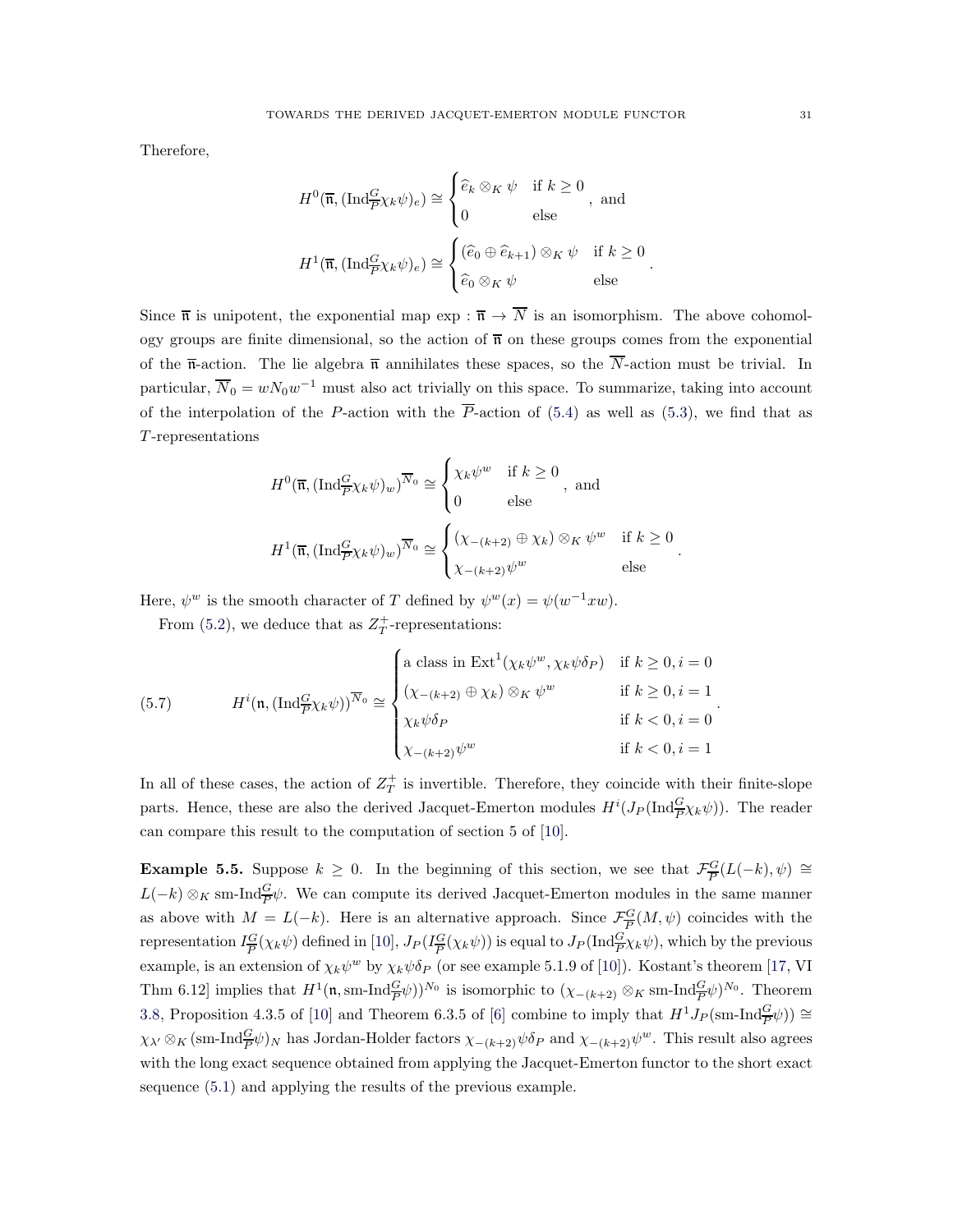**Example 5.6.** Suppose  $k \geq 0$ . In this example, we compute the derived Jacquet-Emerton modules of  $\mathcal{F}_{\overline{P}}^G$  $\frac{G}{P}(M(-k)^{\vee}, \psi)$ , where  $(\cdot)^{\vee}$  denotes the duality functor in category  $\mathcal{O}$  (see [\[16\]](#page-34-19)).

We can describe  $M(-k)^\vee$  in the following way. It has a basis  $e_0, e_1, ...$  where  $e_i$  has weight  $-k+2i$ ,  $Ye_i = e_{i-1}$  and  $Xe_i = (i+1)(-k+i)e_{i+1}$ . For each i, let  $\hat{e}_i$  be the dual basis of  $e_i$ . By definition,  $\hat{e}_i$ has weight  $k - 2i$ ,  $X\hat{e}_i = -i(-k + (i-1))\hat{e}_{i-1}$  and  $Y\hat{e}_i = -\hat{e}_{i+1}$ . A simple computation shows that

$$
H^0(\mathfrak{n}, \mathcal{F}_{\overline{P}}^G(M(-k)^\vee, \psi)(N)) \cong (\widehat{e}_0 \oplus \widehat{e}_{k+1}) \otimes C_c^{\text{sm}}(N, \psi) \text{ and}
$$
  

$$
H^1(\mathfrak{n}, \mathcal{F}_{\overline{P}}^G(M(-k)^\vee, \psi)(N)) \cong \widehat{e}_k \otimes C_c^{\text{sm}}(N, \psi).
$$

The  $N_0$ -invariant elements are simply the constant functions on  $N_0$ . Taking [\(5.3\)](#page-26-1) into account, as  $Z_T^+$ -representations

$$
H^0(\mathfrak{n}, \mathcal{F}_{\overline{P}}^G(M(-k)^\vee, \psi)(N))^{N_0} \cong (\chi_k \oplus \chi_{-(k+2)})\psi \delta_P \text{ and}
$$
  

$$
H^1(\mathfrak{n}, \mathcal{F}_{\overline{P}}^G(M(-k)^\vee, \psi)(N))^{N_0} \cong \chi_{-(k+2)}\psi \delta_P.
$$

Furthermore,

$$
H^{0}(\overline{\mathfrak{n}}, \mathcal{F}_{\overline{P}}^{G}(M(-k)^{\vee}, \psi)_{e}) = 0, \text{ and}
$$

$$
H^{1}(\overline{\mathfrak{n}}, \mathcal{F}_{\overline{P}}^{G}(M(-k)^{\vee}, \psi)_{e}) \cong \widehat{e}_{0}\psi.
$$

By the same argument as in example [5.4,](#page-29-0) the group  $\overline{N}_0$  acts trivially. Taking into account of [\(5.4\)](#page-27-0) and  $(5.3)$ , as T-representations

$$
H^0(\mathfrak{n}, \mathcal{F}_{\overline{P}}^G (M(-k)^{\vee}, \psi)_w)^{N_0} = 0 \text{ and}
$$
  

$$
H^1(\mathfrak{n}, \mathcal{F}_{\overline{P}}^G (M(-k)^{\vee}, \psi)_w)^{N_0} \cong \chi_{-(k+2)} \psi^w.
$$

From [\(5.2\)](#page-26-2), we deduce that as  $Z_T^+$ -representations:

(5.8)  

$$
H^{0}(\mathfrak{n}, \mathcal{F}_{\overline{P}}^{G}(M(-k)^{\vee}, \psi))^{\overline{N}_{0}} \cong (\chi_{k} \oplus \chi_{-(k+2)})\psi\delta_{P} \text{ and}
$$

$$
H^{1}(\mathfrak{n}, \mathcal{F}_{\overline{P}}^{G}(M(-k)^{\vee}, \psi))^{\overline{N}_{0}} \in \operatorname{Ext}^{1}(\chi_{-(k+2)}\psi^{w}, \chi_{-(k+2)}\psi\delta_{P}).
$$

In all of these cases, the action of  $Z_T^+$  is invertible. Therefore, they coincide with their finite-slope parts. Hence, these are also the derived Jacquet-Emerton modules  $H^{i}(J_P(\mathcal{F}_{\overline{P}}^G))$  $\frac{G}{P}(M(-k)^{\vee}, \psi)).$ 

Remark 5.7. There is a short exact sequence

$$
0 \to L(-k) \to M(-k)^{\vee} \to M(k+2) \to 0.
$$

Applying the Orlik-Strauch functor  $\mathcal{F}^{\mathcal{G}}_{\overline{P}}$  $\frac{G}{P}(\cdot, \psi)$ , we deduce that there is a short exact sequence

$$
0 \to \operatorname{Ind}_{P}^{G} \chi_{-(k+2)} \psi \to \mathcal{F}_{P}^{G} (M(-k)^{\vee}, \psi) \to L(-k) \otimes_{K} \operatorname{sm-Ind}_{P}^{G} \psi \to 0.
$$

Applying the Jacquet-Emerton functor gives us a long exact sequence of  $T$ -modules, which is consistent with the results of the examples above.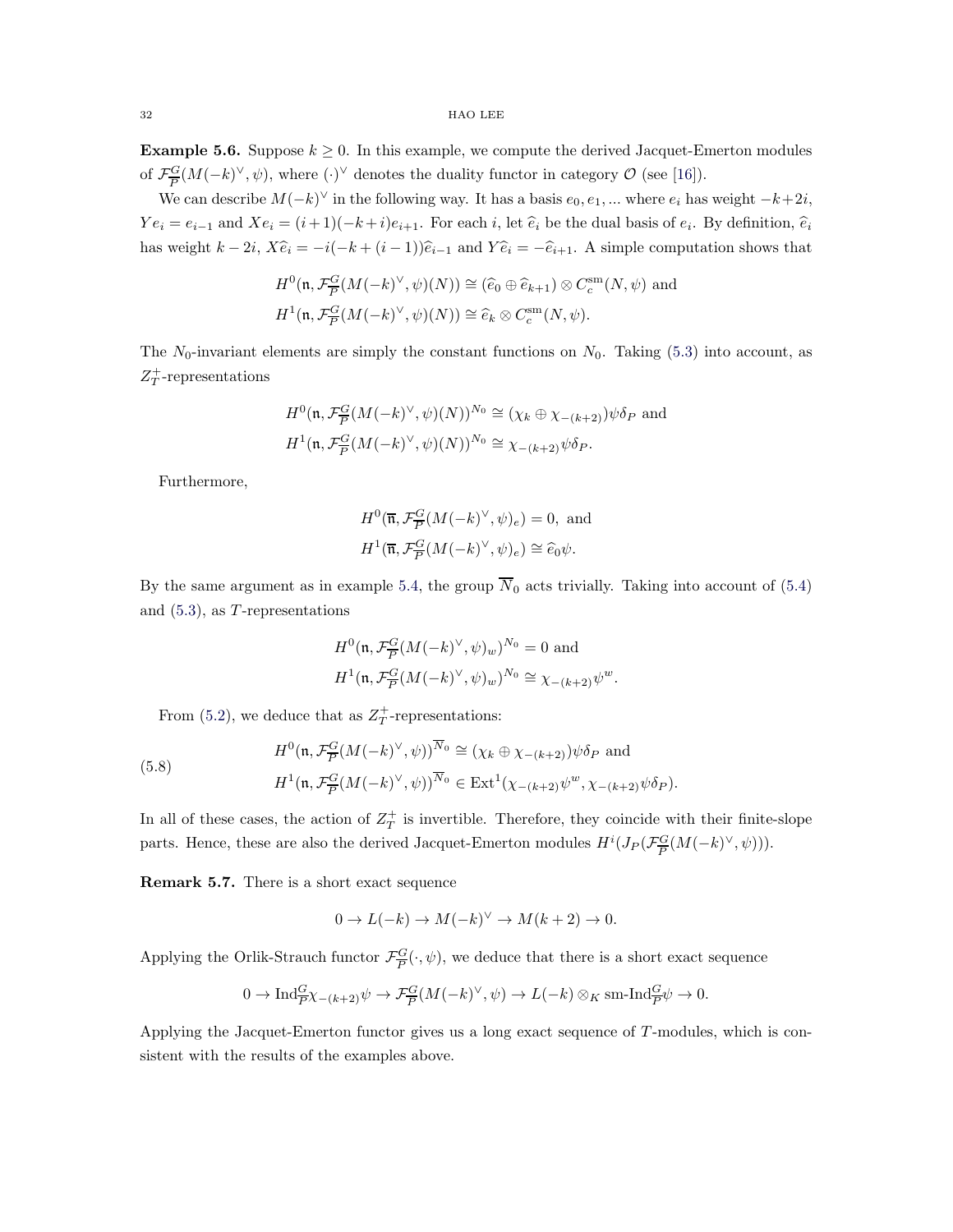### 6. Applications and Conjectures

<span id="page-32-0"></span>We use the notation established at the end of section [1.](#page-0-0) Let U be an allowable object of  $\mathrm{Rep}^z_{\mathrm{la,c}}(M)$ and let V be a very strongly admissible G-representation. Theorem 0.13 of [\[10\]](#page-34-2) states that there is an isomorphism

(6.1) 
$$
\mathcal{L}_G(I_{\overline{P}}^G(U), V) \cong \mathcal{L}_M(U(\delta_P), J_P(V))^{\text{bal}}.
$$

From this adjunction formula, one may expect that there is a spectral sequence of the form

<span id="page-32-3"></span>
$$
\text{Ext}^i_M(U(\delta_P), R^j J_P(V)) \implies \text{Ext}^{i+j}_G(I_P^G(U), V),
$$

especially in the case where M-equivariant linear maps from  $U(\delta_P)$  to  $J_P(V)$  are automatically balanced. Here,  $R^jJ_P(\cdot)$  is the universal derived Jacquet-Emerton functor. The edge morphisms associated to the spectral sequence give rise to an exact sequence

<span id="page-32-1"></span>(6.2) 
$$
0 \to \text{Ext}^1_M(U(\delta_P), J_P(V)) \to \text{Ext}^1_G(I_{\overline{P}}^G(U), V) \to \mathcal{L}_M(U(\delta_P), R^1 J_P(V))
$$

$$
\to \text{Ext}^2_M(U(\delta_P), V) \to \text{Ext}^2_G(I_{\overline{P}}^G(U), V) \to ...
$$

We do not know if the  $\delta$ -functor  $H^*J_P$  is universal; however, there is an injection of natural transformations  $R^*J_P \hookrightarrow H^*J_P$ . Thus, if we replace  $R^*J_P$  with  $H^*J_P$  in [\(6.2\)](#page-32-1), then only the first row will remain exact. We conjecture that under certain suitable assumptions, there is a short exact sequence of the form

<span id="page-32-2"></span>(6.3) 
$$
0 \to \text{Ext}^1_M(U(\delta_P), J_P(V)) \xrightarrow{\alpha} \text{Ext}^1_G(I_{\overline{P}}^G(U), V) \xrightarrow{\beta} \mathcal{L}_M(U(\delta_P), H^1 J_P(V)).
$$

Some similar exact sequences could potentially be derived from the adjunction formulas of [\[4,](#page-34-3) Rem. 4.4] or [\[2,](#page-34-8) Thm. A, Thm. B] as well.

We close this section with some results on various weaker versions of  $(6.3)$ . The common theme is that we need some additional assumptions to ensure certain maps between allowable objects of  $\operatorname{Rep}^z_{\mathrm{la,c}}(M)$  are balanced.

<span id="page-32-4"></span>**Proposition 6.1.** Suppose  $\text{Ext}^1_M(U(\delta_P), J_P(V)) = 0$ ,  $J_P(I_P^G)$  $\frac{G}{P}(U)$  =  $U(\delta_P)$  and  $U(\mathfrak{g}) \otimes_{U(\mathfrak{p})} U$  is irreducible. Then applying the Jacquet-Emerton functor  $J_P$  induces an injective map

$$
\mathrm{Ext}^1_G(I_{\overline{P}}^G(U), V) \hookrightarrow \mathcal{L}_M(U(\delta_P), H^1J_P(V)).
$$

*Proof.* Suppose [C] is a class in  $\text{Ext}_G^1(I_{\overline{P}}^G)$  $\frac{G}{P}(U), V$  that is trivial in  $\mathcal{L}_M(U(\delta_P), H^1J_P(V))$ . By assumption, there is a short exact sequence

$$
0 \to J_P(V) \to J_P(C) \to U(\delta_P) \to 0
$$

that splits. Since  $U(\mathfrak{g})\otimes_{U(\mathfrak{p})}U$  is assumed to be irreducible, the splitting  $U(\delta_P) \to J_P(C)$  is trivially balanced. The adjunction formula [\(6.1\)](#page-32-3) gives us a G-equivariant linear map  $I_{\overline{P}}^G$  $\frac{G}{P}(U) \rightarrow C$ , which splits the class  $[C]$ .

**Corollary 6.2.** Suppose  $G = SL_2(\mathbb{Q}_p)$ . We adopt the notation established in the beginning of section [5.](#page-25-0) Suppose  $\psi, \varphi$  are smooth characters of T. Let k be a negative even integer and let  $\ell$  be any even integer, where  $k \neq \ell$ . Then  $\text{Ext}_G^1(\text{Ind}_{\overline{P}}^G \chi_k \psi, I_{\overline{P}}^G(\chi_{\ell} \phi))$  is trivial unless  $k = -(\ell + 2)$  and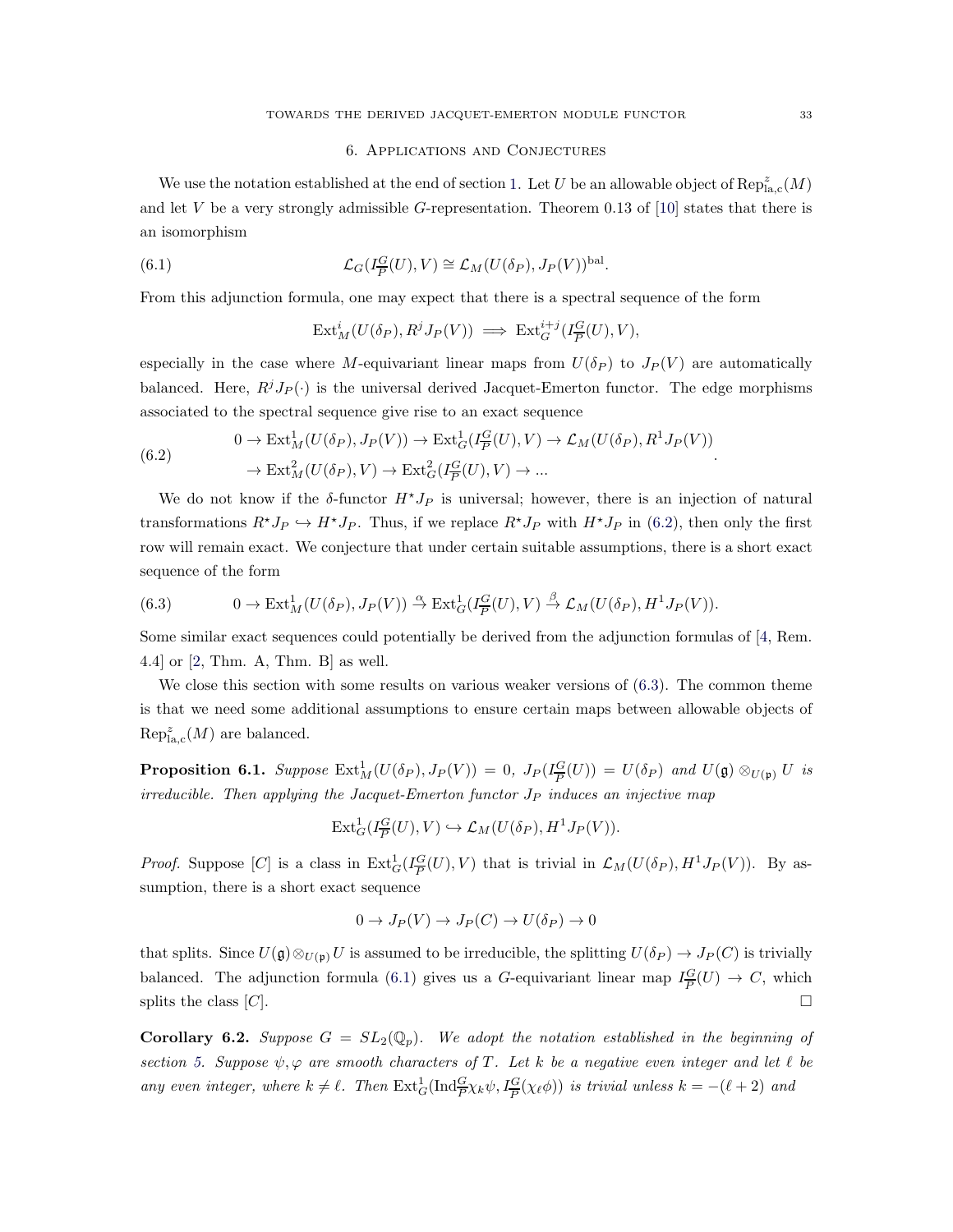- $\phi \delta_P \neq \phi^w$  and  $\psi = \phi$  (in which case it is one dimensional),
- $\phi \delta_P \neq \phi^w$  and  $\psi \delta_P = \phi^w$  (in which case it is at most one dimensional),
- $\phi \delta_P = \phi^w$  and  $\psi = \phi$  (in which case it is one or two dimensional),
- $\psi \delta_P = \phi^w$  (in which case it is at most one dimensional).

*Proof.* The fact that k is negative, together with example [5.4](#page-29-0) show that  $U = \chi_k \psi$  satisfies the conditions of the previous proposition (also note that  $I_{\overline{P}}^G$  $\frac{G}{P}(\chi_k \psi) = \text{Ind}_{\overline{P}}^G \chi_k \psi$  [\[10,](#page-34-2) Ex. 5.1.9]). From example [5.4](#page-29-0) and [5.5,](#page-30-0)

$$
H^1 J_P(I_P^G(\chi_{-(\ell+2)}\phi)) = \begin{cases} \text{an extension of } \chi_{-(\ell+2)}\phi^w \text{ by } \chi_{-(\ell+2)}\phi\delta_P & \text{if } \ell \ge 0 \\ \chi_{-(\ell+2)}\phi^w & \text{if } \ell < 0 \end{cases}.
$$

The rest follows from Corollary 8.8 and Theorem 8.9 of [\[19\]](#page-34-11) along with the observation that  $\mathcal{F}^G_{\overline{D}}$  $\mathcal{L}_{\overline{P}}(M(-(k+2)), \psi)$  is a non-trivial class in  $\text{Ext}_{G}^{1}(\text{Ind}_{\overline{P}}^{G}\chi_{k}\psi, I_{\overline{P}}^{G}(\chi_{-(k+2)}\phi)).$ 

<span id="page-33-1"></span>Proposition 6.3. Suppose  $J_P (I_{\overline{P}}^G)$  $\mathcal{L}(U^{G}_{P})=U(\delta_{P}), U(\mathfrak{g})\otimes_{U(\mathfrak{p})}U$  is irreducible and the identity map on  $J_P(V)$  is balanced. Then there is a natural injective map

<span id="page-33-0"></span>
$$
\alpha: \mathrm{Ext}^1_M(U(\delta_P), J_P(V)) \to \mathrm{Ext}^1_G(I_{\overline{P}}^G(U), V).
$$

*Proof.* First, we give the construction of the map  $\alpha$ . Given a class  $[C] \in \text{Ext}^1_M(U(\delta_P), J_P(V))$ , we can twist by  $\delta_P^{-1}$  and apply the functor  $I_{\overline{P}}^G$  $\frac{G}{P}$  to obtain a short exact sequence (see Theorem [3.2\)](#page-10-2)

(6.4) 
$$
0 \to I_{\overline{P}}^G(J_P(V)(\delta_P^{-1})) \to I_{\overline{P}}^G(C(\delta_P^{-1})) \to I_{\overline{P}}^G(U) \to 0.
$$

Our assumption on  $J_P(V)$  ensures that the identity map on  $J_P(V)$  corresponds to a G-equivariant linear map  $I_{\overline{P}}^G$  $\frac{G}{P}(J_P(V)(\delta_P^{-1})) \to V$  through the adjunction formula [\(6.1\)](#page-32-3). Pushing forward the exact sequence [\(6.4\)](#page-33-0) along this map gives us a class in  $\text{Ext}_G^1(I_{\overline{P}}^G)$  $\frac{G}{P}(U), V$ , which we define to be  $\alpha([C]).$ 

By applying the Jacquet-Emerton functor  $J_P$  on [\(6.4\)](#page-33-0) and the exact sequence defining  $\alpha([C]),$ together with Lemma 0.3 of [\[10\]](#page-34-2), there is a commutative diagram of the form

(6.5) 0 J<sup>P</sup> (V )(δ<sup>P</sup> ) C(δ<sup>P</sup> ) U(δ<sup>P</sup> ) 0 0 J<sup>P</sup> I G P (J<sup>P</sup> (<sup>V</sup> )(δ<sup>P</sup> )) J<sup>P</sup> (I G P (C(δ<sup>P</sup> ))) U(δ<sup>P</sup> ) H1J<sup>P</sup> I G P (J<sup>P</sup> (<sup>V</sup> )(δ<sup>P</sup> )) ... 0 J<sup>P</sup> (V )(δ<sup>P</sup> ) α(C) U(δ<sup>P</sup> ) H1J<sup>P</sup> (δ<sup>P</sup> )) ... .

Here, the horizontal rows are exact. By construction, the composition of the vertical maps on the very left is the identity map on  $J_P(V)(\delta_P)$ . The third vertical maps are all identity as well. By five lemma,  $\alpha(C) \cong C(\delta)$ . Therefore,  $\alpha([C])$  splits if and only if C splits.

**Remark 6.4.** Suppose the hypotheses of Proposition [6.3](#page-33-1) hold. Define the map  $\beta$  in [\(6.3\)](#page-32-2) to be applying the Jacquet-Emerton module functor, as in Proposition [6.1.](#page-32-4) The proof of Proposition [6.3](#page-33-1) also proves that the image of  $\alpha$  is contained in the kernel of  $\beta$ . In order to show the reverse inclusion,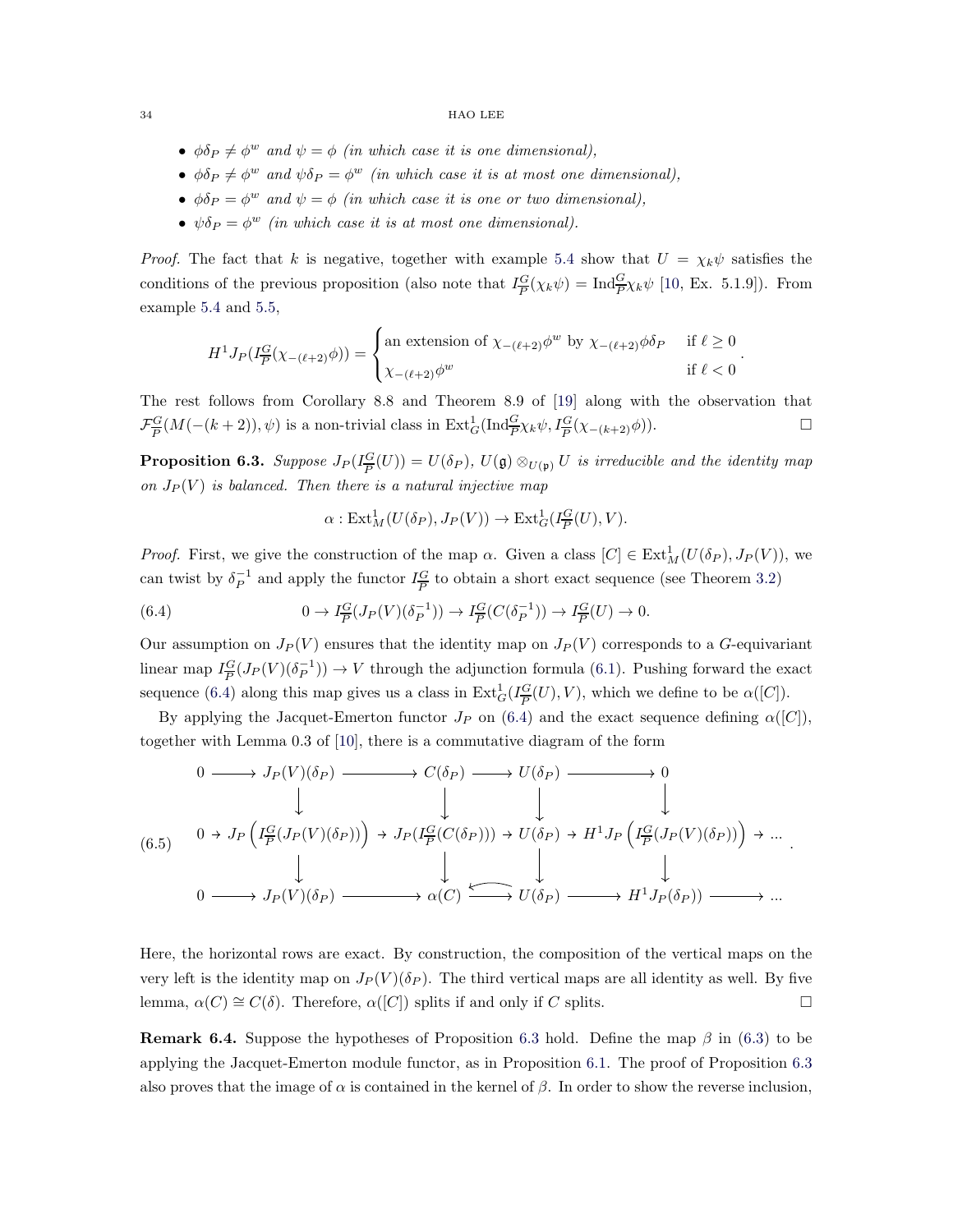we would need to be able to compare  $[D]$  and  $[I_{\overline{P}}^G]$  $\frac{G}{P}(J_P(D))]$  for all  $[D]$  in the kernel of  $\beta$ . One possible comparison comes from using the adjunction formula [\(6.1\)](#page-32-3), but it would require the identity map on  $J_P(D)$  to be balanced, which may not be true.

## <span id="page-34-1"></span>**REFERENCES**

- <span id="page-34-6"></span>[1] Yvette Amice, *Interpolation* p*-adique*, Bull. Soc. Math. France 92 (1964), 117–180.
- <span id="page-34-8"></span>[2] John Bergdall and Przemyslaw Chojecki, *An adjunction formula for the Emerton-Jacquet functor*, Israel Journal of Mathematics 223 (2018), no. 1, 1–52.
- <span id="page-34-16"></span>[3] N. Bourbaki, *Topological vector spaces. Chapters 1–5*, Elements of Mathematics (Berlin), Springer-Verlag, Berlin, 1987.
- <span id="page-34-3"></span>[4] Christophe Breuil, *Vers le socle localement analytique pour* GL<sup>n</sup> *II*, Mathematische Annalen 361 (2015), no. 3-4, 741–785.
- [5] Christophe Breuil and Florian Herzig, *Towards the Finite Slope Part for GLn*, International Mathematics Research Notices. IMRN 24 (2020), 10495–10552.
- <span id="page-34-12"></span>[6] William Casselman, *Introduction to the theory of admissible representations of* p*-adic reductive groups*, unpublished notes distributed by P. Sally (draft dated May 1, 1993).
- <span id="page-34-4"></span>[7] Matthew Emerton, *Locally analytic vectors in representations of locally* p*-adic analytic groups*, Memoirs of the American Mathematical Society 248 (2017), no. 1175, iv+158.
- <span id="page-34-7"></span>[8] , *Locally analytic representation theory of* p*-adic reductive groups: a summary of some recent developments*, L-functions and Galois representations, 2007, pp. 407–437.
- <span id="page-34-0"></span>[9] , *Jacquet modules of locally analytic representations of* p*-adic reductive groups. I. Construction and first properties*, Annales Scientifiques de l'École Normale Supérieure. Quatrième Série 39 (2006), no. 5, 775–839.
- <span id="page-34-2"></span>[10] , *Jacquet modules of locally analytic representations of p-adic reductive groups II. The relation to parabolic induction*, J. Institut Math. Jussieu (2007).
- [11] , *Ordinary parts of admissible representations of p-adic reductive groups II. Derived functors*, Astérisque 331 (2010), 403–459.
- <span id="page-34-10"></span>[12] S. M. Gersten, K*-theory of free rings*, Communications in Algebra 1 (1974), 39–64.
- <span id="page-34-9"></span>[13] Sarah Glaz, *Commutative coherent rings*, Vol. 1371, Springer, 2006.
- [14] Alexander Grothendieck, *El´ements de g´eom´etrie alg´ebrique. III. ´ Etude cohomologique des faisceaux coh´erents. ´ II*, Institut des Hautes Études Scientifiques. Publications Mathématiques 17 (1963).
- <span id="page-34-17"></span>[15] Weibo Fu, *A derived construction of eigenvarieties*, Submitted (2021).
- <span id="page-34-19"></span>[16] James E. Humphreys, *Representations of semisimple Lie algebras in the BGG category* O, Graduate Studies in Mathematics, vol. 94, American Mathematical Society, Providence, RI, 2008.
- <span id="page-34-13"></span>[17] Anthony W. Knapp, *Lie groups, Lie algebras, and cohomology*, Mathematical Notes, vol. 34, Princeton University Press, Princeton, NJ, 1988.
- <span id="page-34-15"></span>[18] Hikosaburo Komatsu, *Projective and injective limits of weakly compact sequences of locally convex spaces*, Journal of the Mathematical Society of Japan 19 (1967), 366–383.
- <span id="page-34-11"></span>[19] Jan Kohlhaase, *The cohomology of locally analytic representations*, Journal für die Reine und Angewandte Mathematik 651 (2011), 187–240.
- <span id="page-34-5"></span>[20] Michel Lazard, *Groupes analytiques* p*-adiques*, Institut des Hautes Etudes Scientifiques. Publications ´ Mathématiques 26 (1965), 389-603.
- <span id="page-34-18"></span>[21] Sascha Orlik and Matthias Strauch, *On Jordan-Hölder series of some locally analytic representations*, Journal of the American Mathematical Society 28 (2015), no. 1, 99–157.
- <span id="page-34-14"></span>[22] Peter Schneider, *Nonarchimedean functional analysis*, Springer Monographs in Mathematics, Springer-Verlag, Berlin, 2002.